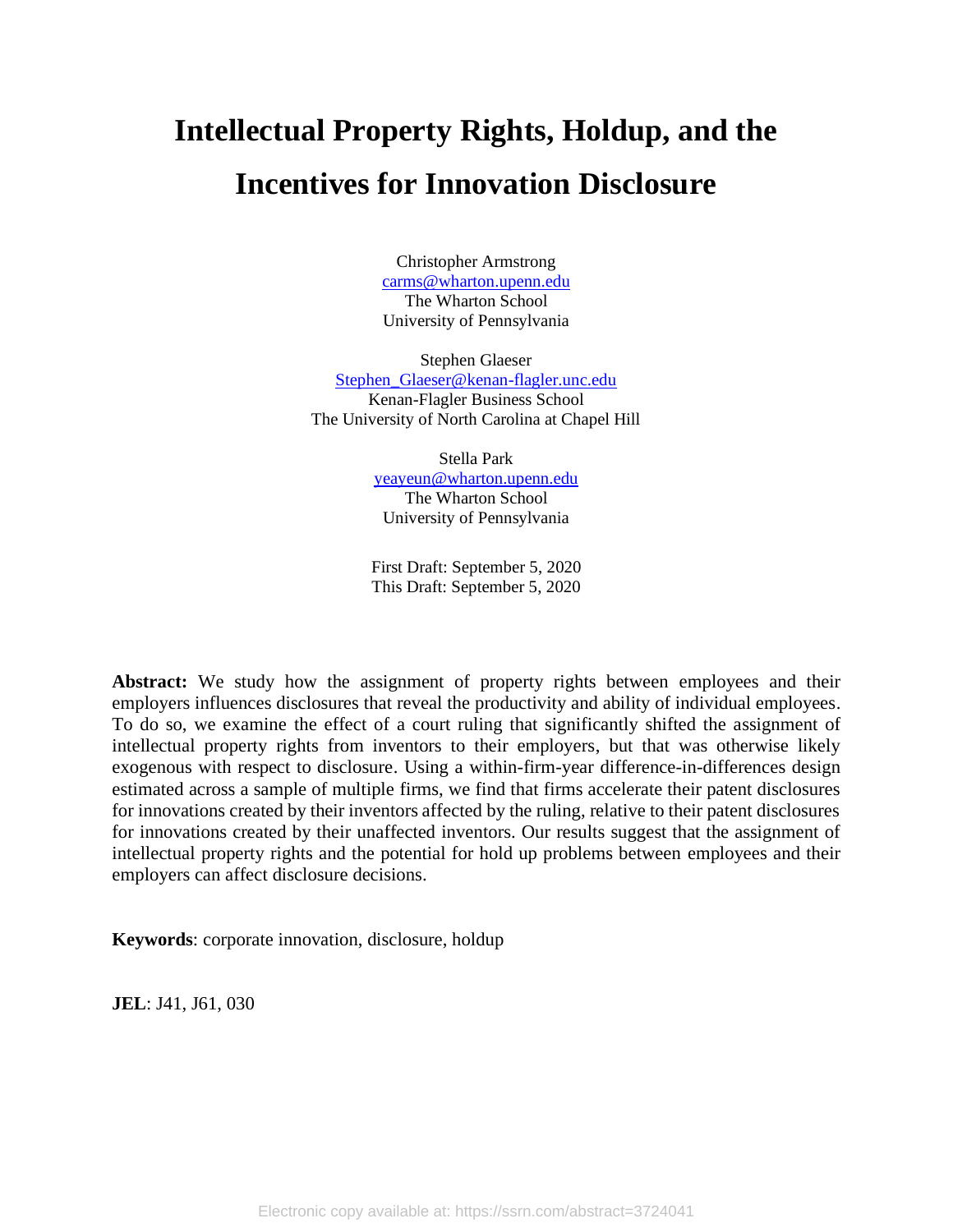## **1. Introduction**

We study how the assignment of intellectual property rights for successful innovations between inventors and their employers—and, in particular, a shift from the former to the latter affects disclosures about these innovations. Corporate innovation is an increasingly important source of growth, value creation, and competitive advantage. Although innovative activities within corporations have the potential to generate large relationship-specific economic rents, their proprietary nature can also give rise to significant contracting and information asymmetry problems. Innovation is also an inherently risky activity that tends to occur over a relatively longhorizon and, if successful, results in outcomes that are impossible to specify *ex ante*. Consequently, contracts that govern innovative activities are difficult to specify and necessarily incomplete (e.g., Holmstrom, 1989; Aghion and Tirole, 1994; Manso, 2011).

As a result of the contracting and information asymmetry problems around innovation, innovators and their corporate employers can "hold up" the other party to extract the rents generated by their relationship. For example, inventors can hold up their employers by credibly threatening to switch firms and take any innovations, knowledge, or ability developed at their employer with them (Kang and Lee, 2020). Conversely, firms can hold up their employee inventors by restricting their mobility and, more generally, taking actions that diminish the inventor's labor market value and allowing them to pay below-market real wages

The assignment of intellectual property rights can affect this hold up problem by altering the ability of inventors and their corporate employers to appropriate the returns to innovation *ex post*. When employers have stronger rights to successful innovation, it diminishes their inventor employees' ability to capture the value associated with their innovations and vice versa. Both parties can also take deliberate actions to influence their ability to capture returns to innovation *ex*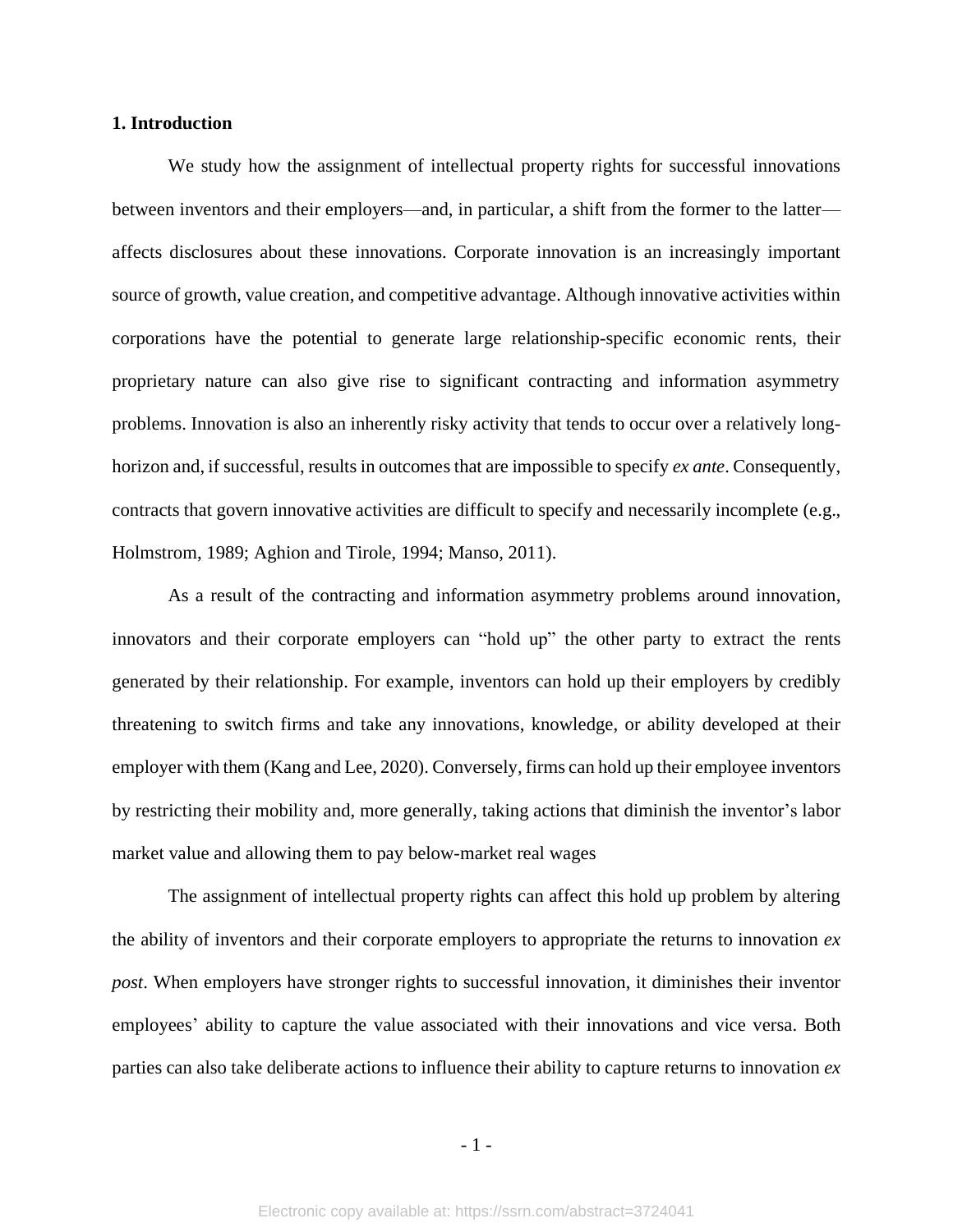*post*. For example, firms can withhold or delay disclosure about successful innovation that could enhance their inventor employees' labor market value and mobility. Conversely, inventors can attempt to publicize or accelerate disclosure about successful innovations to enhance their labor market value and mobility. In this paper, we study how an arguably exogenous shift in the assignment of intellectual property rights for innovation from inventors to their employers affects disclosure about innovative activities.

Although prior studies examine how the assignment of intellectual property rights affects corporate employers' R&D and patenting decisions, it is not clear how the assignment influences disclosure about these innovative activities. This is an important gap in the literature because the value of innovation is not confined to the innovative firm, but also includes *others' use of this information*. Others' use of innovative information necessarily depends on if, how, and when the innovation is disclosed. Innovation is often referred to as the "engine of growth" precisely because of the knowledge spillovers that allow others to build upon it (e.g., Solow, 1957; Romer, 1990).

For example, Bloom et al. (2013) estimate that the social returns to R&D are 2-3 times larger than are the private returns due to knowledge spillovers, which only occur when an innovation is disclosed (see also Hall et al., 2010). Indeed, the timely and wide-spread dissemination of innovative ideas is one of the primary arguments for the existence of the patent system and its provision of a temporary monopoly to inventors in the form of patents (Dyer et al., 2020). Consequently, understanding how the assignment of property rights between inventors and their employers affects disclosure about innovation is important.

There are at least two challenges that likely explain the current gap in our understanding of the relation between the assignment of intellectual property rights between inventors and their employers and disclosure about innovation. First, it is difficult, if not impossible, to observe the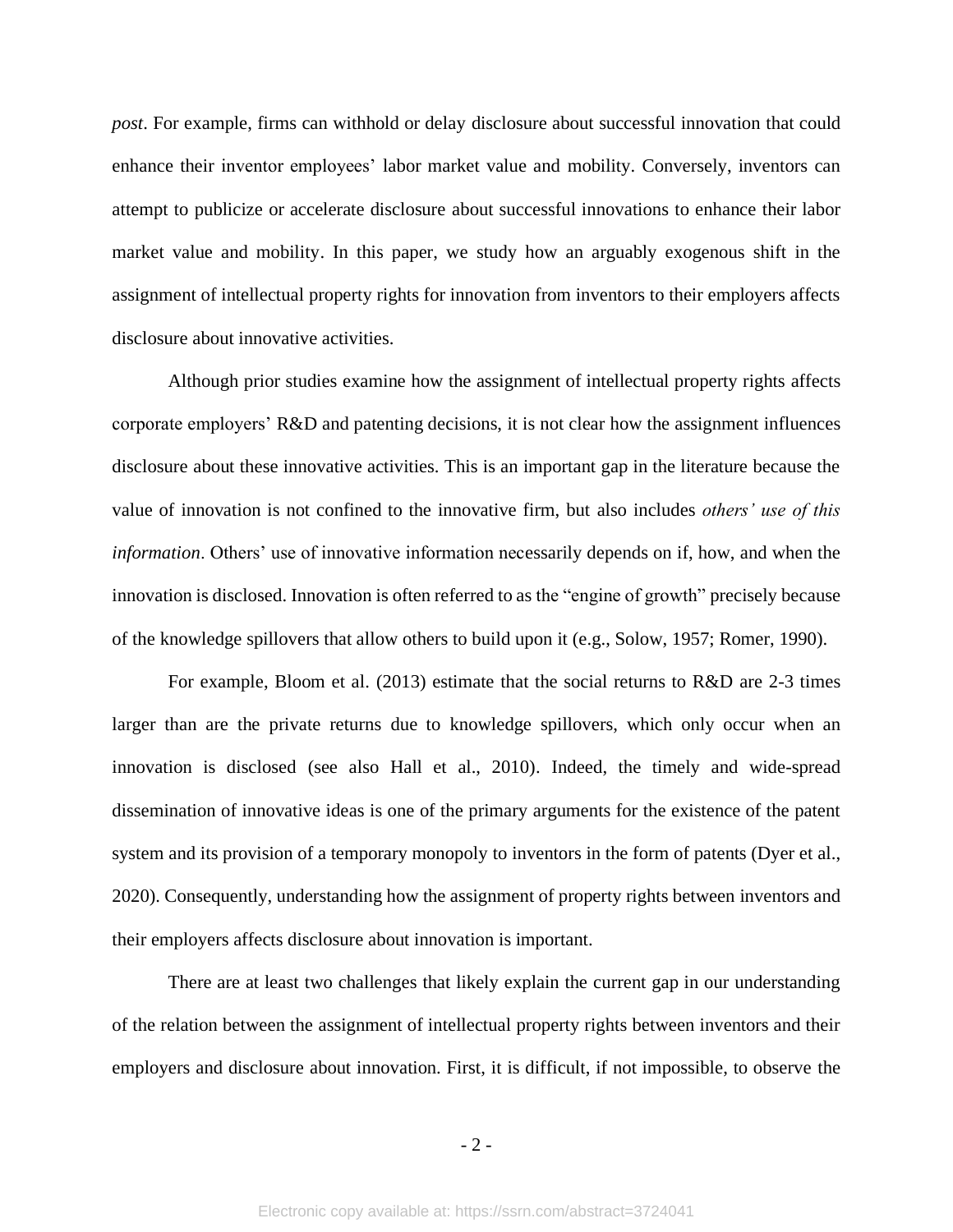intellectual property rights of the parties to any specific relationship and, to the best of our knowledge, no reliable empirical proxies exist. Second, the relation between intellectual property rights and disclosure is potentially endogenous (e.g., more skilled inventors may bargain for stronger property rights and more disclosure). To overcome these challenges, we examine the final decision in *Alcatel v. Brown*, which was an important court case that significantly altered the assignment of intellectual property rights in many states.

In *Alcatel v. Brown*, the court held that an employee inventor's abstract idea constitutes an innovation that an employer could claim, even if the employer could not prove that the inventor developed the idea with the employer's resources. The appeals court's decision in *Alcatel v. Brown* was widely publicized with various eye-catching headlines, including: "We own what you think."<sup>1</sup> Moreover, many articles chronicled the defendant—and inventor employee—Evan Brown's legal woes and bankruptcy. Although the court's decision in *Alcatel v. Brown* did not establish a binding precedent outside of Texas, it likely set a persuasive precedent that would inform the future decisions of other state and federal courts (Lobel, 2014). Consequently, the appeals court's decision in *Alcatel v. Brown* resulted in a significant shift of the intellectual property rights for innovations from inventors to their employers. Consistent with this, we find that inventors affected by the final decision in *Alcatel v. Brown* experience an almost 50% reduction in their propensity to change employers, relative to their same-firm counterparts that were not affected.

The final decision in *Alcatel v. Brown* is also plausibly exogenous with respect to disclosures about innovation, other than through its effect on the assignment of property rights. State court judges, such as the Texas judge who decided the appeal in *Alcatel v. Brown*, are not bound by other state and federal governments and are not likely to be influenced by lobbying from

<sup>&</sup>lt;sup>1</sup> [https://www.salon.com/2004/08/18/evan\\_brown/](https://www.salon.com/2004/08/18/evan_brown/) retrieved July 11, 2020.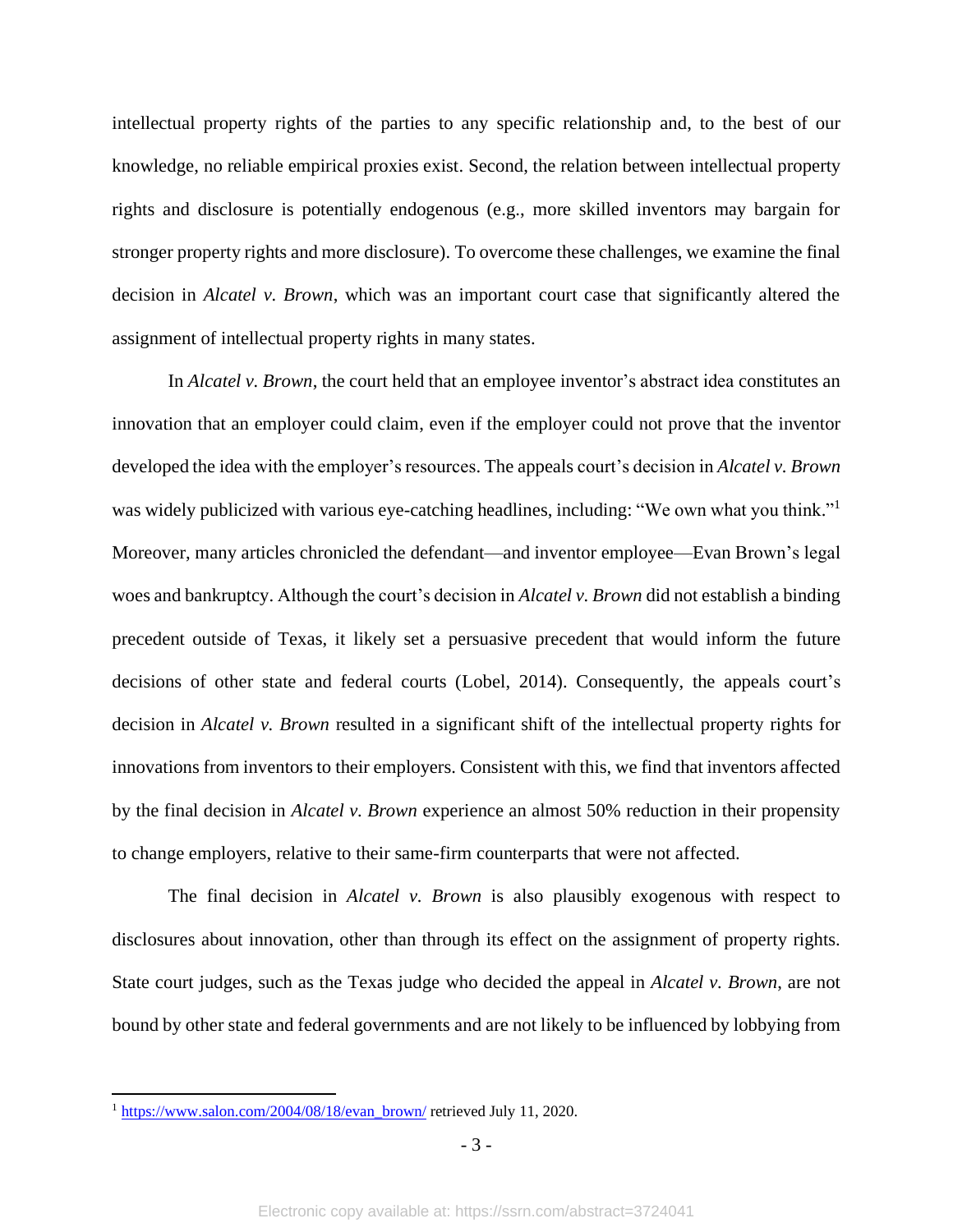labor unions, corporations, or political parties (Klasa et al., 2018). Moreover, even if the Texas judge's decision did endogenously relate to firms' disclosure though some indirect channel such as lobbying, this endogenous relation would likely be specific to inventors located in Texas. Because we remove inventors located in Texas from our analyses, it seems unlikely that any such endogeneity biases our results. Importantly for our research design, the final decision in *Alcatel v. Brown* did *not* affect inventors in nine states that explicitly restricted the enforceability of employment contracts in intellectual property assignment disputes. This allows us to compare the change in innovation disclosure for inventors affected by the final *Alcatel v. Brown* decision to the change in innovation disclosure for their unaffected counterparts in these nine states to draw more credible causal inferences.

To document the effect of intellectual property rights on the disclosure of innovation, we follow prior work and define an inventor as an individual who patents (e.g., Akcigit et al., 2016; Moretti and Wilson, 2017; Bell et al. 2019).<sup>2</sup> We focus on patent applications as the unit of analysis and use firms' patent disclosure decisions to measure the timing of the disclosure of innovation. All patent applications filed with the USPTO must be disclosed on the USPTO website by a deadline. Although the precise deadline varies (see Section 2.2 for details), the average deadline in our sample is 1,053 days. However, applicants can—and, often do—choose to have their application disclosed prior to this deadline (on average, applicants in our sample disclose after 399 days). <sup>3</sup> We study how the final decision in *Alcatel v. Brown* affects the timing of this choice.

<sup>2</sup> Patents as a proxy for innovation are not without drawbacks, as not all innovations are patented (Griliches, 1990; Glaeser, 2018). We believe this drawback is limited in our setting because we compare patented innovations to other patented innovations. Consequently, our design holds the decision to patent fixed.

 $3$  Anecdotal evidence suggests that firms' intellectual property lawyers "make" this disclosure decision, with input from inventors and managers.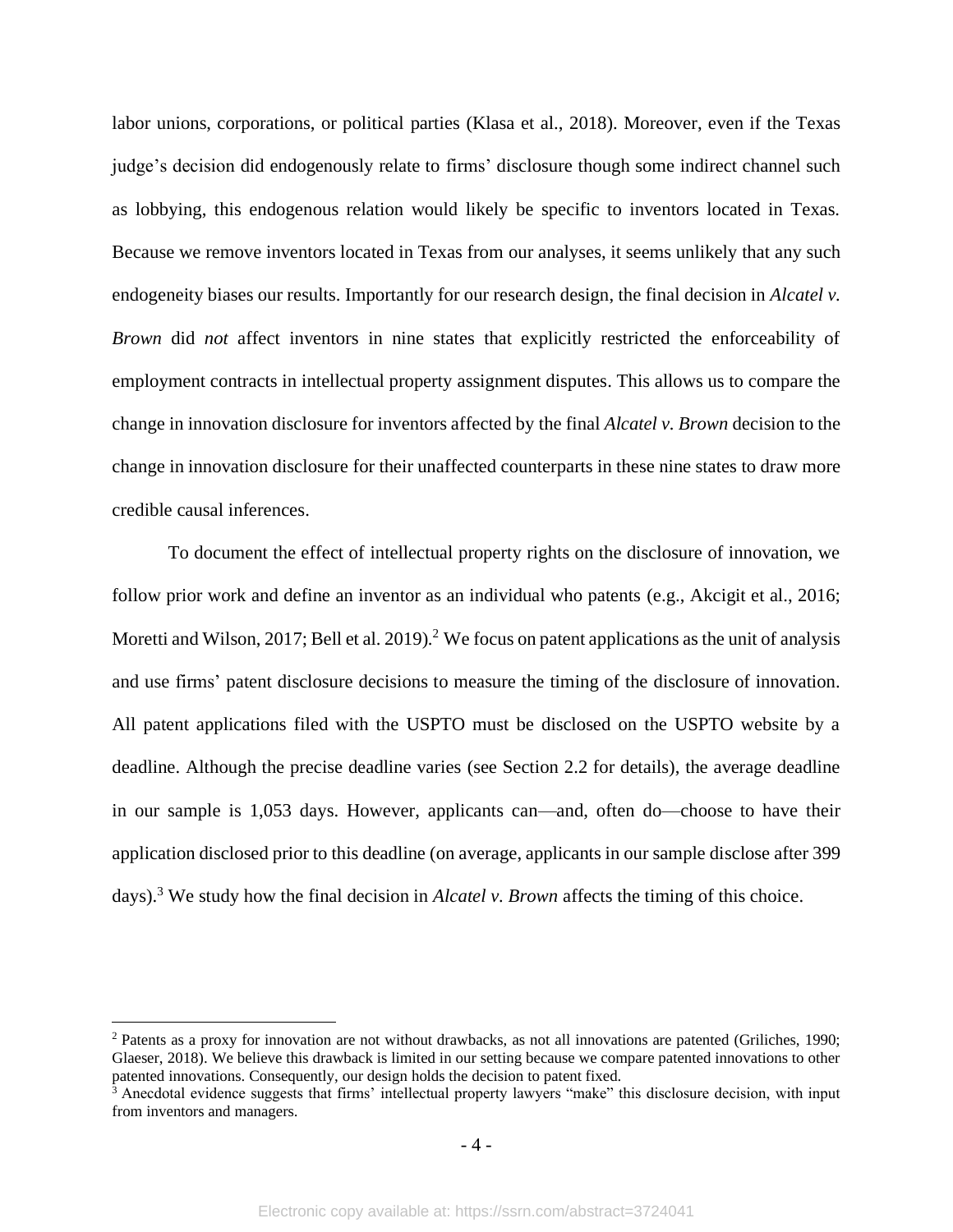Because patent disclosures credibly reveal the outcome of the R&D process, which is long horizon and opaque, they are a valuable source of information. Consequently, the timing of firms' patent disclosures affects the decisions of investors, competitors, and other stakeholders.<sup>4</sup> Moreover, patent disclosures represent a credible, public signal about inventors' innovative successes. Our focus on the timing of patent disclosure mirrors prior work that studies manager earnings forecasts or the early adoption of accounting standards, which accelerate information from the mandatory release date to the voluntary disclosure date.

Our empirical specification uses variation in both *which* inventors were affected by the final *Alcatel v. Brown* decision and time-series variation in *when* they were affected, as well as a variety of fixed effects, to rule out potential alternative explanations for our findings. In particular, we include inventor-firm fixed effects to control for time-invariant attributes of the inventor and their match with their employer (e.g., the inventor's innate ability). This ensures that the resulting specification isolates cross-sectional differences in the effect of the final decision in *Alcatel v. Brown*. We also include inventor home zip code fixed effects to control for differences across geographic areas (e.g., Silicon Valley). This ensures that the resulting specification isolates timeseries variation in the effect of the *Alcatel v. Brown* decision, and is therefore a difference-indifference specification.

Finally, we include firm-year fixed effects to control for any unmeasured time-varying factors that influence firms' disclosure decisions, such as capital market and competitive concerns (e.g., Glaeser et al., 2020; Glaeser and Landsman, 2020). Consequently, the resulting empirical specification effectively compares the change in a firm's disclosure about its innovations created by employees affected by *Alcatel v. Brown* to the change in *the same firm's* disclosure about its

<sup>4</sup> E.g., Glaeser et al., 2020; Glaeser and Landsman, 2020; Hegde et al., 2020a,b; Kim and Valentine, 2020.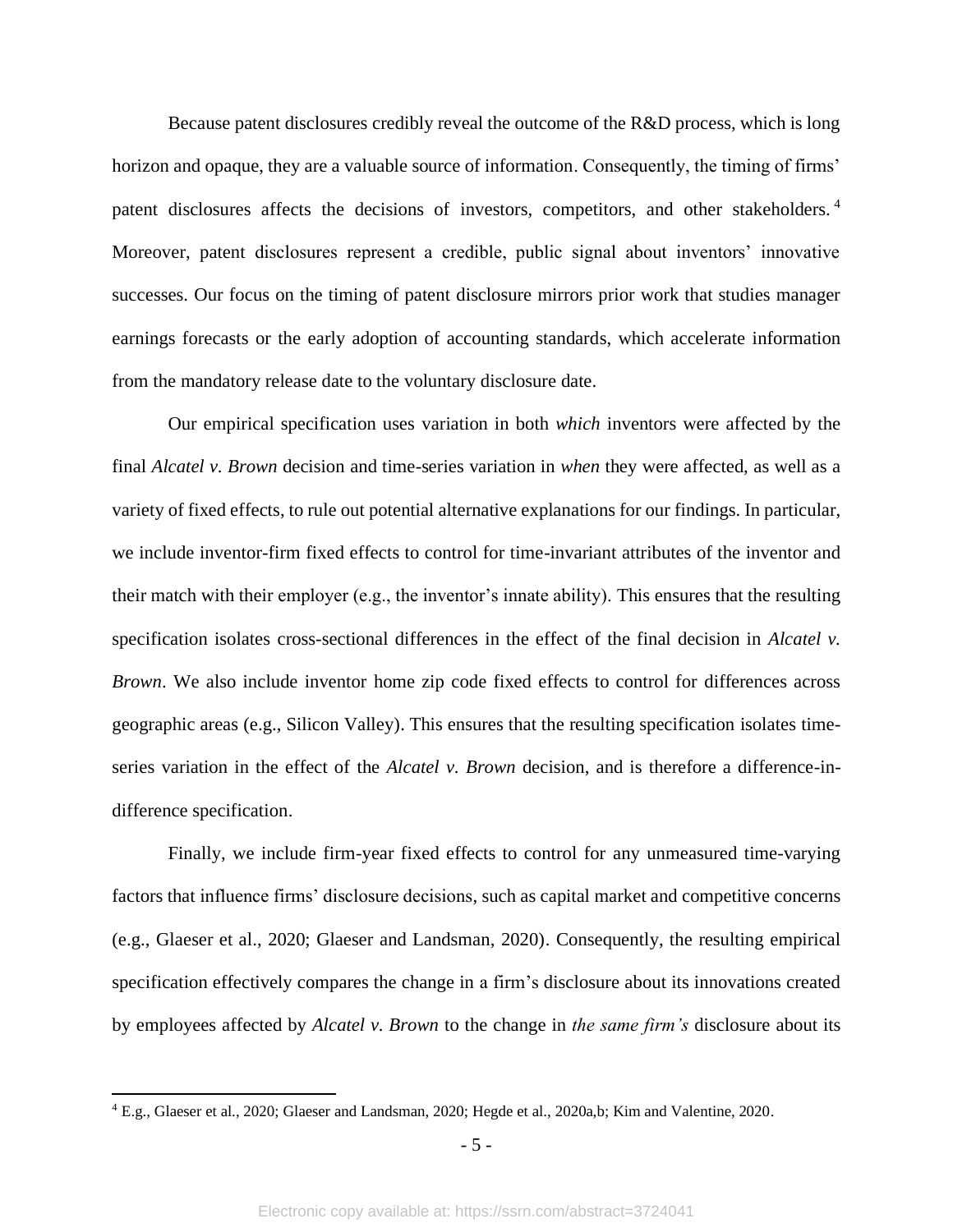innovations created by its employees who were not affected, *at the same point in time*. This withinfirm and time design allows us to draw a sharp contrast between inventors who work for the same employer at the same point in time and are similar along all of the dimensions captured by the other controls, but differ only in where they reside and, in turn, their property rights to their innovations.

We find that firms accelerate their patent disclosures for innovations created by inventors who were affected by the final decision in *Alcatel v. Brown* compared to their contemporaneous patent disclosures for innovations created by their inventors who were not affected by the decision. These results suggest that the final decision in *Alcatel v. Brown*, which resulted in a significant shift in property rights from inventors to their employers, accelerated firms' disclosure about their innovations.

We supplement our primary findings along several dimensions. First, we find no evidence that firms' disclosures about the innovations of its inventors affected by *Alcatel v. Brown* trended differently prior to the final decision in the case (i.e., we conduct a "parallel trends test" and find no evidence of differential pre-treatment trends). Second, we examine the differential effect of *Alcatel v. Brown* on the disclosure of innovations created by inventors who have many prior patents ("superstars"). Firms have little need or ability to disguise the talent of their superstar inventors by delaying patent disclosures because superstars' long history of successful innovation already reveals their talent. Consistent with this, we find that the disclosure of superstars' innovations is significantly less affected by the final decision in *Alcatel v. Brown*.

Third, we find that inventors affected by *Alcatel v. Brown* subsequently exhibit a lower rate of mobility—as evidenced by less frequent changes in employers—which is consistent with the court's decision shifting property rights away from inventors and towards employers. We also find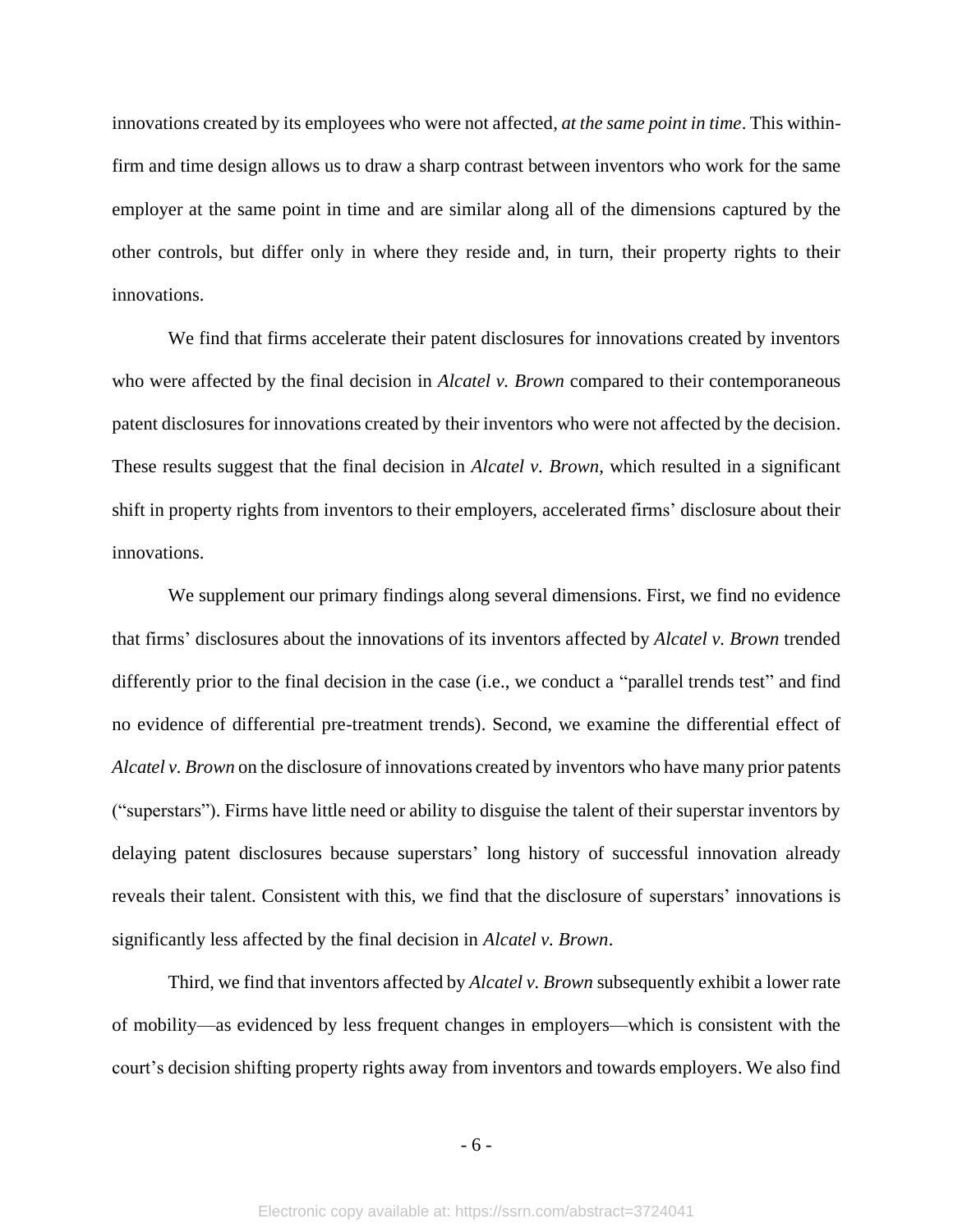some evidence that more timely disclosure of successful innovation is associated with greater inventor mobility, consistent with prompter disclosure allowing inventors to signal their ability to the external labor market (see also Kim and Valentine, 2020). Fourth, we repeat our main tests both (i) including inventors located in Texas, and (ii) including patent class-year fixed effects and find that our results are largely unchanged.

Our paper contributes to the voluntary disclosure literature by documenting how the assignment of intellectual property rights between inventors and their employers affects the timing of patent disclosures. We also contribute to the literature that examines how firms' explicit and implicit labor contracts—which are an economically important class of contracts within the firms' nexus of contracts—influence their information environment in general and their disclosure policies in particular.5,6 Prior studies in this literature find that reductions in employee mobility or the presence of unions generally results in less disclosure of good news and more disclosure of bad news (e.g., Aobdia, 2018; Gao, Zhang, and Zhang, 2018; Li, Lin, and Zhang, 2018). We show that a decrease in the property rights on the output of an important class of employees—namely inventors—leads to a reduction in firms' disclosure that are specifically linked to those employees' output (rather than disclosure in general).

Similarly, we contribute to the innovation literature by drawing attention to the important, but easily overlooked—and arguably neglected—issue of whether, when, and how information about successful innovation is made public and therefore available for others to use. Most prior research focuses on the production of innovation and the associated costs and benefits that are

<sup>5</sup> Firms' contractual relationships with their employees include not only *explicit* employment contracts, but also *implicit* promises, such as job security and the potential for promotion (Titman, 1984; Cornell and Shapiro, 1987; Maksimovic and Titman, 1991; Bowen et al., 1995; Dou et al., 2016; Hamm et al., 2018; Dey and White, 2019).

<sup>6</sup> Viewing firms as a nexus of interrelated contracts (Alchain and Demsetz, 1972; Jensen and Meckling, 1976; Fama and Jensen, 1983) suggests that their other important contractual relationships, such as those with employees, should influence managers' actions and decision, which should be made with the objective of maximizing the joint value of all of the contracts within the nexus.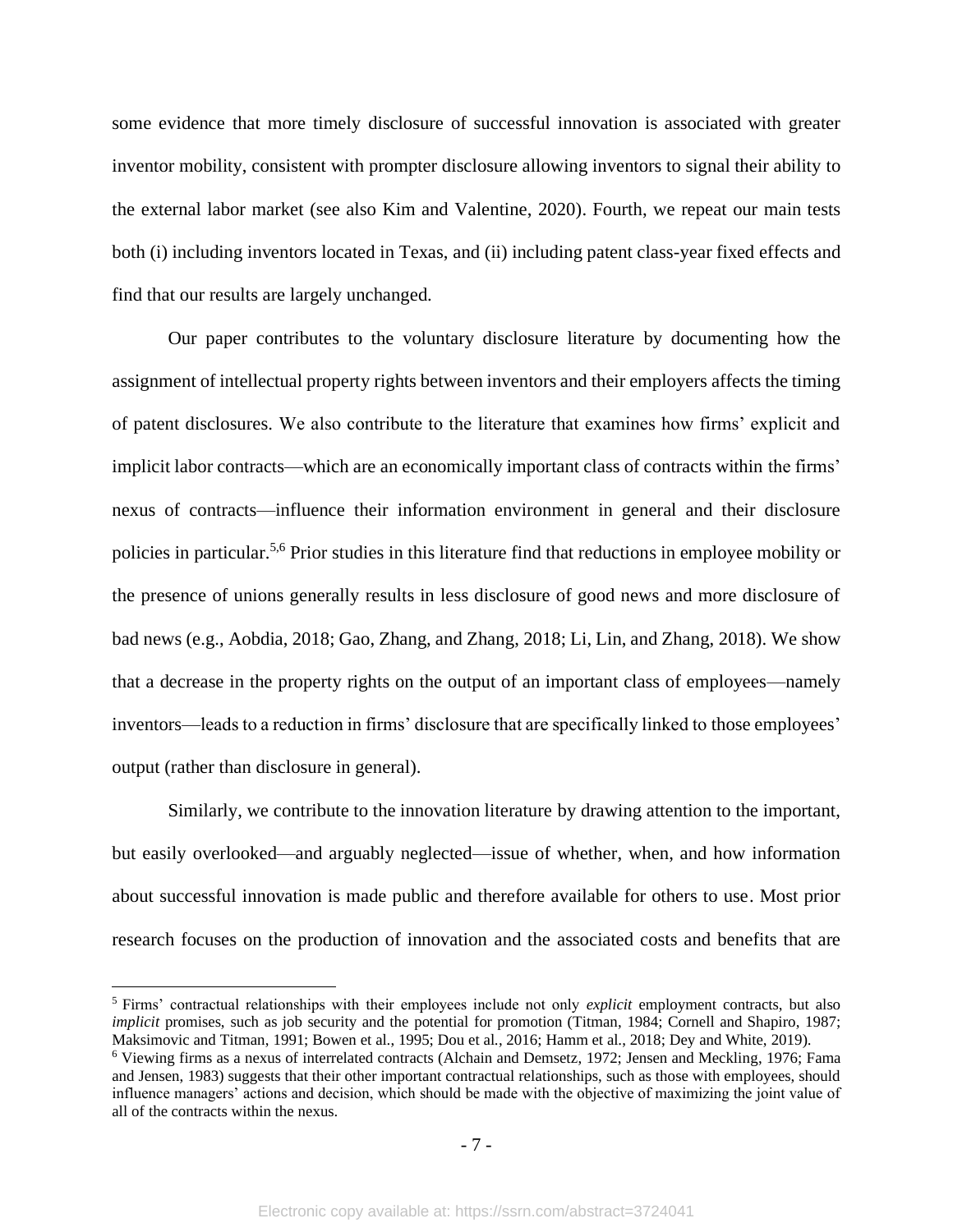"internalized" by the innovating firm. We identify a previously overlooked "internalized" benefit—namely firms' ability to "hold up" their innovators—that results in a costly externality in the form of delayed disclosure (a tragedy of the anticommons). Our work also informs the innovation literature on the mobility of inventors, by documenting how the threat of mobility and potential misappropriation affects patent disclosure, as well as by documenting that the decision in *Alcatel v. Brown* significantly reduced inventor mobility (e.g., Akcigit et al., 2016 and Moretti and Wilson, 2017).

We organize the rest of the papers as follows. Section 2 discusses related literature and provides institutional background. Section 3 discusses our research design and Section 4 our sample. Section 5 discusses our results and Section 6 concludes.

#### **2. Related literature and background**

#### *2.1. Related literature*

Our study builds on the literature that examines how employees and their employers share the rents generated by their employment relationships. Pakes and Nitzan (1983) explain how "the private rate of return to research resources (and hence research employment) is determined, in part, by the degree to which a firm can maintain proprietary rights (monopoly power) over the information produced in its research laboratories." However, they also note that "… little work has been done on how firms facing this appropriability problem ought to behave. That is, how should a firm act in order to protect its innovations?" Kim and Marschke (2005) find that one way in which firms respond to the appropriability problem is to reduce their investment in innovation and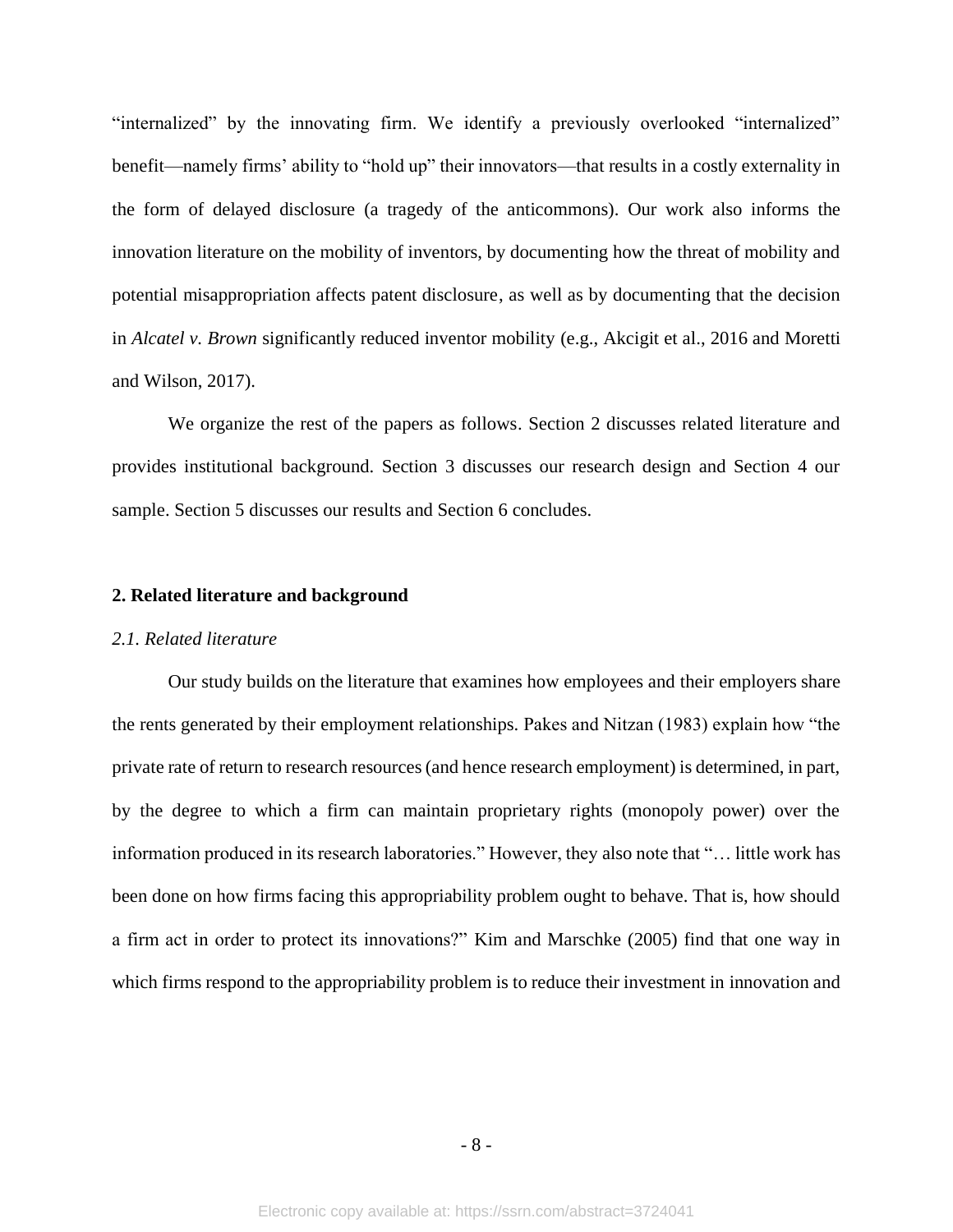substitute from secrecy towards patenting.<sup>7</sup> We add to this line of research by arguing that, conditional on choosing to patent, firms' disclosure practices about their innovations provides another margin to address the appropriability problem.

Our focus on disclosure decisions also allows us to build on the literature that examines how employee mobility affects firms' disclosure practices. Aobdia (2018) and Li et al. (2018) find that reductions in employee mobility caused by regulations leads to less corporate disclosure by increasing the proprietary costs of disclosure. In contrast, we find that a shift in the assignment of property rights from inventors to employers leads to increased disclosure about innovation. This difference highlights an important way in which our research design differs from those in most prior studies: we focus on firms' disclosures about specific innovations that are made by specific employees. Consequently, our specifications are more granular—and allow us to draw different inferences—than those of most prior work that examines firm-level disclosure decisions.

Reductions in employee mobility and shifts in the assignment of property rights away from inventors and towards employers have two countervailing effects on firms' proprietary costs. On the one hand, both lead to a direct reduction in proprietary costs by reducing the potential leakage of information. On the other hand, they also lead to an indirect increase in proprietary costs by causing firms to invest more in generating proprietary information. By focusing on firms' disclosures about specific innovations, we are able to abstract away from the latter and isolate the former.

Our focus on the disclosure of inventors' innovations also allows us to contribute to the literature on career concerns and disclosure. Ali et al. (2019) finds that the Inevitable Disclosure

<sup>7</sup> Bradley, Kim, and Tian (2017) and Mann (2018) also examine how shifts in bargaining power between unions and creditors affects firms' propensity to patent. Dasgupta et al. (2019) study hold-up and innovation in supply chain relationships.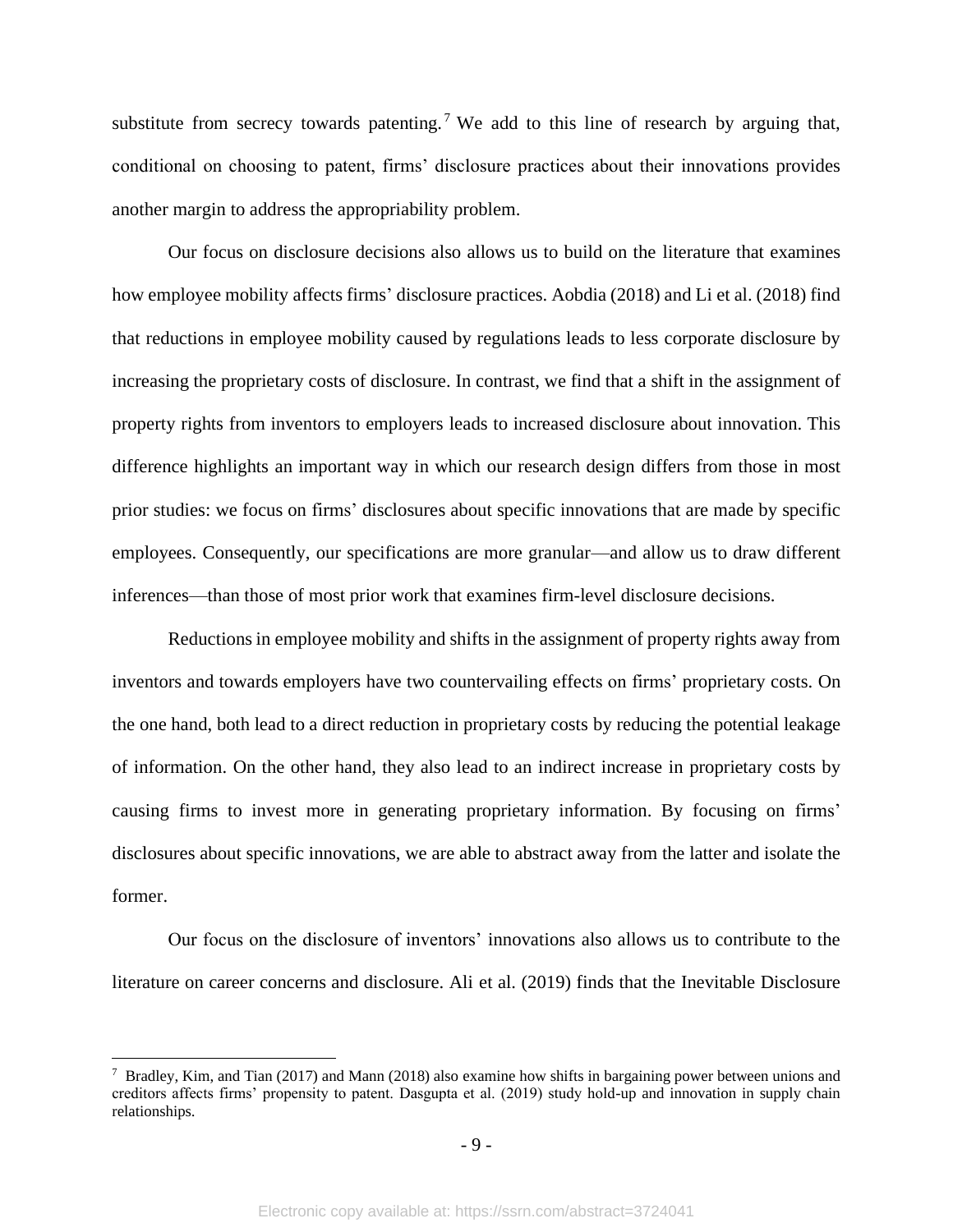Doctrine (IDD), which reduced employee mobility, asymmetrically affects the withholding of bad news based on whether managers wish to signal good performance to the external labor markets to enhance their mobility or to their current employer to avoid termination. In contrast, Gao et al. (2018) find that the IDD causes firms to decrease their income-increasing earnings management because it reduces the need to project financial stability to their employees to retain them.<sup>8</sup>

We build on this literature by documenting how shifts in the assignment of property rights from inventors to their employers affects the timeliness of innovation disclosure. Consequently, we study how employees' labor market concerns affects their manager's disclosure choices, rather than how the managers' labor market concerns influence the manager's disclosure decisions. Moreover, we consider the broader question of how the assignment of property rights affects disclosure.

We also contribute to the literature on the causes and consequences of the timing of firms' patent disclosures. Using the American Inventors Protection Act as a setting, Hegde et al. (2020a,b) and Kim and Valentine (2020) find that prompter patent disclosures result in increased efficiency of price discovery and knowledge spillovers in innovation. Kim and Valentine (2020) also show that prompter patent disclosure causes greater inventor mobility. Glaeser et al. (2020) show that shorter-horizon managers are more likely to choose patenting than secrecy to protect their successful innovations. They argue that this is consistent with shorter-horizon managers using the patent system to credibly reveal the existence of their successful innovations to shareholders and other capital market participants. Glaeser and Landsman (2020) show that product market competition causes firms to accelerate their patent disclosures to deter product market rivals, while technological competition causes firms to delay their patent disclosure to avoid revealing enabling

<sup>&</sup>lt;sup>8</sup> See also, Bova (2013), who finds that firms with unionized employees are more likely to miss analyst forecasts to reduce the bargaining power of the union.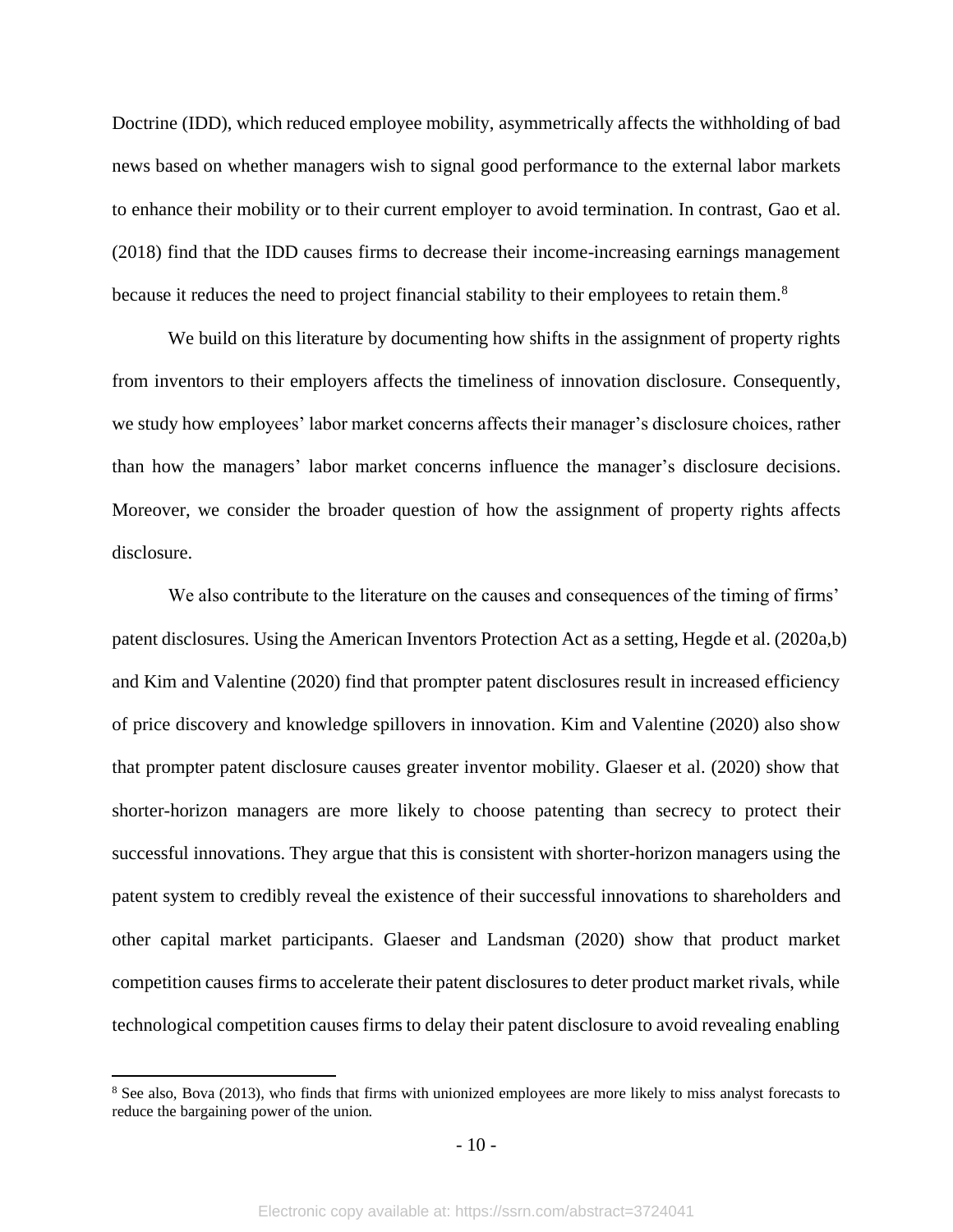information to technological rivals. In total, this literature concludes that patent disclosure timeliness has real effects and is an important firm decision.

#### *2.2. Background on patent disclosure*

The patent system is built on the grand bargain: in exchange for the right to exclude others from the production or use of a novel device, process, apparatus, formula, or algorithm for a specified period, inventors provide a detailed disclosure of how to independently recreate their innovation.<sup>9</sup> This disclosure creates positive externalities by preventing the costly duplication of research efforts and by creating knowledge spillovers that allow others to build upon their innovations, which drive technological and economic growth (Romer, 1990). As the below quotes demonstrate, the importance of this disclosure is well known:

*"By disclosing the knowledge behind an invention for all of the world to build upon, each generation stands on the platform created by the previous generation, leveraging yesterday's inventions to develop tomorrow's innovation."*

*-* Director of the United States Patent and Trademark Office, David Kappos

*"When a patent is granted and the information contained in it is circulated to the general public and those especially skilled in the trade, such additions to the general store of knowledge are of such importance to the public wealth that the Federal Government is willing to pay the high price of 17 years of exclusive use for its disclosure, which disclosure, it is assumed, will stimulate ideas and the eventual development of further significant advances in the art."*

- The U.S. Supreme Court (Kewanee Oil Co. v. Bicron Corp., 416 U.S. 470).

The timing of these disclosures is consequential: prompter disclosure accelerates knowledge spillovers and reduces the inefficient (and socially wasteful) duplication of research efforts (Kim and Valentine, 2020; Hegde et al. 2020a). Prompter disclosure can also affect the allocation of capital because of information asymmetry around innovation (Aboody and Lev, 2000; Hegde et al. 2020b).

<sup>&</sup>lt;sup>9</sup> This period is currently 20 years from the application filing date for U.S. utility patents and 14 years from the grant date for U.S. design patents.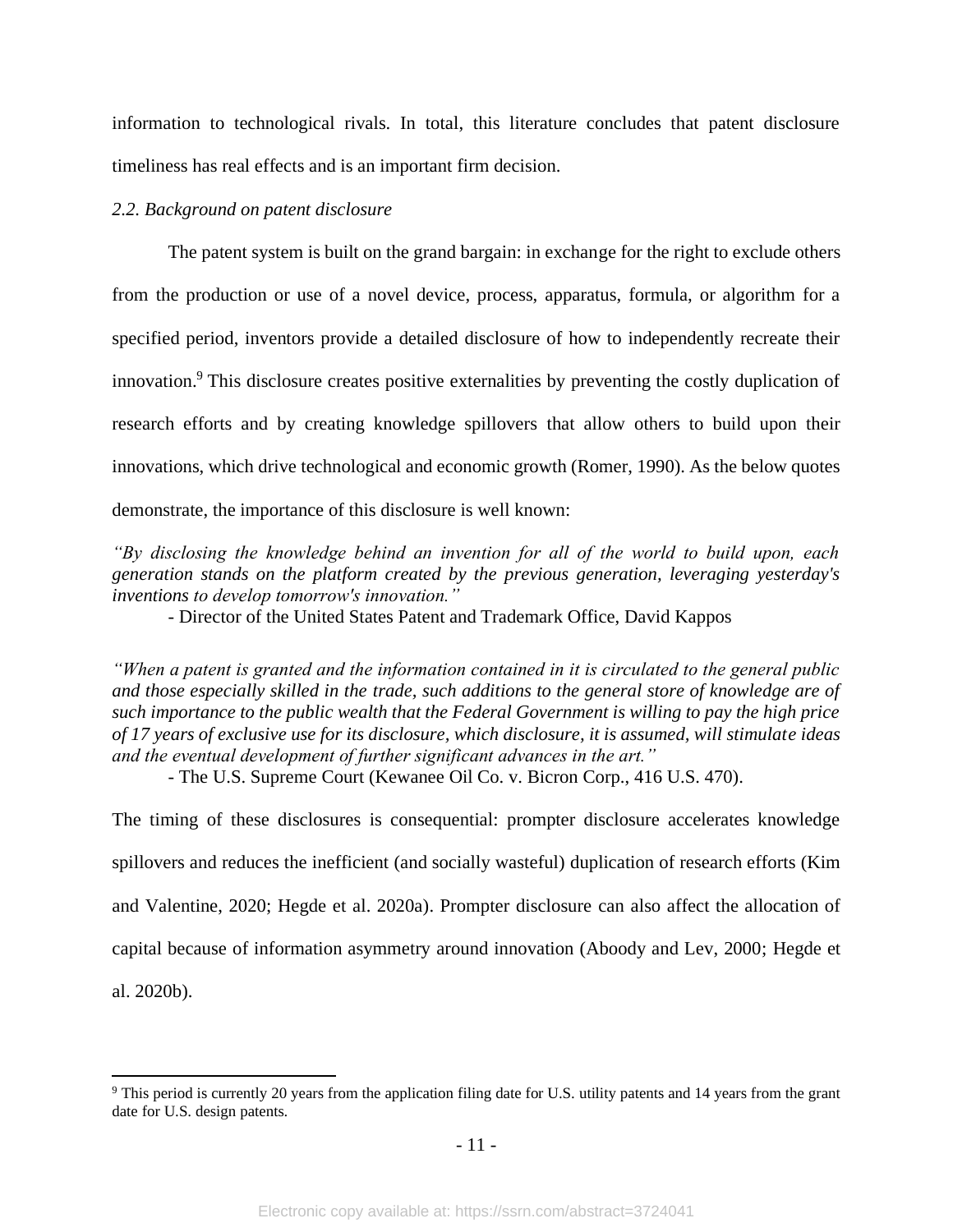Recognizing the value of prompt disclosure, the USPTO requires the publication of patent disclosures on the USPTO website by a deadline.<sup>10</sup> This deadline is the earlier of 18 months after filing and the decision date for applications also filed in foreign jurisdictions and the decision date for all others ("domestic-only applications"). Further, the USPTO publishes domestic-only applications 18 months after filing by default, although domestic-only applicants can choose to opt out of this default. All applicants can request at any time that the USPTO publish their inprocess application. We study how the assignment of intellectual property rights for successful innovations between inventors and their employer affects this timing choice.

### *2.3. Background on Alcatel v. Brown*

Evan Brown is a software developer from Texas who claimed to have conceived the idea for a software program in 1976, long before he joined DSC Communications (subsequently acquired by Alcatel). In 1996, Brown asked DSC to release him from his invention disclosure agreement in order to pursue development of his idea without DSC's interference. Both Brown and DSC recognized the value of this program and after a year of unsuccessful negotiation, DSC fired Brown and brought a breach of contract action against him.

DSC claimed that Brown violated his employment agreement when he failed to disclose the idea. DSC sought a declaratory judgment granting ownership of the idea to DSC and requiring Brown to disclose the idea in full. The 219th Judicial District Court of Texas found in July 2002 that the idea was an invention falling under the terms of the employment agreement between Brown and Alcatel, which entitled Alcatel to "full legal right, title and interests" of any inventions. In 2004, the Texas Appeals Court turned down Brown's appeal of the 2002 decision.

<sup>&</sup>lt;sup>10</sup> Consistent with the notion that these disclosures are an important source of information, the USPTO website receives millions of visits each month[: https://developer.uspto.gov/analytics.](https://developer.uspto.gov/analytics)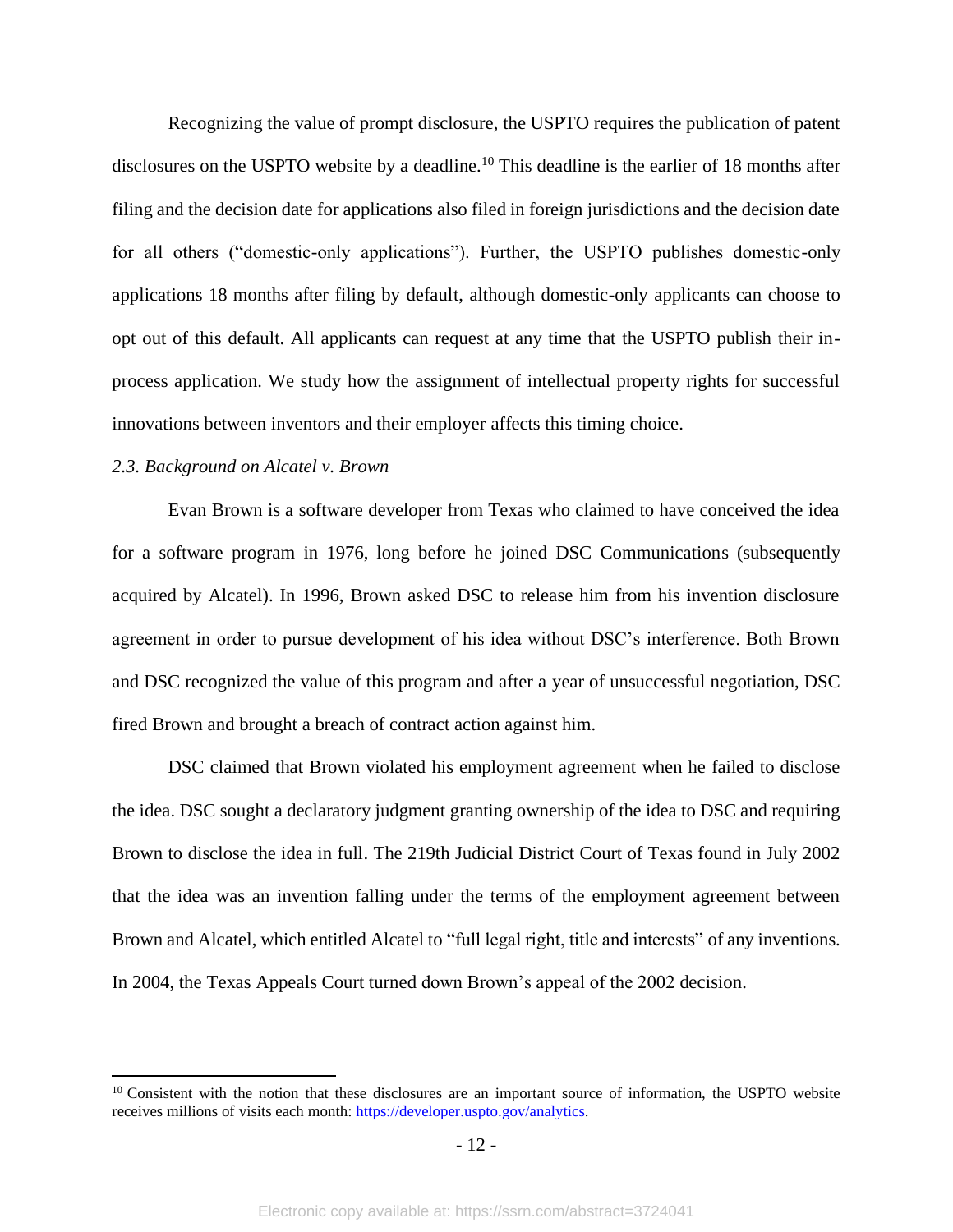The Appeals Court decision generated significant public and academic interest.<sup>11</sup> Many articles discussed Brown's bankruptcy and difficulty complying with the court's requirement that he not only disclose his idea in full, but also that he pay Alcatel's attorneys' fees of \$332,000. Moreover, while the Appeals Court decision did not set a formal legal precedent outside of Texas, it arguably established persuasive precedent that would have been expected to inform any subsequent decisions by other state and federal courts in similar cases (Lai, 2003; Lobel, 2014). Consequently, the final decision in *Alcatel v. Brown* shifted the property rights around innovations from inventors to their employers.

However, and importantly for our research design, this shift in property rights did not extend to nine states that explicitly limited the enforceability of intellectual property assignment agreements with employee invention legislation. For example, California explicitly limited the enforceability of employee agreements in a way that rendered the final decision in *Alcatel v. Brown* moot for Californian inventors; California Codes Labor Code Section 2870-2872: "(a)ny provision in an employment agreement that provides that an employee shall assign or offer to assign any rights in an invention to his/her employer shall not apply to an invention that the employee develops entirely on his or her own time without using the employer's equipment, supplies, facilities, or trade secret information." Inventors in these states were likely aware of the fact that they were not affected by the final decision in *Alcatel v. Brown*, as the following passages illustrate: 12

*"…Alcatel vs. Evan Brown was tried in Texas. According to GitHub, California's notoriously lax enforcement of these kinds of employment agreements has helped Silicon Valley prosper. The state laws allow 'employees to own the work they produce on personal equipment and time'. That means, if you have a brilliant idea, it stays your brilliant idea."*

 $11$  E.g., Lai (2003), Lobel (2014), and Sample (2018), as well as various press articles on the decision with eye-catching titles such as, "We Own What You Think[" https://www.salon.com/2004/08/18/evan\\_brown/.](https://www.salon.com/2004/08/18/evan_brown/)

<sup>&</sup>lt;sup>12</sup> [https://jaxenter.com/github-intellectual-property-employees-132562.html.](https://jaxenter.com/github-intellectual-property-employees-132562.html) Retrieved July 11<sup>th</sup>, 2020.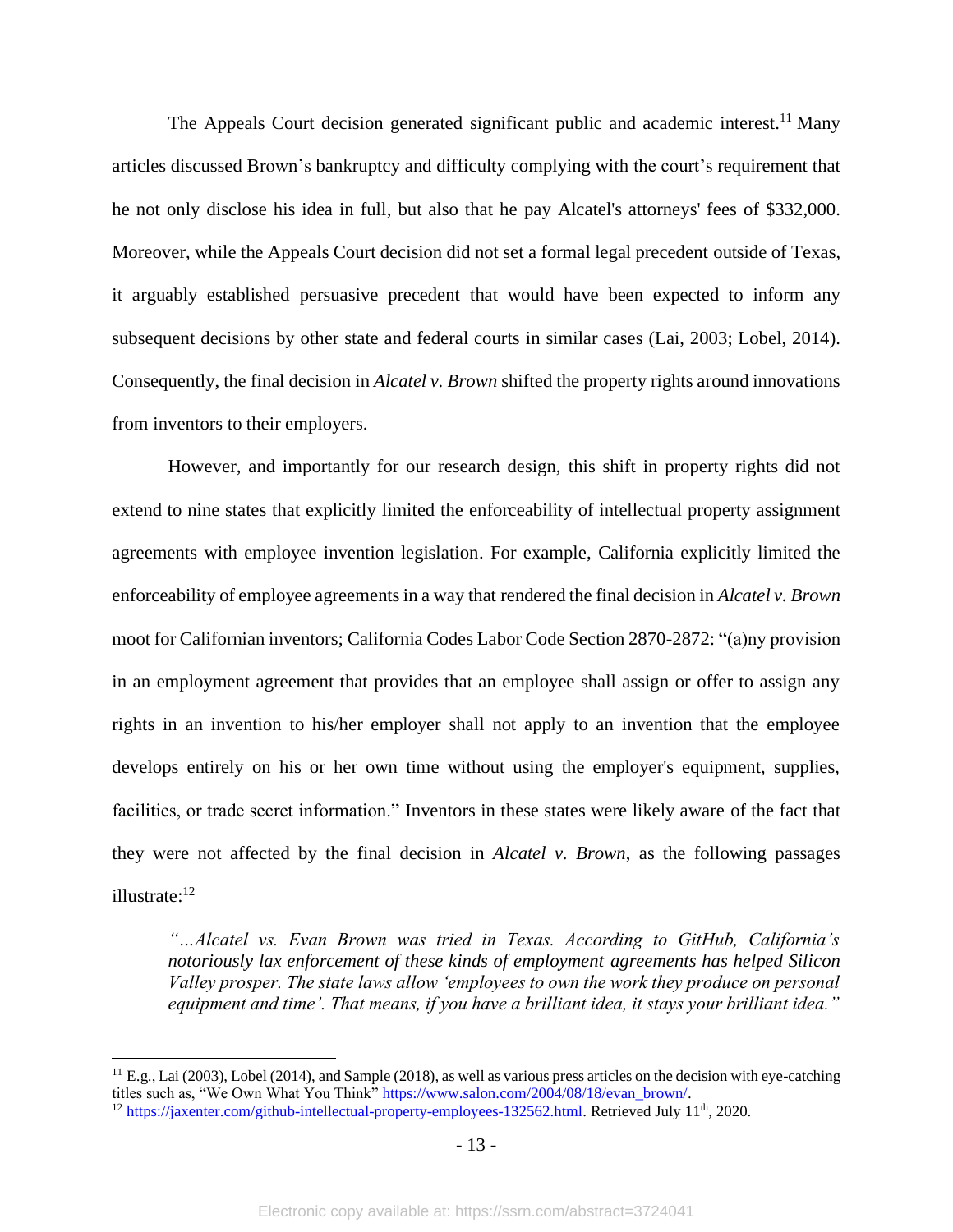#### **3. Research design**

#### *3.1. Disclosure measures*

Following Glaeser and Landsman (2020), we examine two measures of patent disclosure timeliness. By examining disclosure timeliness, we mirror prior work that examines other disclosures that accelerate the revelation of information, such as manager earnings forecasts (manager forecasts accelerate earnings news from the 10-K or 10-Q release date to the forecast release date). Our focus on disclosure timeliness also allows us to compare patent applications. Consequently, our analysis compares successful applications and holds the act of successfully innovating and choosing to patent the underlying innovation fixed. Because the information about non-disclosing applications is revealed *ex post*, we are able to observe applicants that chose not to disclose. In other words, we can compare applicants who choose to credibly disclose today, to those who choose to delay disclosure.

Both of our measures of patent disclosure timeliness are inverse measures that reflect the degree to which applicants delay disclosure. The first, ln(*Days to Actual Disclosure*) is the natural logarithm of the number of days between the patent application date and the date the USPTO publicly discloses the application, less 14 weeks for USPTO processing. To control for differences in mandatory disclosure deadlines across applications, we include ln(*Days to Latest Possible Disclosure*) as a control when using ln(*Days to Actual Disclosure*) as the dependent variable. Ln(*Days to Latest Possible Disclosure*) is the natural logarithm of the number of days between the filing date and when the applicant must disclose their application.<sup>13</sup> We remove observations

 $13$  The application disclosure deadline is the earlier of 18-months in days following the foreign filing date and the approval date for applications seeking foreign protection, and the approval date for all others. We obtain data on foreign protection and priority dates from the USPTO research datasets: [https://www.uspto.gov/learning-and](https://www.uspto.gov/learning-and-resources/electronic-data-products/historical-patent-data-files)[resources/electronic-data-products/historical-patent-data-files;](https://www.uspto.gov/learning-and-resources/electronic-data-products/historical-patent-data-files) [https://www.uspto.gov/learning-and](https://www.uspto.gov/learning-and-resources/electronic-data-products/patent-examination-research-dataset-public-pair)[resources/electronic-data-products/patent-examination-research-dataset-public-pair;](https://www.uspto.gov/learning-and-resources/electronic-data-products/patent-examination-research-dataset-public-pair) [https://www.uspto.gov/learning](https://www.uspto.gov/learning-and-resources/ip-policy/economic-research/research-datasets)[and-resources/ip-policy/economic-research/research-datasets.](https://www.uspto.gov/learning-and-resources/ip-policy/economic-research/research-datasets)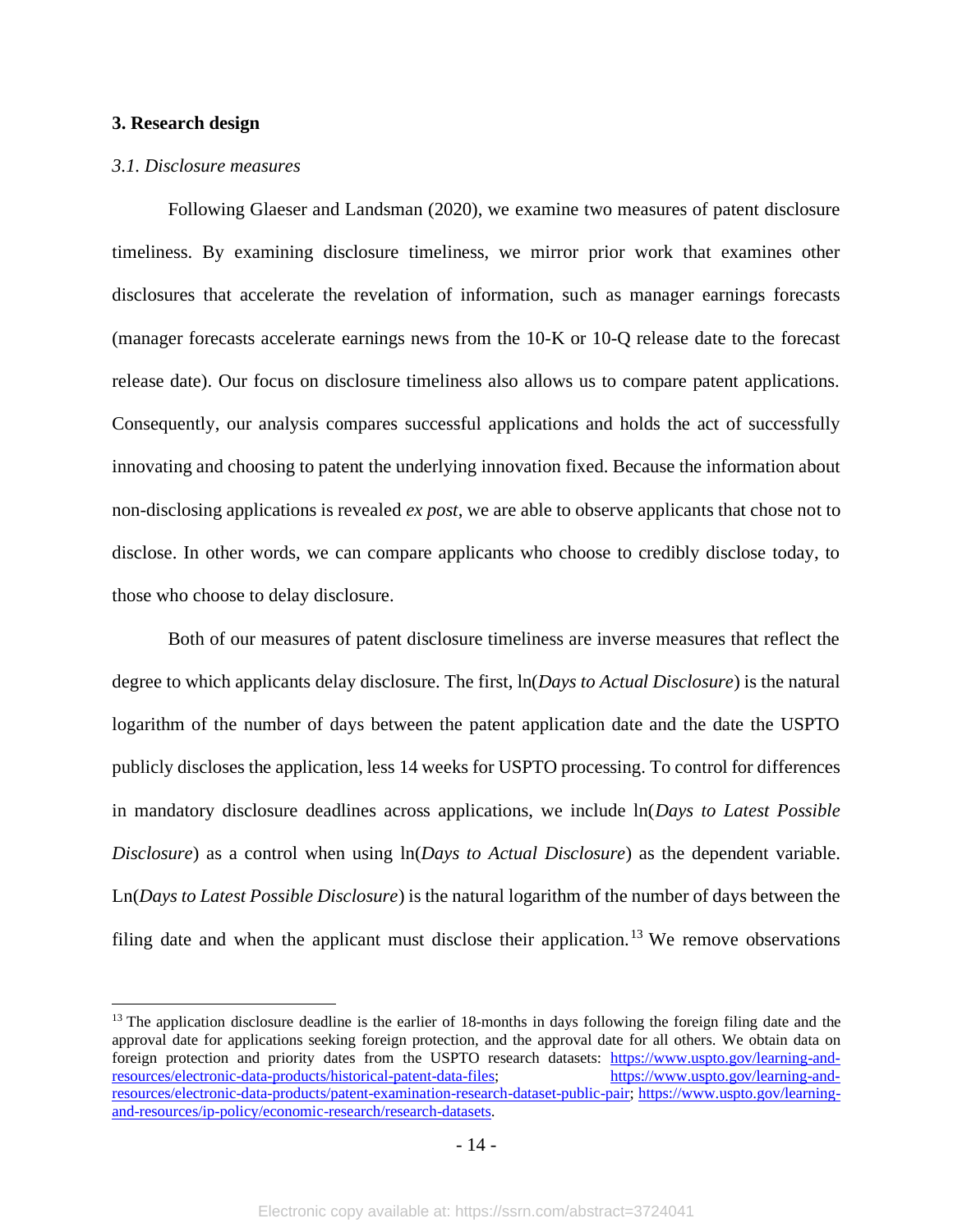where *Days to Actual* disclosure is negative or exceeds *Days to Latest Possible Disclosure* due to potential data issues.

Our second measure of patent disclosure timeliness is *Percentage Disclosure Delay*, which is *Days to Actual Disclosure* divided by *Days to Latest Possible Disclosure*. Values of one for *Percentage Disclosure Delay* suggest that the applicant delayed disclosure as long as possible, where values of zero suggest that the applicant disclosed immediately.

We present the frequency histogram of *Days to Actual Disclosure* in Figure 1. The two most frequent disclosure choices are disclosing fairly early in the application process and at the 18 month deadline for firms that file abroad concurrently with the U.S. application. We present the frequency histogram of *Days to Latest Possible Disclosure* in Figure 2. The large spike represents the deadline for applicants seeking foreign protection around the same period that they file with the USPTO (typically 18 months after filing). We present the frequency histogram of *Percentage Disclosure Delay* in Figure 3. The histogram highlights that patent applicants wait until the mandatory deadline to disclose slightly over 10% of the time. The histogram also highlights that there is a great deal of variation in disclosure choices.

#### *3.2. Regression model*

We use our measures of disclosure delays as dependent variables in the following difference-in-difference specification:

*Patent Disclosure Delay*<sub>*i,j,t*</sub> =  $\beta_0$  +  $\beta_1$ *Affected by Alcatel v. Brown*<sub>*i,t*</sub>

$$
+ \beta_2 Inventor-Firm HQ in Same Statei,f,t + \gamma'Xs,t
$$
  
+ *Firm×InventorFE + Firm×YearFE + Inventor LocationFE*  
+  $\varepsilon_{i,j,t}$ , (1)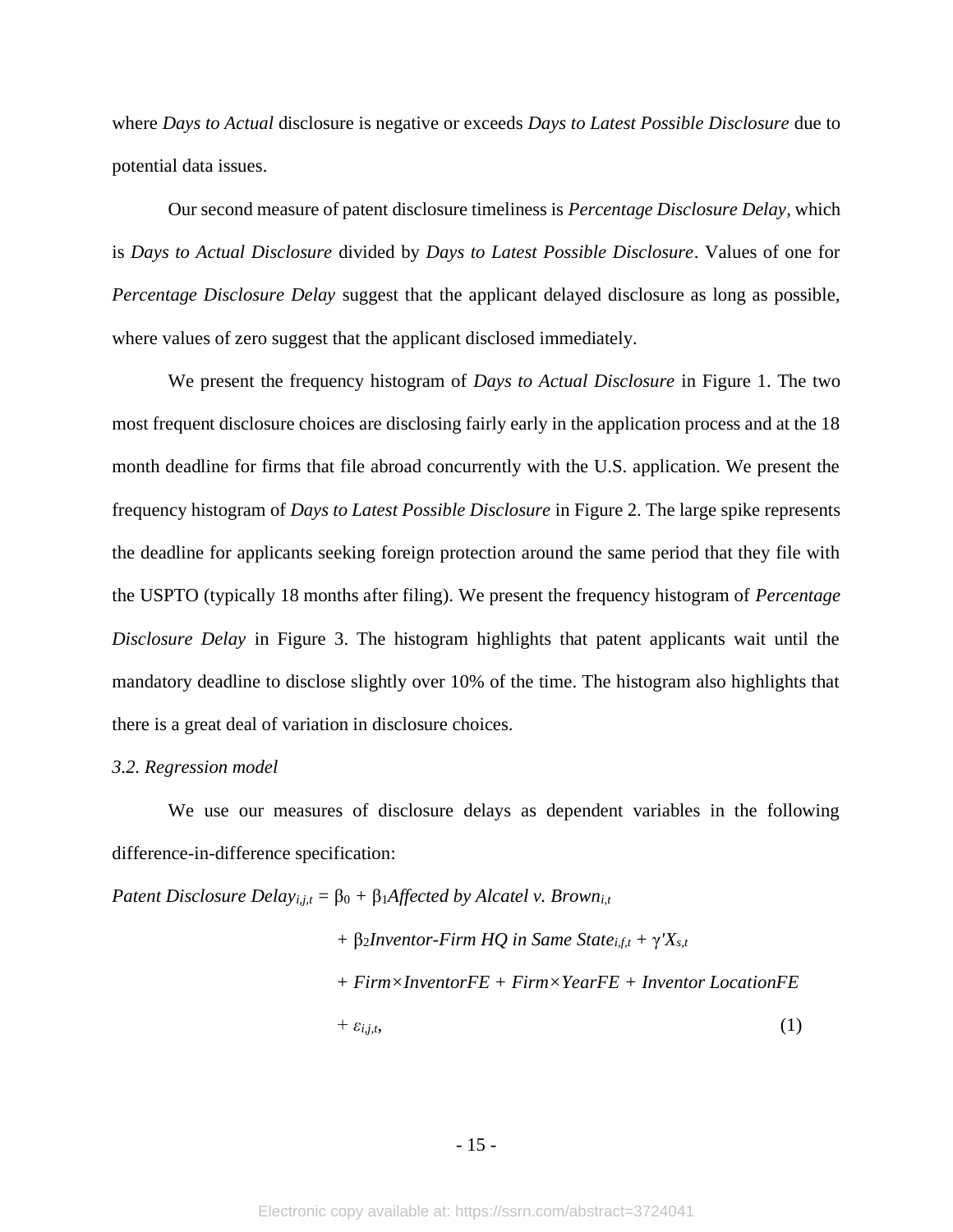where *i* indexes inventors, *j* indexes patent applications, *f* indexes firms, *s* indexes inventor home states, and *t* indexes application years.

Our main variable of interest is A*ffected by Alcatel v. Browni,t*, which is an indicator that takes the value one if an inventor is affected by the final decision in *Alcatel v. Brown* after Evan Brown's appeal was rejected in 2004. We remove inventors living in Texas, whose judiciary decided *Alcatel v. Brown* and Brown's appeal, from the analysis to avoid any potential endogeneity.<sup>14</sup> Consequently, we compare the difference in firms' disclosure decisions for innovations created by inventors affected by *Alcatel v. Brown* after the final decision, to the difference in disclosure decisions for innovations created by unaffected inventors after the final decision (i.e., we estimate a difference-in-difference model).

We include a variety of controls and fixed effects in Eq. (1) to address potential alternative explanations and to increase the precision of our estimates. *Inventor-Firm HQ in Same State* is in an indicator if the inventor lives in their employer's headquarters state, and controls for the degree of separation between the inventor and their employer (e.g., Glaeser et al., 2020). *X* is a vector of time varying controls for conditions in the inventor's home state: *Personal Tax Rate* is the top bracket income tax rate in the inventor's home state as calculated in Armstrong et al. (2019), which prior work suggests can affect inventor mobility and individual risk taking preferences (e.g., Moretti and Wilson, 2017; Armstrong et al., 2019). *Corporate Income Tax Rate* is the top statutory income tax rate, which may affect corporate risk taking and where corporations locate inventor because their wages are tax deductible (e.g., Langenmayr and Lester, 2017 and Ljungqvist, Zhang,

<sup>&</sup>lt;sup>14</sup> In Table 6, we report results including Texas and find our inferences are unchanged.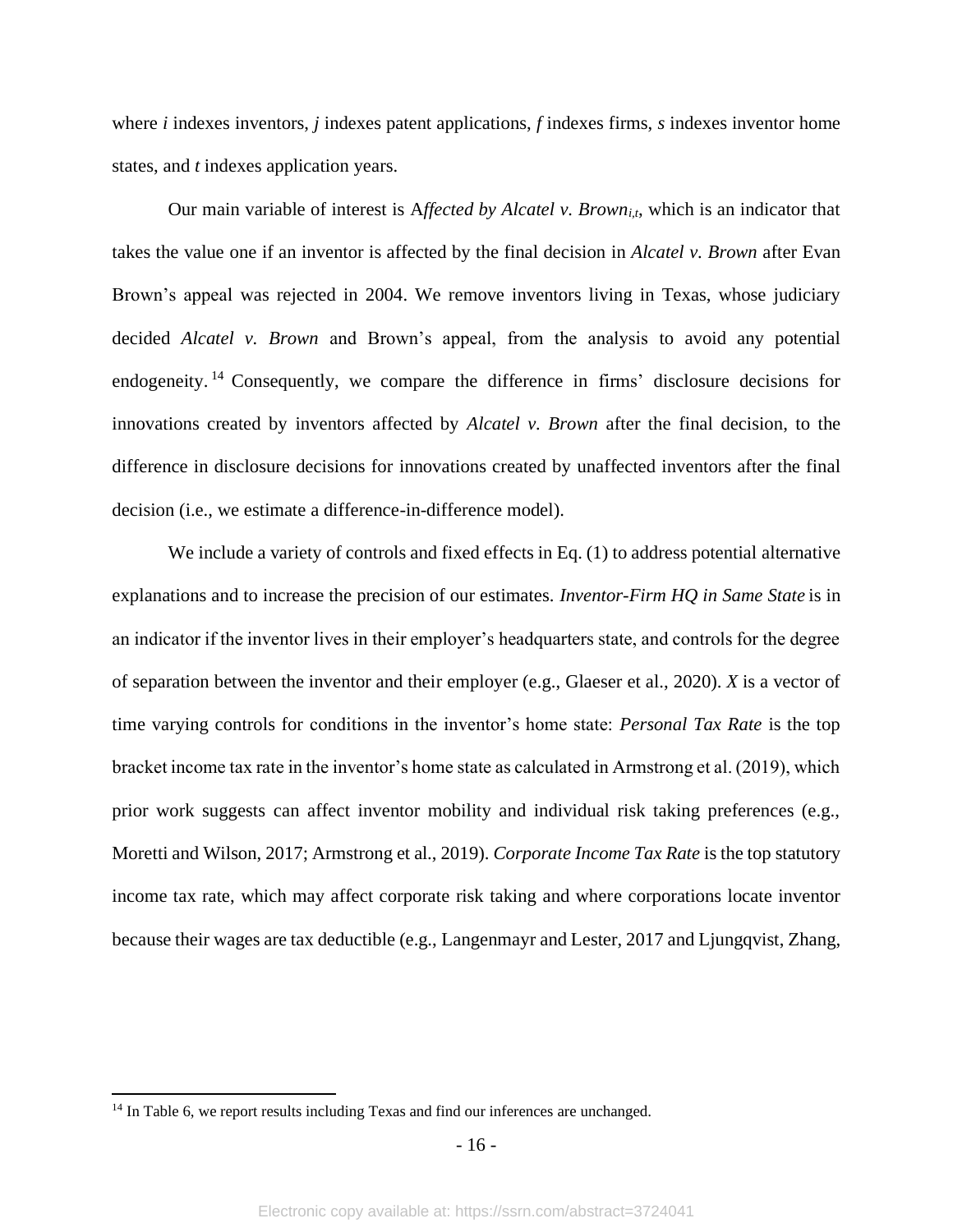and Zuo, 2017). *R&D Tax Credit* is the statutory rate at which firms may claim a state R&D tax credit, which may affect where firms locate inventors and their propensities to invest in inventors.<sup>15</sup>

We also include a variety of fixed effects. *Firm*×*InventorFE* are firm-inventor fixed effects, which control for time-invariant aspects of the inventor and their match with their employer. Consequently, we study how firms' disclosure choices for innovations created by different inventors change over time. *Firm*×*YearFE* are firm-year fixed effects that control for all timevarying features of the firm, including those that are difficult to measure or observe such as competition and manager preferences (e.g., Glaeser and Landsman, 2020; Glaeser et al., 2020). Consequently, we compare firms' disclosure choices for innovations created by inventors who work for the same firm, at the same point in time, but are differently affected by the final decision in *Alcatel v. Brown*.

*Inventor LocationFE* are fixed effects for the inventor's home zip code that control for time-invariant aspects of the inventor's home zip code.<sup>16</sup> We cluster standard errors by inventor, firm, and issue date to address potential time series dependence within inventors and firms and cross-sectional dependence within patent issue dates.

# **4. Sample and descriptive statistics**

#### *4.1. Sample*

We construct our sample beginning with all successful patent applications filed with the USPTO between 2003 and 2006. We use that time period to balance the sample before and after

<sup>&</sup>lt;sup>15</sup> We collect data on state research and development tax credits and statutory carrybacks and carryforward periods from Wilson (2009) and tax forms available on state Department of Revenue websites.

<sup>&</sup>lt;sup>16</sup> Available at https://dataverse.harvard.edu/dataset.xhtml?persistentId=doi:10.7910/DVN/5F1RRI. We thank the authors of Li et al. (2014) for making the data publicly available.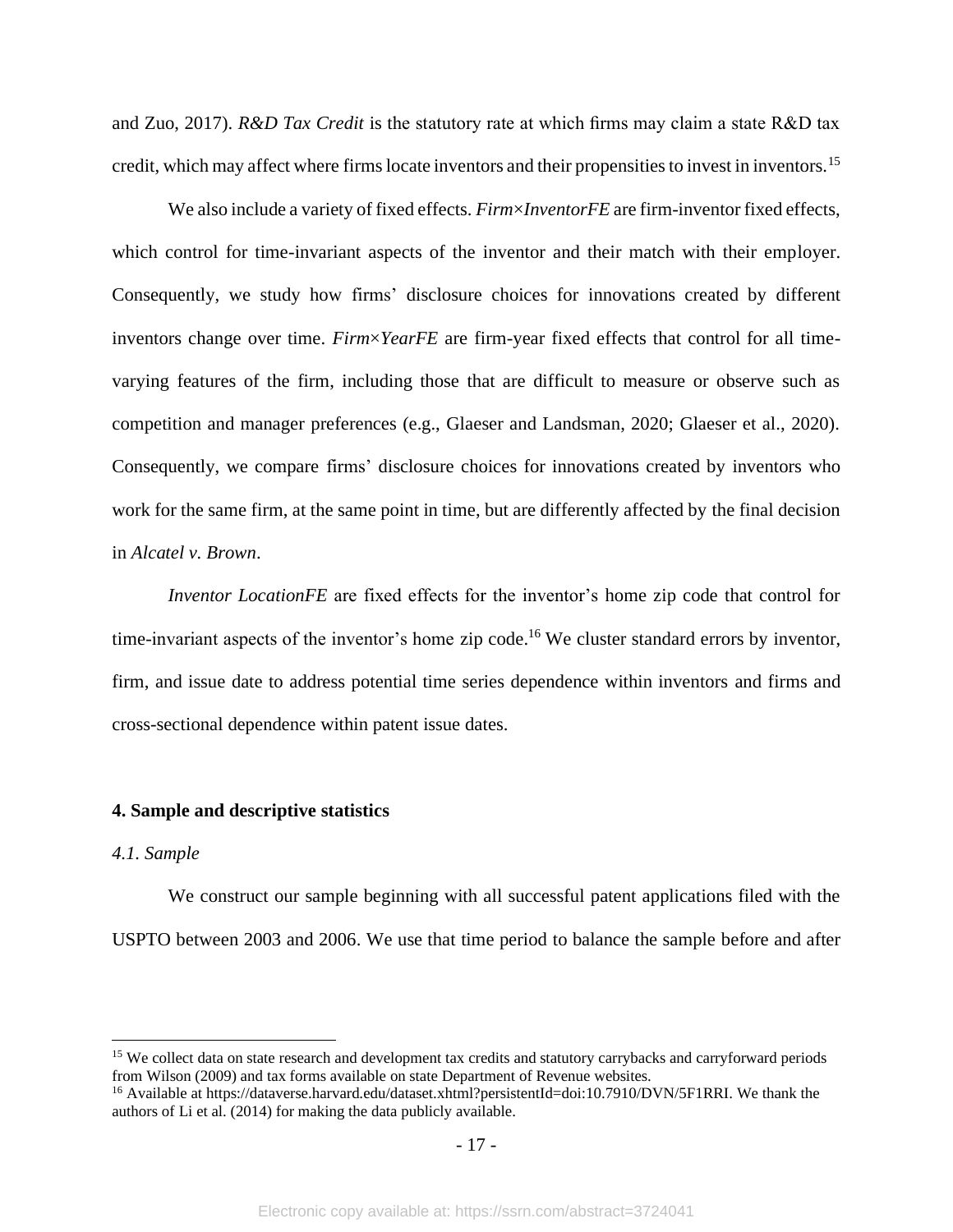the final decision in *Alcatel v. Brown*. <sup>17</sup> Following Glaeser and Landsman (2020), we remove observations where the disclosure *deadline* is within 180 days of the application filing date to ensure firms face a meaningful disclosure choice. We require non-missing data on all inventor, state, and patent variables. Our final sample consists of 73,496 patent applications filed between January 1, 2003 and December 31, 2006.

Table 1 presents sample descriptive statistics. The average disclosure deadline is 1,053 days after filing. On average, applicants disclose 399 days after filing. The average of *Percentage Disclosure Delay* of 40% suggests most applicants voluntarily disclose about half way through the application process, although the standard deviation of *Percentage Disclosure Delay* suggests significant variation in this choice. 22% of sample observations are affected by the final decision in *Alcatel v. Brown* (recall that none are affected prior to 2005).

We examine successful applications because unsuccessful applications may never be disclosed. Moreover, the underlying economics of successful and unsuccessful applications may not be comparable. We also focus on patent applications made by public U.S. firms to ensure the necessary data for our employer fixed effects. Consequently, our results may not generalize to private applicants, abandoned patent applications, or unpatented innovations (Glaeser and Guay, 2017). However, we believe that our theoretical foundations should help mitigate these concerns. Moreover, public firms' successful innovations are economically important and their disclosures are inherently interesting. 18

## **5. Results**

*5.1. Shifts in inventor-firm property rights and patent disclosure delays*

- 18 -

<sup>&</sup>lt;sup>17</sup> We thank the authors of Kogan et al. (2017) for making this data available on Noah Stoffman's website: http://iu.box.com/patents.

 $^{18}$  E.g., Hirschey et al. (2012), Kogan et al. (2017), Kim (2018) and Valentine (2018), Glaeser and Landsman (2020).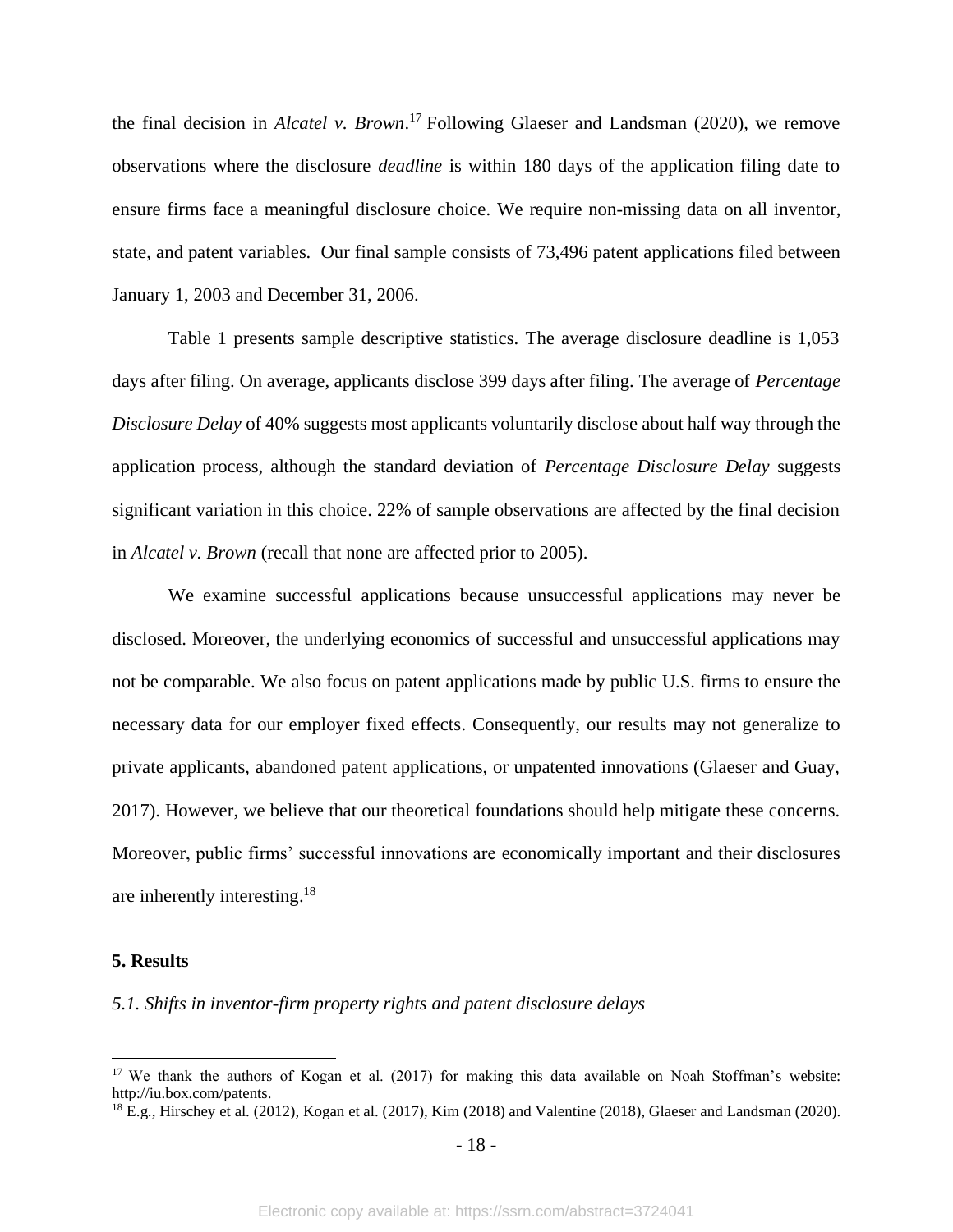We present the results of estimating Eq. (1) in Table 2. Columns (1), (3), and (5) present results using ln(*Days to Actual Disclosure*) as the dependent variable and columns (2), (4), and (6) present results using *Percentage Disclosure* as the dependent variable. We progressively add controls in columns  $(1)-(2)$ ,  $(3)-(4)$ , and  $(5)-(6)$  to examine how their inclusion affects our inferences.

The results in columns (1) and (3) suggest that the final decision in *Alcatel v. Brown*  resulted in an 8.7% decrease in the time until disclosure  $(t$ -statistics of 2.94).<sup>19</sup> The results in column (5) suggest that the final decision in *Alcatel v. Brown* resulted in a 9.1% decrease in the time until disclosure (*t*-statistic of 2.97). The results in columns (2) and (4) suggest that the final decision in *Alcatel v. Brown* resulted in a 2.8 percentage point decrease in the time until disclosure (*t*-statistics of 3.50). The results in column (6) suggest that the final decision in *Alcatel v. Brown*  resulted in a 2.9 percentage point decrease in the time until disclosure (*t*-statistic of 3.63).

Together, the results in Table 2 suggest that the final decision in *Alcatel v. Brown*, which significantly shifted property rights from inventors to their employers, accelerated the disclosure of innovation.

#### *5.2. Shifts in inventor-firm property rights and patent disclosure delays, parallel trends*

One of the key assumptions necessary for a causal interpretation of the results documented in Table 2 is the parallel trends assumption (i.e., the assumption that the change in the timing of disclosure for innovations created by inventors affected by *Alcatel v. Brown* would have been the same as the timing for innovations created by inventors unaffected by *Alcatel v. Brown*, absent *Alcatel v. Brown*). In Table 3, we examine whether the timing of disclosure of innovations created by inventors affected by *Alcatel v. Brown* trended differently to the timing of disclosure of

<sup>19</sup> From the median of *Days to Actual Disclosure*, this translates into prompter disclosure by 39 days.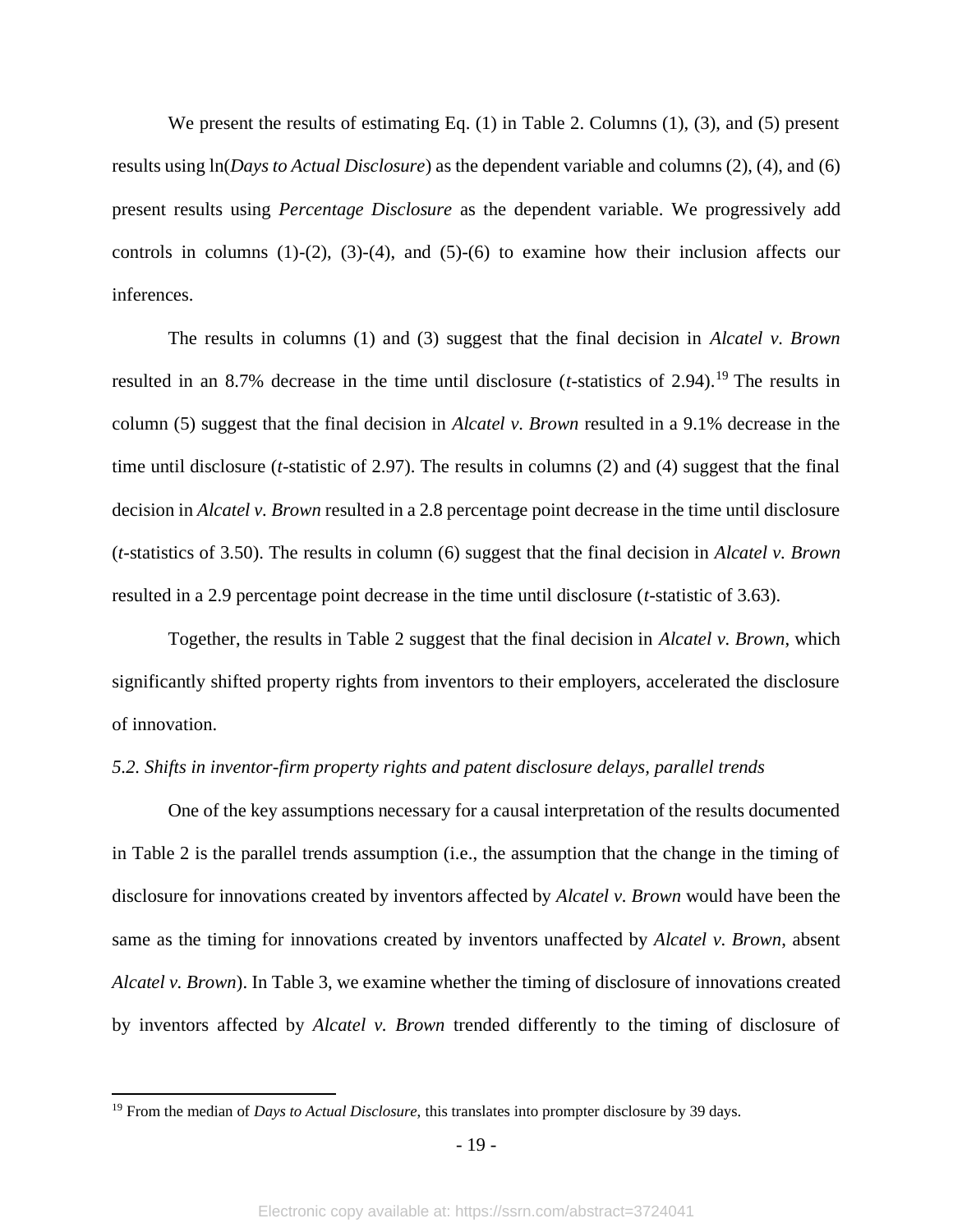innovations created by unaffected inventors, prior to the final decision (i.e., we conduct a "parallel trends test"). To do so, we re-estimate Eq. (1) after including five additional variables, *Affected by Alcatel v. Browni,t-n*, which takes the value 1 *n* years before 2005 if the inventor lives in one of the states affected by the final decision in *Alcatel v. Brown*. The coefficients on these variables capture whether the disclosure outcomes of innovations created by inventors affected by *Alcatel v. Brown* trended differently in each of the five years prior to the final decision.<sup>20</sup>

We report the result of estimating Eq. (1) including these five additional variables in Table 3. The addition of these variables results in an expanded sample of 268,058 patent applications. *Affected by Alcatel v. Browni,t-2* is dropped due to multicollinearity. The coefficients on the remaining additional variables provides little evidence of differential pre-treatment trends: Only one of the eight coefficients are statistically significantly different from zero at the 10% level, which is about what one would expect by chance alone, and there is no evidence of progressively larger coefficients prior to *Affected by Alcatel v. Browni,t*. In total, the evidence in Table 3 is consistent with the parallel trends assumption.

#### *5.3. Shifts in inventor-firm property rights, patent disclosure delays, and superstar inventors*

We extend our main results by examining whether superstar inventors are differentially affected by the final decision in *Alcatel v. Brown*. Firms likely do not worry about accelerating patent disclosures and affecting the labor market value of extremely prolific superstar inventors, because superstars have patented so much in the past that the labor market likely has a strong prior that their ability is high. Consequently, *Alcatel v. Brown* should have less of an effect on the

<sup>&</sup>lt;sup>20</sup> We choose to include five years of lags because *Alcatel v. Brown* was initially decided in 2002. Consequently, including additional lags helps us determine whether disclosure outcomes differentially trended prior to this initial decision. These lags also help us determine whether inventors changed their behavior when the final decision in the case was reached in 2004, or if they changed their behavior in anticipation (note that this type of anticipatory behavior would not create endogeneity bias, but would instead suggest that the treatment year of 2005 is not the correct treatment year).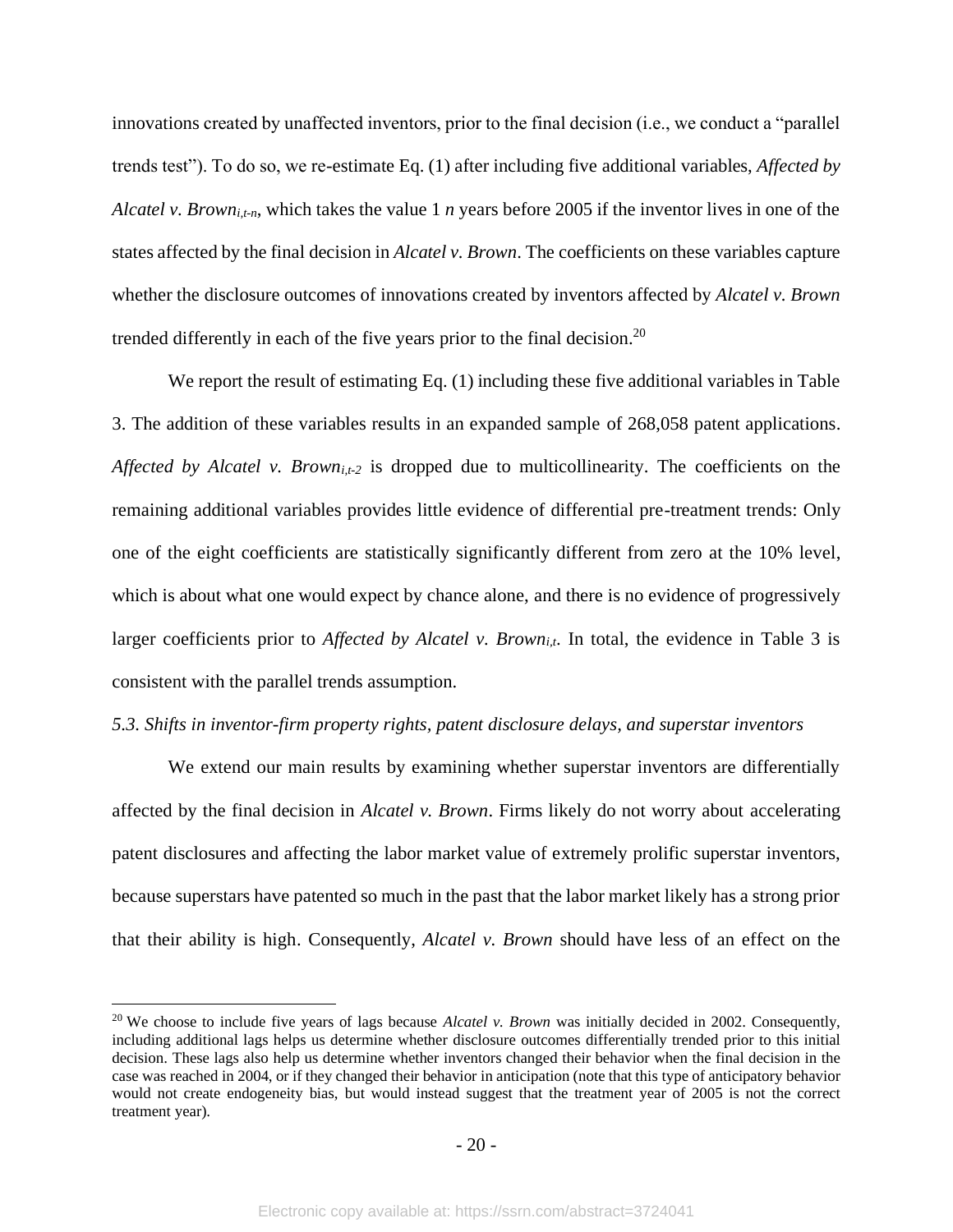disclosure of innovations made by superstar inventors. To test this prediction, we modify Eq. (1) to include an indicator if the inventor is a superstar, or *Superstari,t*, and interact that indicator with *Affected by Alcatel v. Browni,t*. Following prior work, we define superstars as those in the top 10% of the total number of patent filings in the prior ten years (e.g., Glaeser et al., 2020).

We present the results of estimating the modified Eq. (1) in Table 4. The coefficients on *Affected by Alcatel v. Brown×Superstar* are about half the magnitude of the coefficients on *Affected by Alcatel v. Brown* and opposite in sign (*t*-statistics on the interaction of 2.24 and 2.00). Consequently, these results suggest that firms alter their disclosures about innovations created by superstar inventors affected by *Alcatel v. Brown* by about 50% less than they do their disclosures about innovation created by their other inventors affected by *Alcatel v. Brown*. In total, the results in Table 4 suggest that disclosures about innovations created by superstar inventors, for whom the labor market likely has a strong prior are high ability, are less affected by *Alcatel v. Brown*.

*5.4. Shifts in inventor-firm property rights, patent disclosure delays, and firm-specific relationships*

We extend our main results by examining whether inventors with firm-specific relationships are differentially affected by the final decision in *Alcatel v. Brown*. Prior research suggests that firm-specific relationships substitute for formal property rights. For example, prior work suggests that a past relationships between two contractual parties can mitigate potential hold up created by a lack of formal property rights (Klein, Crawford, and Alchian, 1978; Dyer and Singh, 1998; Dasgupta et al., 2020). Therefore, inventors that have built stronger relationships with a firm are less likely to be affected by the shift in the allocation of property rights as a result of the final decision of the *Alcatel v. Brown* case. To test this prediction, we follow prior research and measure the strength of the inventor's firm-specific relationships using the length of the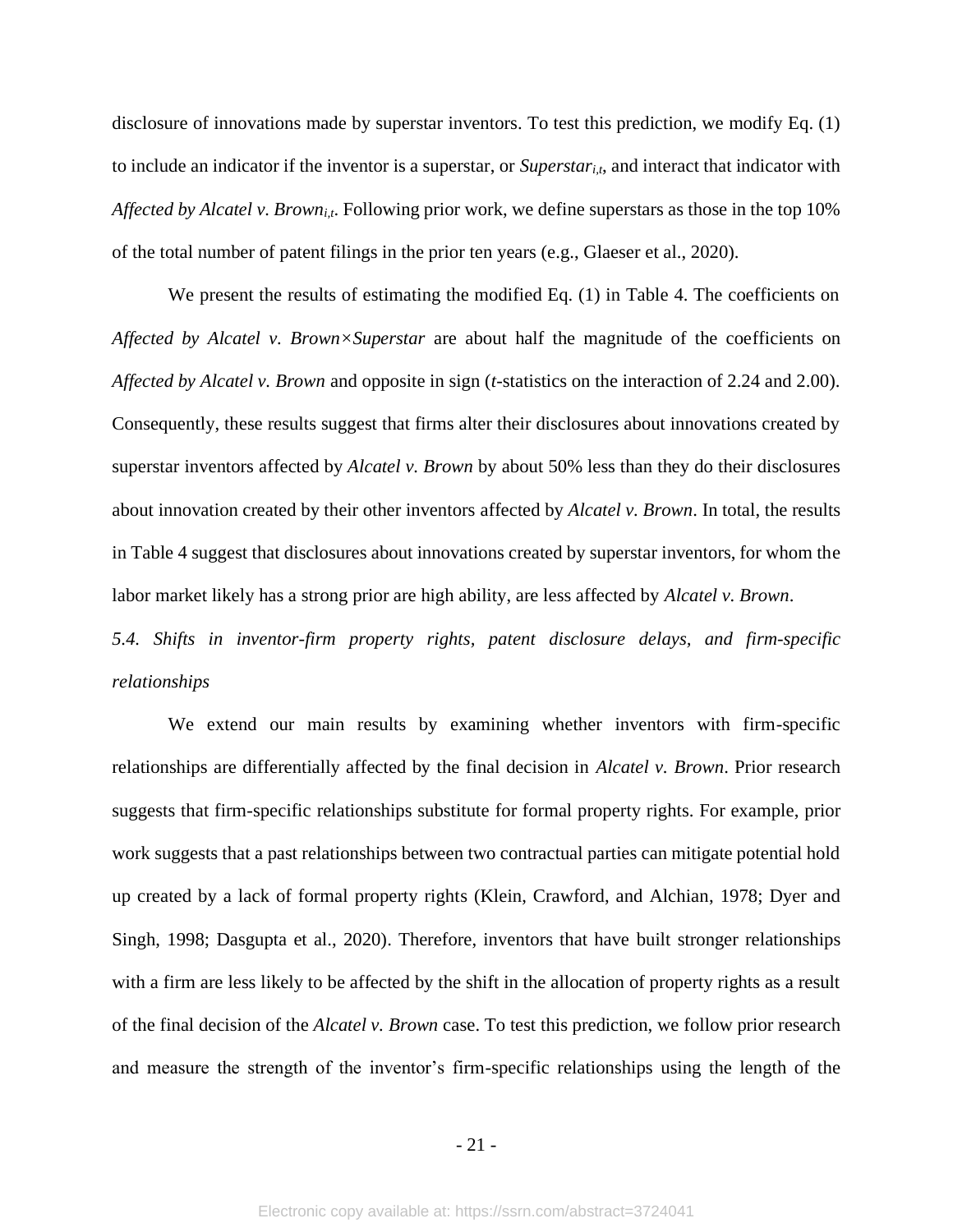inventor's tenure with the firm. Specifically, we modify Eq. (1) to include the inventor's tenure with the firm, or *Tenure*<sub>*i,t*</sub>, and interact that variable with *Affected by Alcatel v. Brown*<sub>*i,t*</sub>.

We present the results of estimating the modified Eq. (1) in Table 5. The coefficients on *Affected by Alcatel v. Brown×Tenure* are opposite in sign relative to the coefficients on *Affected by Alcatel v. Brown* (*t*-statistics on the interaction of 4.08 and 3.88). We find that the magnitude of the marginal effect of *Affected by Alcatel v. Brown* decreases by approximately 60% as *Tenurei,t* increases from its value at the  $25<sup>th</sup>$  percentile to its value at the  $75<sup>th</sup>$  percentile.<sup>21</sup>

Consequently, the results in Table 5 suggest that *Alcatel v. Brown* alters firms' disclosure decisions about innovations created by inventors with strong firm-specific relationships by about 60% less than firms' disclosures about innovations created by their other inventors. In total, the results in Table 5 suggest that disclosures about innovations created by inventors with stronger firm-specific relationships, whose long tenure substitutes for formal property rights, are less affected by *Alcatel v. Brown*.

#### *5.5. Shifts in inventor-firm property rights, patent disclosure delays, and inventor mobility*

We further extend our main results by examining whether inventors affected by the final decision in *Alcatel v. Brown* are less mobile, and whether prompter patent disclosure is associated with greater inventor mobility. To do so, we re-estimate Eq. (1) after including our measures of patent disclosure timeliness as independent variables, and replacing them as dependent variables with an indicator equal to one if the inventor switches employers in the next five years, or *Inventor Changes Employers*.

We present the results of estimating the modified Eq. (1) in Table 6. The results suggest that inventors affected by the final decision in *Alcatel v. Brown* are 1.8 to 1.9 percentage points

<sup>&</sup>lt;sup>21</sup> Sample distribution of *Tenure*<sub>*it*</sub> used to calculate these coefficient magnitudes can be found in Table 1.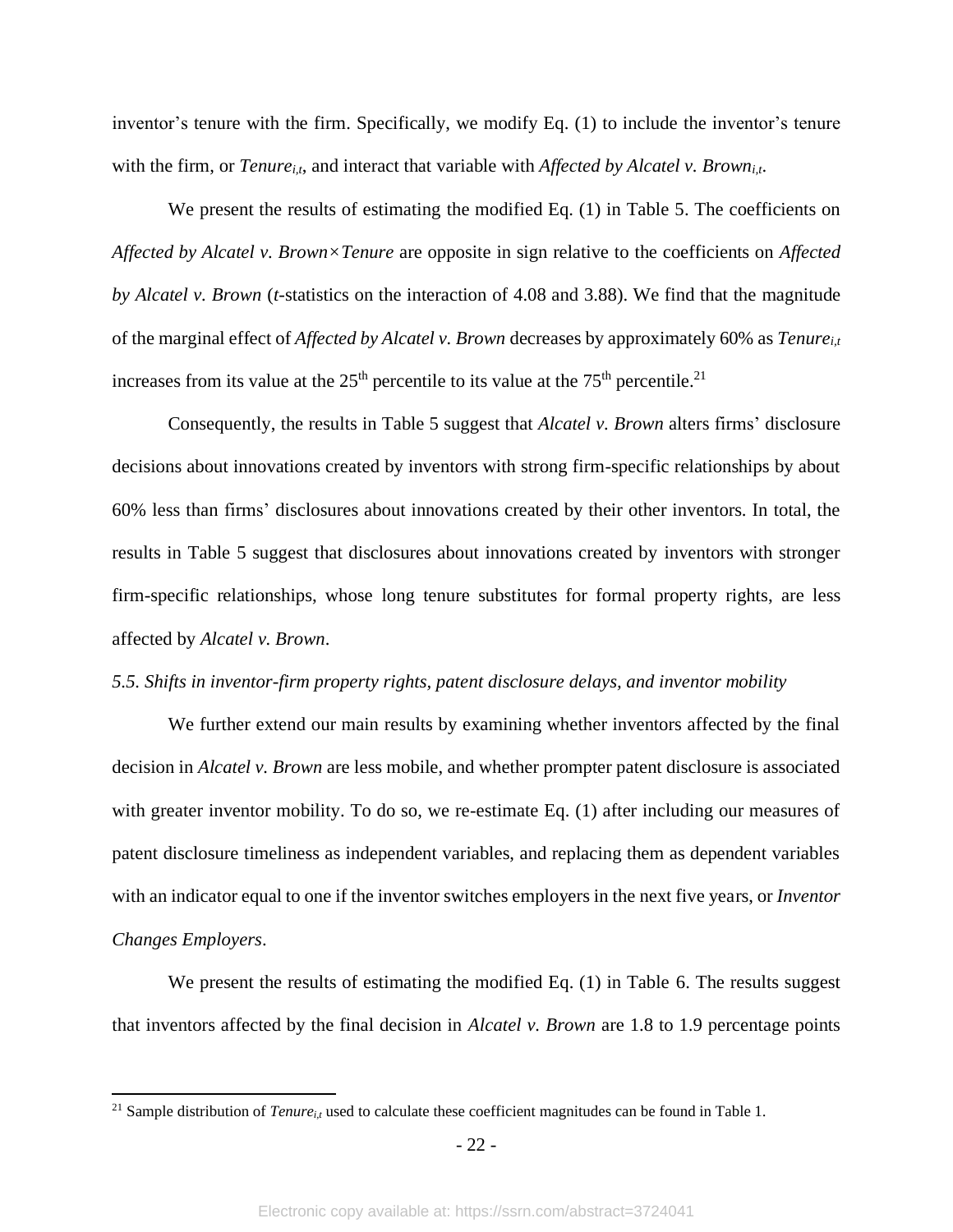less likely to switch employers in the next five years. These magnitudes are quite large, as the baseline rate of mobility is 4% (consequently, *Alcatel v. Brown* reduced affected inventors' mobility by almost 50%). We also find some evidence that prompter patent disclosure is associated with greater inventor mobility when using *Percentage Disclosure Delay* to measure patent disclosure timeliness in column (3) (*t*-statistic of 1.67). However, we note these latter results are associations and should be interpreted as such (note that Kim and Valentine, 2020 present causal evidence that prompter patent disclosure increases inventor mobility using a difference-indifferences design).

# *5.6. Robustness tests*

#### *5.6.1 Robustness tests: Including inventors located in Texas*

In Table 7, we repeat our main results including inventors located in Texas. We repeat the sequences of controls, dependent variables, and fixed effects from Table 2 and continue to find similar results, albeit slightly smaller in magnitude. We conclude that our main results are robust to including inventors located in Texas, whose judiciary decided *Alcatel v. Brown*.

## *5.6.2 Robustness tests: Including patent class-year fixed effects*

In Table 8, we repeat our main results including patent class-year fixed effects to control for any differences in the propensity to disclose early across patent classes. However, we note that these fixed effects may represent "bad controls" to the extent that inventors substitute between patent classes in light of different disclosure timeliness. Nonetheless, we repeat the sequences of controls, dependent variables, and fixed effects from Table 2 and continue to find similar results, again albeit slightly smaller in magnitude. We conclude that our main results are robust to including patent class-year fixed effects.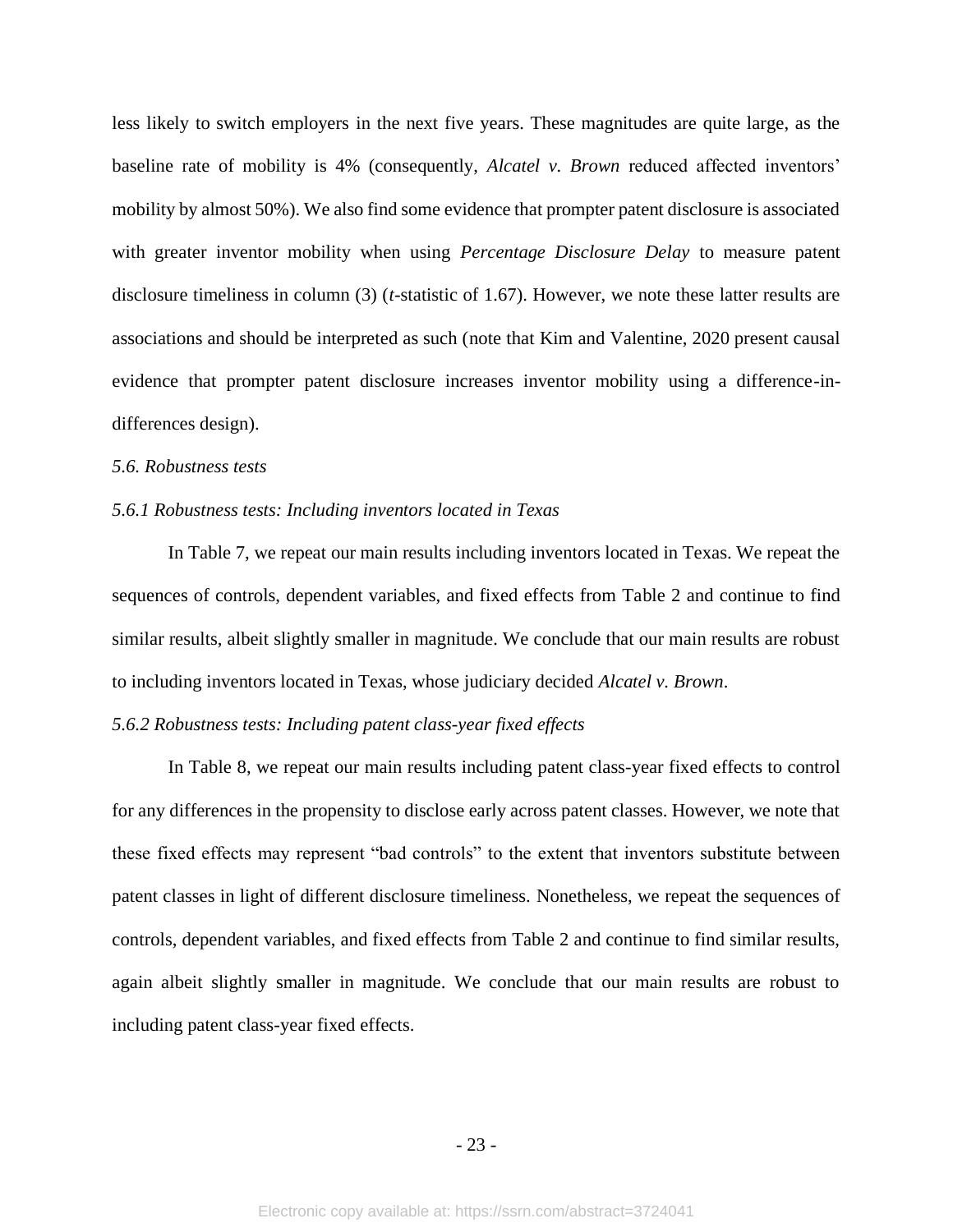# **6. Conclusion**

We study how *Alcatel v. Brown*, which exogenously shifted property rights for innovations from inventors to their employers, affected the disclosure of innovation. We find that firms accelerate their patent disclosures for innovations created by inventors affected by *Alcatel v. Brown*, relative to their patent disclosures for innovations created by unaffected inventors. These findings suggest that disclosure is one margin of response that firms use to mitigate potential hold up problems with inventor employees. We contribute to the literature that examines how firms' explicit and implicit labor contracts—which are an economically important class of contracts within the firms' nexus of contracts—influence their information environment in general and their disclosure policies in particular.

Our focus on patent disclosures also contributes to the innovation literature by highlighting the role of disclosure in the patent process. Prior work argues that the knowledge spillovers from innovation are a valuable public good, and hence the government should incentivize innovation (e.g., Romer, 1990). Therefore, most prior work implicitly or explicitly assumes that the goal of the patent system is to incentivize innovation by granting valuable monopoly rights to inventors (e.g., Hall et al., 2014). However, incentivizing innovation does not fully explain the existence of the patent system, as alternative incentives, like expanded R&D tax credits, can also lead to more innovation without creating deadweight losses from monopolies. However, these alternative incentives do not create disclosure of innovation – which is necessary for knowledge spillovers to occur and create growth – as they will likely lead to inventors protecting their innovations with secrecy. Consequently, the goal of the patent system is to encourage innovation *and* the disclosure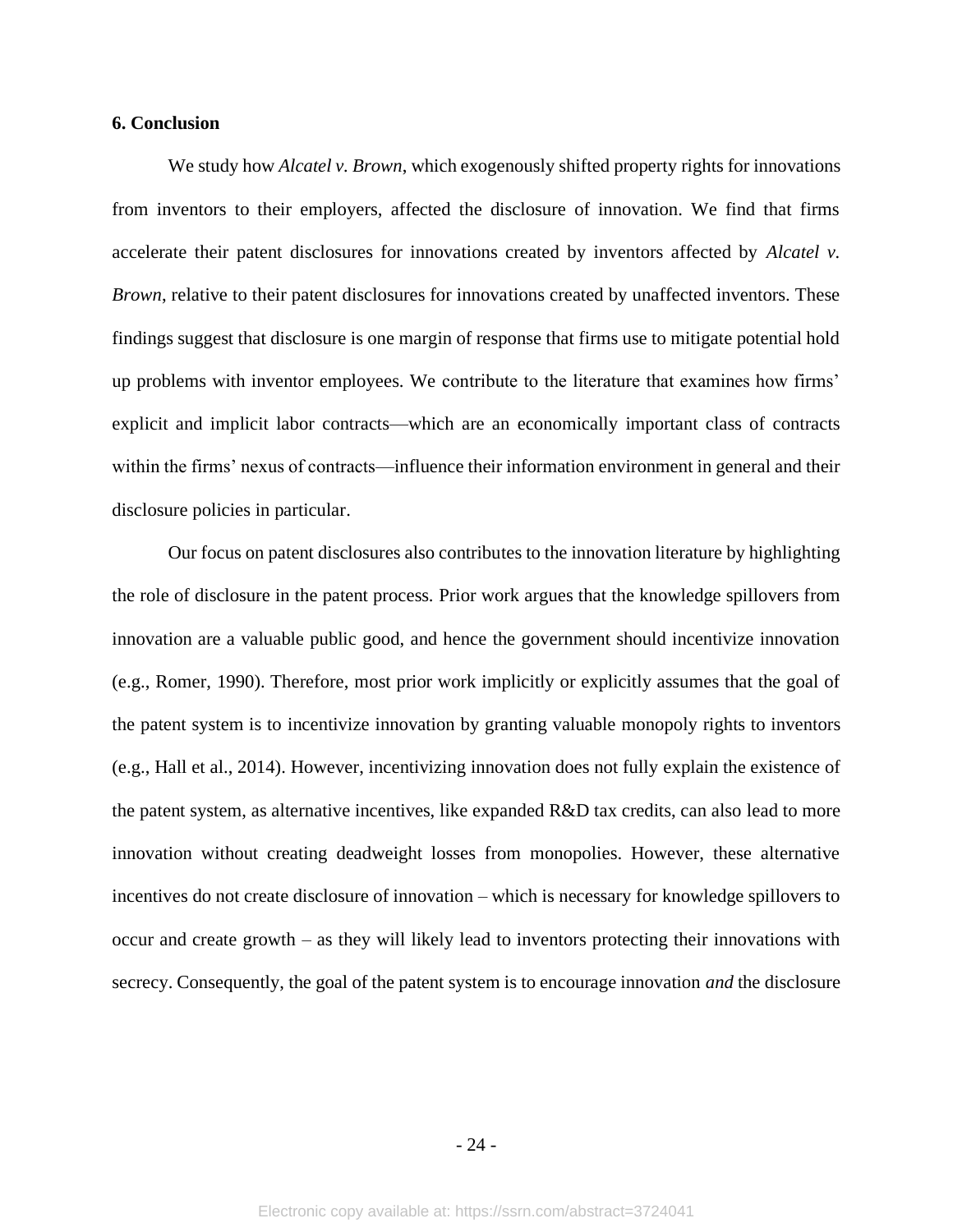of that innovation (see, e.g., the Supreme Court's decision in Kewanee Oil Co. v. Bicron Corp., 416 U.S. 470).<sup>22</sup>

<sup>&</sup>lt;sup>22</sup> "When a patent is granted and the information contained in it is circulated to the general public and those especially *skilled in the trade, such additions to the general store of knowledge are of such importance to the public wealth that the Federal Government is willing to pay the high price of 17 years of exclusive use for its disclosure, which disclosure, it is assumed, will stimulate ideas and the eventual development of further significant advances in the art."*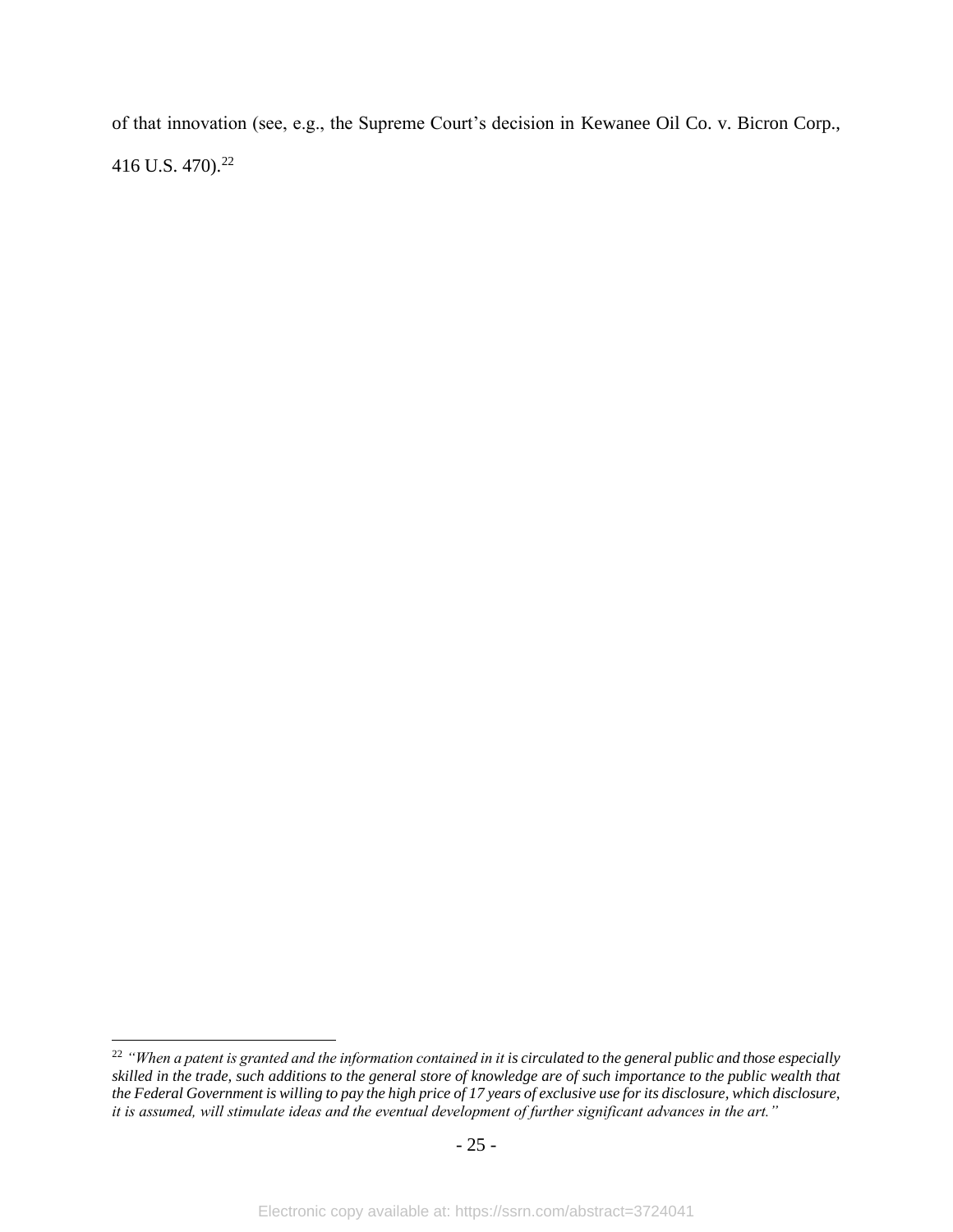## **References**

- Aboody, D. and Lev, B., 2000. Information asymmetry, R&D, and insider gains. *The journal of Finance*, *55*(6), pp.2747-2766.
- Aghion, P. and Tirole, J., 1994. The management of innovation. *The Quarterly Journal of Economics*, *109*(4), pp.1185-1209.
- Akcigit, U., Baslandze, S. and Stantcheva, S., 2016. Taxation and the international mobility of inventors. *American Economic Review*, *106*(10), pp.2930-81.
- Alchian, A.A. and Demsetz, H., 1972. Production, information costs, and economic organization. *The American economic review*, *62*(5), pp.777-795.
- Ali, A., Li, N. and Zhang, W., 2019. Restrictions on managers' outside employment opportunities and asymmetric disclosure of bad versus good news. *The Accounting Review*, *94*(5), pp.1-25.
- Aobdia, D., 2018. The impact of the PCAOB individual engagement inspection process— Preliminary evidence. *The Accounting Review*, *93*(4), pp.53-80.
- Armstrong, C.S., Glaeser, S., Huang, S. and Taylor, D.J., 2019. The economics of managerial taxes and corporate risk-taking. *The Accounting Review*, *94*(1), pp.1-24.
- Bell, A., Chetty, R., Jaravel, X., Petkova, N. and Van Reenen, J., 2019. Who becomes an inventor in America? The importance of exposure to innovation. *The Quarterly Journal of Economics*, *134*(2), pp.647-713.
- Bloom, N., Schankerman, M. and Van Reenen, J., 2013. Identifying technology spillovers and product market rivalry. *Econometrica*, *81*(4), pp.1347-1393.
- Bowen, R.M., DuCharme, L. and Shores, D., 1995. Stakeholders' implicit claims and accounting method choice. *Journal of accounting and economics*, *20*(3), pp.255-295.
- Bova, F., Dou, Y. and Hope, O.K., 2015. Employee ownership and firm disclosure. *Contemporary Accounting Research*, *32*(2), pp.639-673.
- Bradley, D., Kim, I. and Tian, X., 2017. Do unions affect innovation?. *Management Science*, *63*(7), pp.2251-2271.
- Cornell, B. and Shapiro, A.C., 1987. Corporate stakeholders and corporate finance. *Financial management*, pp.5-14.
- Dasgupta, S., Zhang, K. and Zhu, C., 2017, November. Do social connections mitigate hold-up? Evidence from relation-specific investment and innovation in vertical relationships.

- 26 -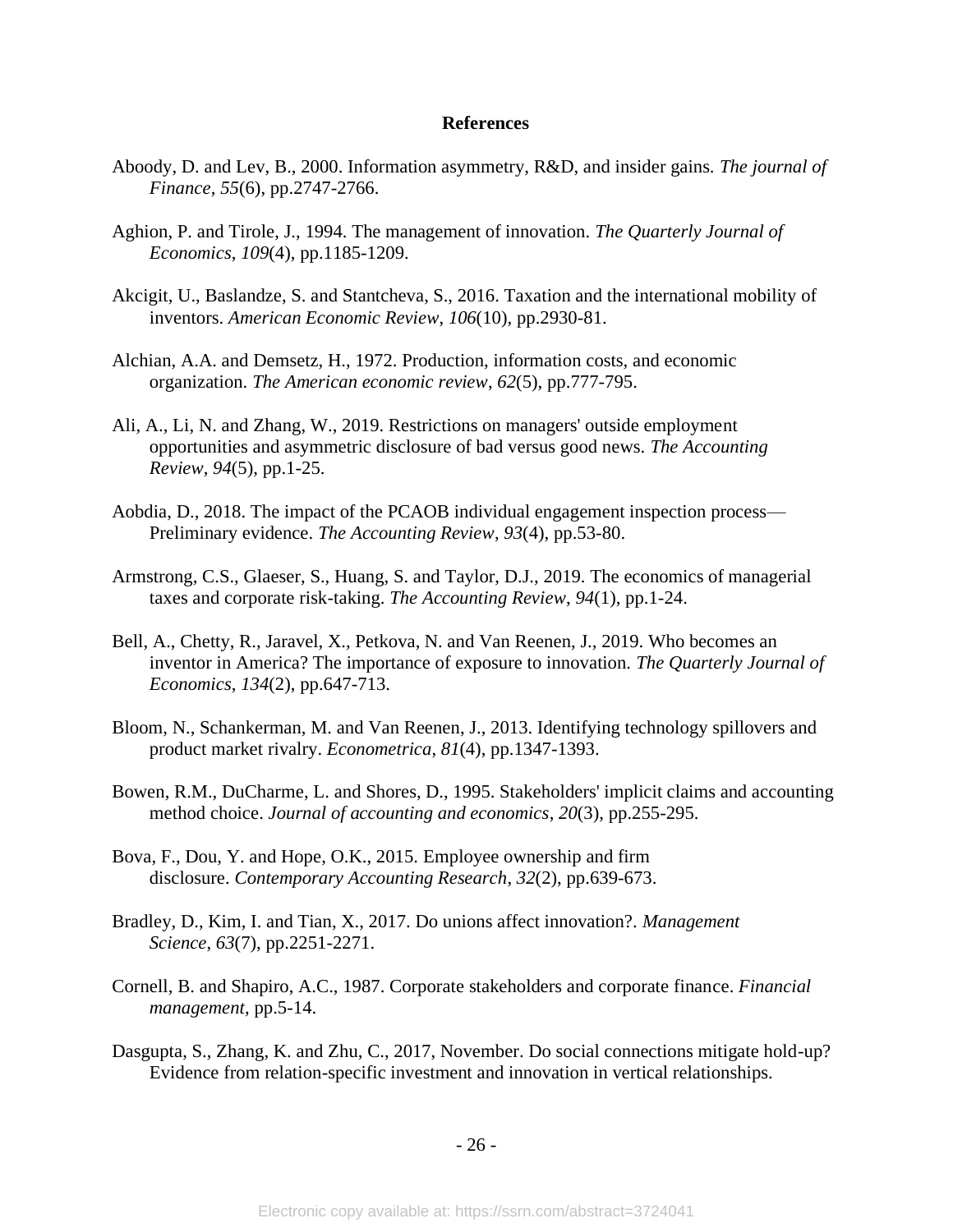In *Evidence from Relation-Specific Investment and Innovation in Vertical Relationships (November 1, 2017). Asian Finance Association (AsianFA) 2018 Conference*.

Dey, A., & White, J. T. (2019). Trade secrets protection and antitakeover provisions.

- Dou, Y., Khan, M. and Zou, Y., 2016. Labor unemployment insurance and earnings management. *Journal of Accounting and Economics*, *61*(1), pp.166-184.
- Dyer, J.H. and Singh, H., 1998. The relational view: Cooperative strategy and sources of interorganizational competitive advantage. Academy of management review, 23(4), pp.660- 679.
- Dyer, T., Glaeser, S., Lang, M., and Sprecher, C., 2020. The Effect of Patent Disclosure Quality on Innovation. *Available at SSRN 3711128*.
- Fama, E.F. and Jensen, M.C., 1983. Separation of ownership and control. *The journal of law and Economics*, *26*(2), pp.301-325.
- Gao, H., Zhang, H. and Zhang, J., 2018. Employee turnover likelihood and earnings management: evidence from the inevitable disclosure doctrine. *Review of Accounting Studies*, *23*(4), pp.1424-1470.
- Glaeser, S., 2018. The effects of proprietary information on corporate disclosure and transparency: Evidence from trade secrets. *Journal of Accounting and Economics*, *66*(1), pp.163-193.
- Glaeser, S. and Guay, W.R., 2017. Identification and generalizability in accounting research: A discussion of Christensen, Floyd, Liu, and Maffett (2017). *Journal of Accounting and Economics*, *64*(2-3), pp.305-312.
- Glaeser, S. and Landsman, W.R., 2020. Deterrent disclosure. *The Accounting Review*.
- Glaeser, C., Glaeser, S. and Labro, E., 2020. Overseeing Innovation. *Available at SSRN 3605432*.
- Griliches, Z., 1990. *Patent statistics as economic indicators: 1990*. National Bureau of Economic Research.
- Hall, B.H. and Lerner, J., 2010. The financing of R&D and innovation. In *Handbook of the Economics of Innovation* (Vol. 1, pp. 609-639). North-Holland.Hamm, S. J., Jung, B., & Lee, W. J. (2018). Labor unions and income smoothing. *Contemporary Accounting Research*, *35*(3), 1201-1228.
- Farre‐Mensa, J., Hegde, D. and Ljungqvist, A., 2020. What is a patent worth? Evidence from the US patent "lottery". *The Journal of Finance*, *75*(2), pp.639-682.

- 27 -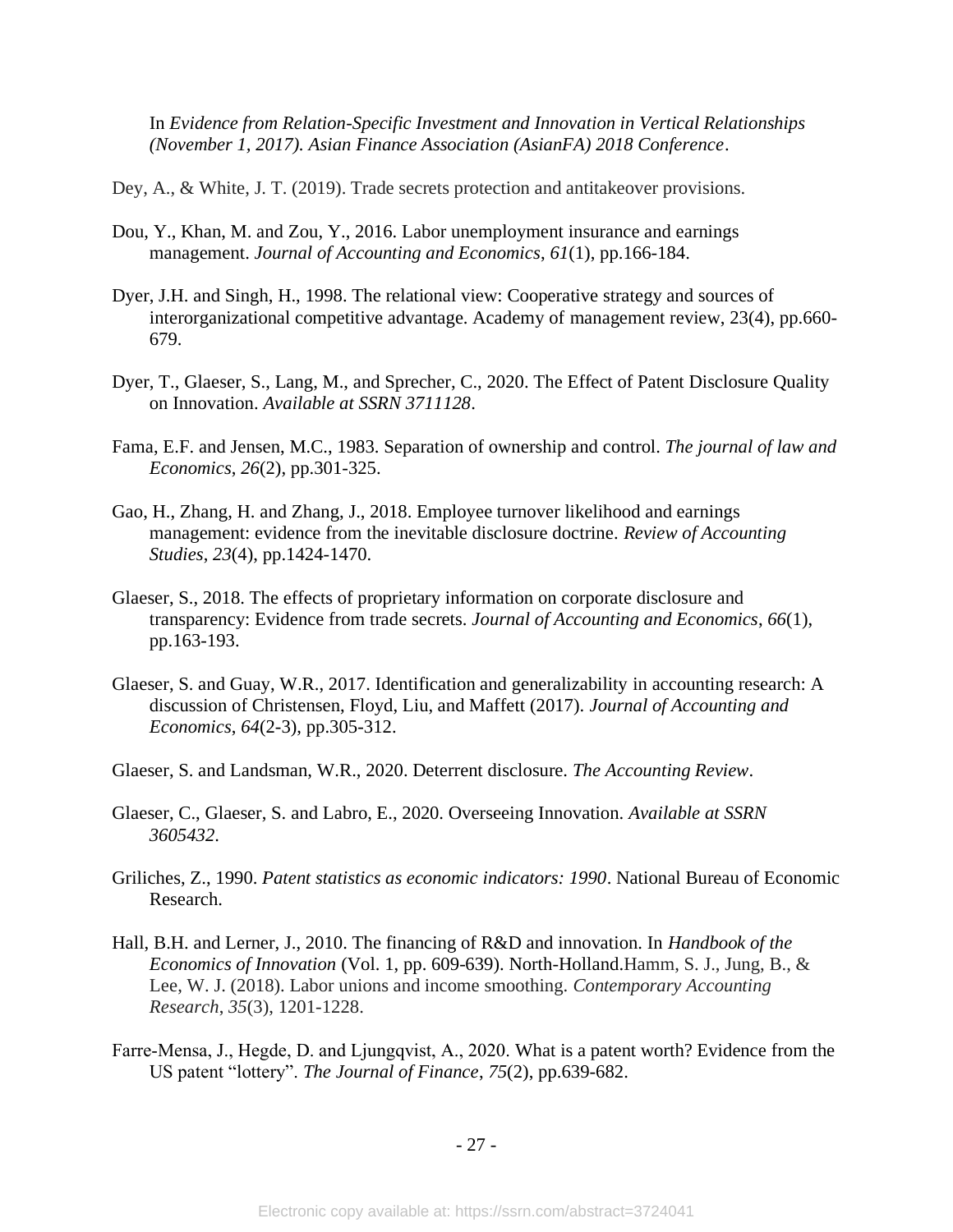- Hegde, D., Ljungqvist, A. and Raj, M., 2020. Quick and Dirty Patents. *Available at SSRN 3511268*.
- Hirschey, M., Skiba, H. and Wintoki, M.B., 2012. The size, concentration and evolution of corporate R&D spending in US firms from 1976 to 2010: Evidence and implications. *Journal of Corporate Finance*, *18*(3), pp.496-518.

Holmström, B., 1989. *Agency costs and innovation* (No. 214). IUI Working Paper.

- Kang, H., & Lee, W. (2020). How innovating firms manage knowledge leakage: A natural experiment on worker mobility. *Available at SSRN 3171829*.
- Kim, J. and Marschke, G., 2005. Labor mobility of scientists, technological diffusion, and the firm's patenting decision. *RAND Journal of Economics*, pp.298-317.
- Kim, J. and Valentine, K., 2019. The Innovation Consequences of Mandatory Patent Disclosures. *Available at SSRN 3469400*.
- Klasa, S., Ortiz-Molina, H., Serfling, M. and Srinivasan, S., 2018. Protection of trade secrets and capital structure decisions. *Journal of Financial Economics*, *128*(2), pp.266-286.
- Klein, B., Crawford, R.G. and Alchian, A.A., 1978. Vertical integration, appropriable rents, and the competitive contracting process. The journal of Law and Economics, 21(2), pp.297-326.
- Kogan, L., Papanikolaou, D., Seru, A. and Stoffman, N., 2017. Technological innovation, resource allocation, and growth. *The Quarterly Journal of Economics*, *132*(2), pp.665-712.
- Lai, J.C., 2003. Alcatel USA, Inc. v. Brown: Does Your Boss Own Your Brain?, 21 J. Marshall J. Computer & Info. L. 295 (2003). *The John Marshall Journal of Information Technology & Privacy Law*, *21*(3), p.1.
- Langenmayr, D. and Lester, R., 2018. Taxation and corporate risk-taking. *The Accounting Review*, *93*(3), pp.237-266.
- Li, G.C., Lai, R., D'Amour, A., Doolin, D.M., Sun, Y., Torvik, V.I., Amy, Z.Y. and Fleming, L., 2014. Disambiguation and co-authorship networks of the US patent inventor database (1975–2010). *Research Policy*, *43*(6), pp.941-955.

Li, Y., Lin, Y. and Zhang, L., 2018. Trade secrets law and corporate disclosure: Causal evidence on the proprietary cost hypothesis. *Journal of Accounting Research*, *56*(1), pp.265-308.

Ljungqvist, A., Zhang, L. and Zuo, L., 2017. Sharing risk with the government: How taxes affect corporate risk taking. *Journal of Accounting Research*, *55*(3), pp.669-707.

Lobel, O., 2014. The New Cognitive Property: Human Capital Law and the Reach of Intellectual Property. *Tex. L. Rev.*, *93*, p.789.

- 28 -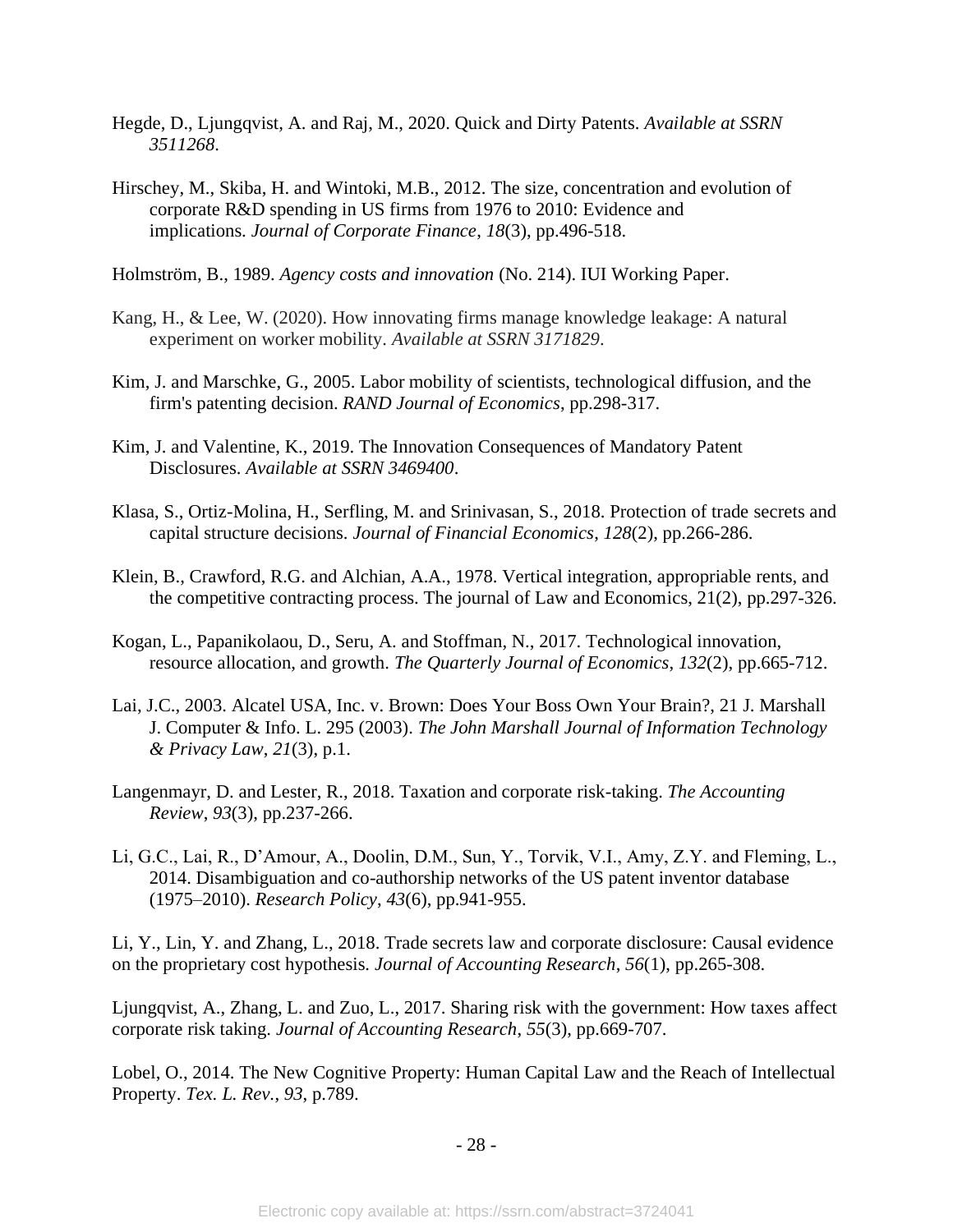- Maksimovic, V. and Titman, S., 1991. Financial policy and reputation for product quality. *The Review of Financial Studies*, *4*(1), pp.175-200.
- Mann, W., 2018. Creditor rights and innovation: Evidence from patent collateral. *Journal of Financial Economics*, *130*(1), pp.25-47.
- Manso, G., 2011. Motivating innovation. *The Journal of Finance*, *66*(5), pp.1823-1860.
- Meckling, W.H. and Jensen, M.C., 1976. Theory of the firm: Managerial behavior, agency costs and ownership structure. *Journal of financial economics*, *3*(4), pp.305-360.
- Moretti, E. and Wilson, D.J., 2017. The effect of state taxes on the geographical location of top earners: Evidence from star scientists. *American Economic Review*, *107*(7), pp.1858-1903.
- Pakes, A. and Nitzan, S., 1983. Optimum contracts for research personnel, research employment, and the establishment of" rival" enterprises. *Journal of Labor Economics*, *1*(4), pp.345-365.
- Romer, P.M., 1990. Endogenous technological change. *Journal of political Economy*, *98*(5, Part 2), pp.S71-S102.
- Solow, R.M., 1957. Technical change and the aggregate production function. *The review of Economics and Statistics*, pp.312-320.
- Titman, S., 1984. The effect of capital structure on a firm's liquidation decision. *Journal of financial economics*, *13*(1), pp.137-151.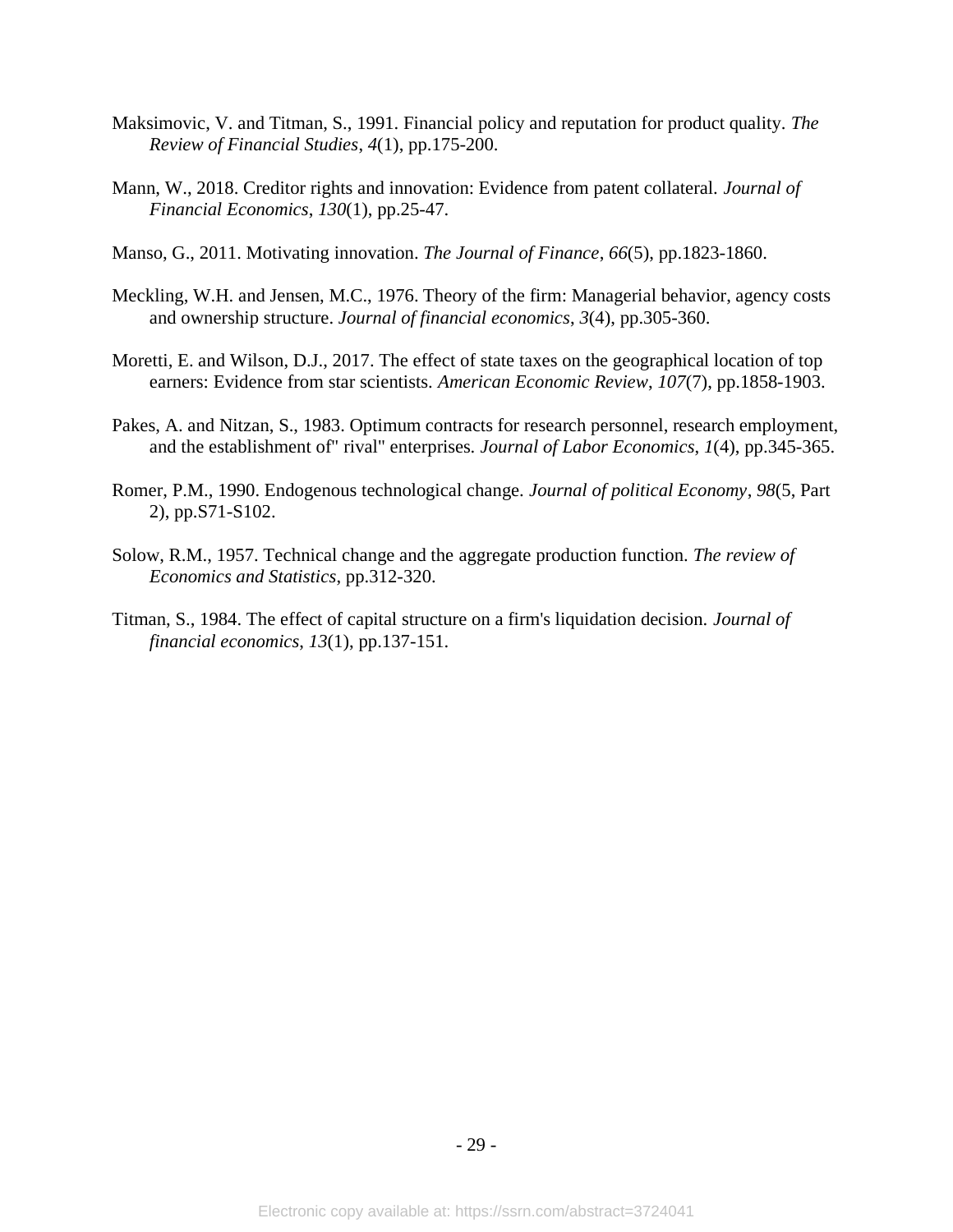# **Appendix A. Variable Definitions**

# Patent variables

| Days to Latest Possible Disclosure | The number of days until the patent application must be published (for<br>applications seeking foreign protection the earlier of 18-months after filing<br>abroad and the patent decision date, and for all others the application<br>decision date).                                                                                                                                                                                                                                                                                                          |
|------------------------------------|----------------------------------------------------------------------------------------------------------------------------------------------------------------------------------------------------------------------------------------------------------------------------------------------------------------------------------------------------------------------------------------------------------------------------------------------------------------------------------------------------------------------------------------------------------------|
| Days to Actual Disclosure          | The number of days until the USPTO publishes the patent filing, either at<br>the request of the applicant or because the disclosure deadline passes, less<br>14 weeks for publication delays.                                                                                                                                                                                                                                                                                                                                                                  |
| Percentage Disclosure Delay        | The number of days until the disclosure of a patent filing, divided by the<br>number of days until the latest possible disclosure.                                                                                                                                                                                                                                                                                                                                                                                                                             |
| State variables                    |                                                                                                                                                                                                                                                                                                                                                                                                                                                                                                                                                                |
| Personal Tax Rate                  | The top bracket income tax rate in the inventor's home state as calculated<br>in Armstrong et al. (2019) to reflect federal cross-deductibility.                                                                                                                                                                                                                                                                                                                                                                                                               |
| Corporate Income Tax Rate          | The top statutory income tax rate in the state.                                                                                                                                                                                                                                                                                                                                                                                                                                                                                                                |
| R&D Tax Credit                     | The statutory rate at which firms may claim a state R&D tax credit.                                                                                                                                                                                                                                                                                                                                                                                                                                                                                            |
| Inventor variables                 |                                                                                                                                                                                                                                                                                                                                                                                                                                                                                                                                                                |
| Inventor-Firm HQ in Same State     | An indicator that is equal to one if the inventor is located in the same<br>state as the headquarter state of the employer and zero otherwise.                                                                                                                                                                                                                                                                                                                                                                                                                 |
| <b>Inventor Changes Employers</b>  | An indicator that is equal to one if the inventor changes employer in the<br>next 5 years and zero otherwise.                                                                                                                                                                                                                                                                                                                                                                                                                                                  |
| Affected by Alcatel v. Brown       | Our differences-in-difference estimator, which reflects whether the lead<br>inventor on a patent application is affected by the final decision in<br>Alcatel v. Brown. Specifically, an indicator that takes the value one after<br>2004 if the inventor does not live in any of the nine states that explicitly<br>limit the enforceability of intellectual property assignment agreements<br>with employee invention legislation. The nine states are California,<br>Delaware, Illinois, Kansas, Minnesota, North Carolina, Nevada, Utah,<br>and Washington. |
| Superstar                          | An indicator that is equal to one if the inventor is in the top 10% based<br>on the total number of patent filings in the past ten years.                                                                                                                                                                                                                                                                                                                                                                                                                      |
| Tenure                             | The number of years an inventor has patented with a firm, where the<br>beginning year is identified by the first year the inventor appears in the<br>sample for a patent application with the firm. The sample period starts<br>from the year 1985 for this calculation.                                                                                                                                                                                                                                                                                       |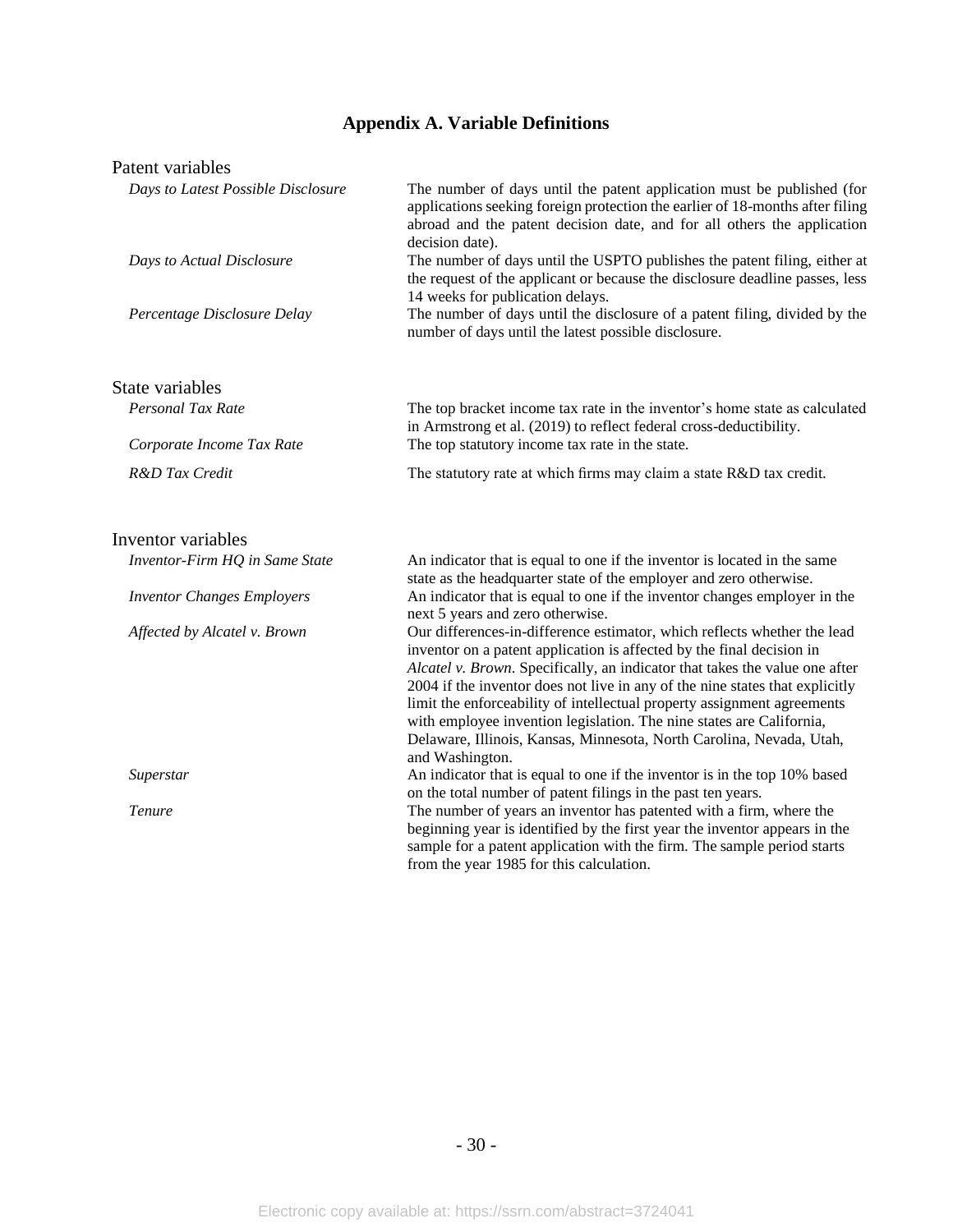**Figure 1** This figure presents the frequency histogram of the days until patent disclosure.



**Figure 2** This figure presents the frequency histogram of the days until the latest possible patent disclosure



- 31 -

Electronic copy available at: https://ssrn.com/abstract=3724041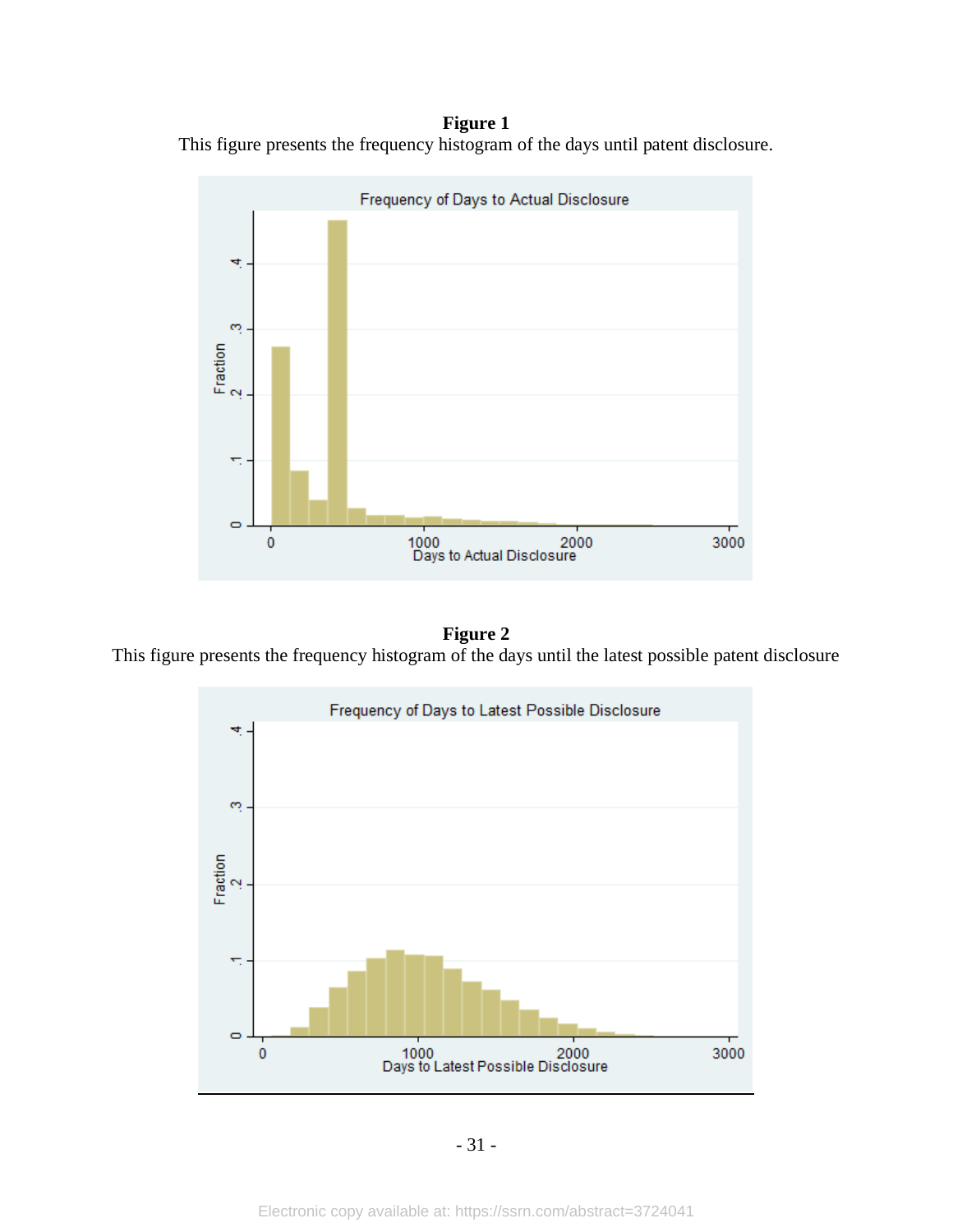# **Figure 3**



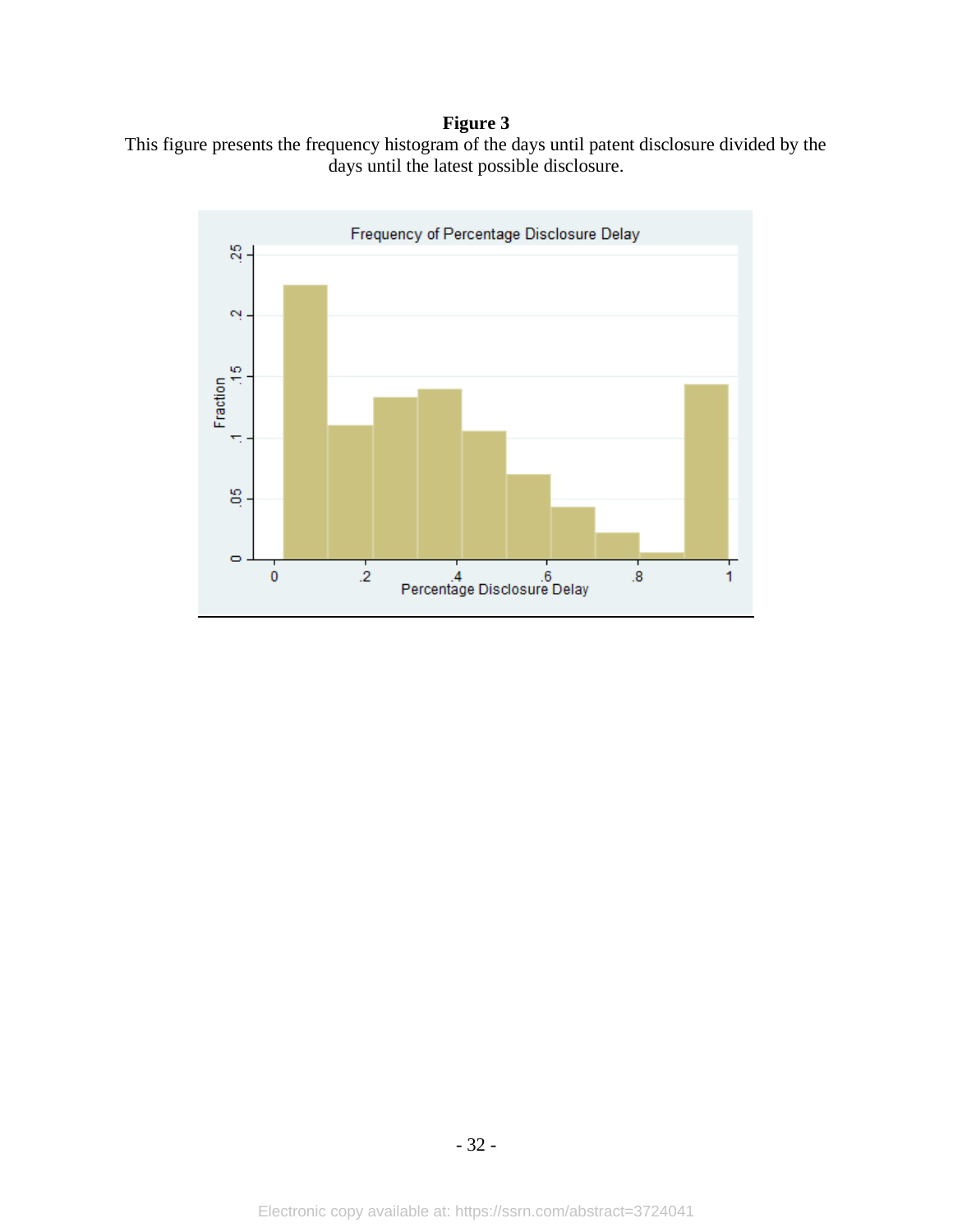# Descriptive statistics

This Table presents descriptive statistics for our sample. Our final sample consists of 73,496 patent applications filed between January 1, 2003 and December 31, 2006.

| Variable:                                  | <b>Observations</b> | Mean    | Std                  | 25 <sub>th</sub>     | Median    | 75th                 |
|--------------------------------------------|---------------------|---------|----------------------|----------------------|-----------|----------------------|
| Patent variables:                          |                     |         |                      |                      |           |                      |
| Days to Latest Possible Disclosure         | 73,496              | 1052.85 | 429.03               | 732.00               | 1013.00   | 1334.00              |
| $ln(Days\ to\ Last\ Possible\ Disclosure)$ | 73,496              | 6.87    | 0.45                 | 6.60                 | 6.92      | 7.20                 |
| Days to Actual Disclosure                  | 73,496              | 399.02  | 342.47               | 111.00               | 450.00    | 456.00               |
| $ln(Days \text{ to Actual Disclosure})$    | 73,496              | 5.57    | 1.05                 | 4.72                 | 6.11      | 6.12                 |
| Percentage Disclosure Delay                | 73,496              | 0.40    | 0.31                 | 0.14                 | 0.34      | 0.56                 |
|                                            |                     |         |                      |                      |           |                      |
| State variables:                           |                     |         |                      |                      |           |                      |
| Personal Tax Rate                          | 73,496              | 0.41    | 0.03                 | 0.40                 | 0.42      | 0.42                 |
| Corporate Income Tax Rate                  | 73,496              | 0.07    | 0.03                 | 0.08                 | 0.09      | 0.09                 |
| R&D Tax Credit                             | 73,496              | 0.08    | 0.06                 | 0.00                 | 0.06      | 0.15                 |
|                                            |                     |         |                      |                      |           |                      |
| Inventor variables:                        |                     |         |                      |                      |           |                      |
| Inventor-Firm HQ in Same State             | 73,496              | 0.60    | $\bullet$            |                      |           | ٠                    |
| <b>Inventor Changes Employers</b>          | 73,496              | 0.04    | $\bullet$            | $\ddot{\phantom{0}}$ | $\bullet$ | $\bullet$            |
| Affected by Alcatel v. Brown               | 73,496              | 0.21    | $\ddot{\phantom{0}}$ | $\ddot{\phantom{0}}$ |           | $\ddot{\phantom{0}}$ |
| <b>Tenure</b>                              | 73,496              | 3.99    | 3.14                 | 1.00                 | 3.00      | 7.00                 |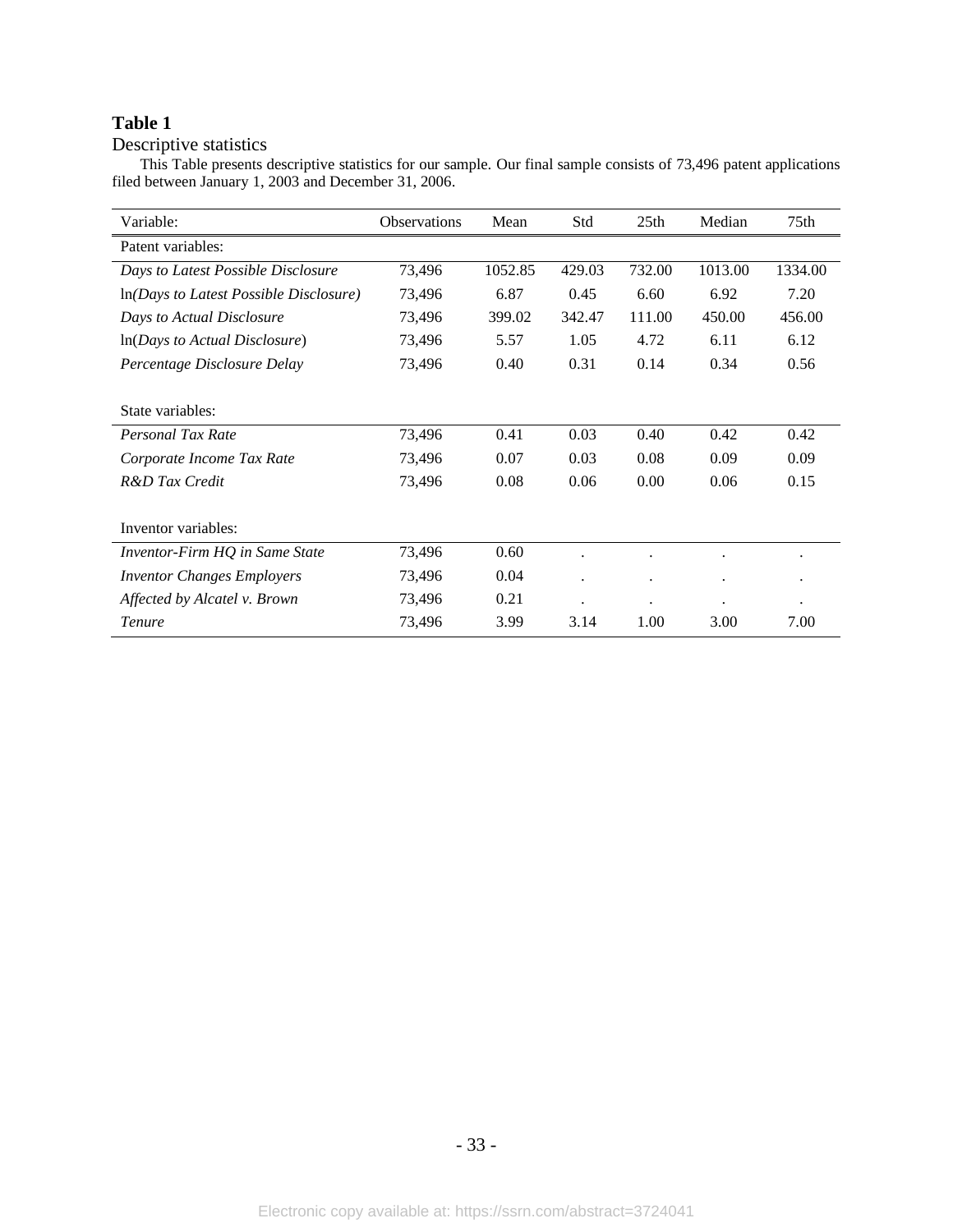# Shifts in inventor-firm property rights and patent disclosure delays

This Table presents OLS regressions of patent disclosure choices as a function of a shift in the property rights around successful innovation from inventors to their corporate employers. All variables are as defined in Appendix A. Standard errors appear in parentheses and are clustered by inventor, firm, and issue date. \*\*\*, \*\*, and \* denote statistical significance at the 0.01, 0.05, and 0.10 levels (two–tail). Sample descriptive characteristics are found in Table 1.

| Variable:                              | $ln(Days\ to\ Actual$<br>Disclosure)<br>(1) | Percentage<br>Disclosure Delay<br>(2) | In(Days to Actual<br>Disclosure)<br>(3) | Percentage<br>Disclosure Delay<br>(4) | In(Days to Actual<br>Disclosure)<br>(5) | Percentage<br>Disclosure Delay<br>(6) |
|----------------------------------------|---------------------------------------------|---------------------------------------|-----------------------------------------|---------------------------------------|-----------------------------------------|---------------------------------------|
| Affected by Alcatel v. Brown           | $-0.091***$                                 | $-0.028***$                           | $-0.091***$                             | $-0.028***$                           | $-0.095***$                             | $-0.029***$                           |
|                                        | [0.031]                                     | [0.008]                               | [0.031]                                 | [0.008]                               | [0.032]                                 | [0.008]                               |
| In(Days to Latest Possible Disclosure) | $0.600***$                                  |                                       | $0.600***$                              |                                       | $0.605***$                              |                                       |
|                                        | [0.012]                                     |                                       | [0.012]                                 |                                       | [0.012]                                 |                                       |
| Inventor-Firm HQ in Same State         |                                             |                                       | $-0.135$                                | $-0.001$                              | $-0.079$                                | $-0.007$                              |
|                                        |                                             |                                       | [0.164]                                 | [0.055]                               | [0.229]                                 | [0.067]                               |
| Personal Tax Rate                      |                                             |                                       |                                         |                                       | $-0.399$                                | 0.137                                 |
|                                        |                                             |                                       |                                         |                                       | [0.746]                                 | [0.241]                               |
| Corporate Income Tax Rates             |                                             |                                       |                                         |                                       | 1.418                                   | $-0.974$                              |
|                                        |                                             |                                       |                                         |                                       | [6.120]                                 | [1.713]                               |
| R&D Tax Credit                         |                                             |                                       |                                         |                                       | $-3.617$                                | $-0.715$                              |
|                                        |                                             |                                       |                                         |                                       | [2.288]                                 | [0.633]                               |
| <b>Fixed Effects:</b>                  |                                             |                                       |                                         |                                       |                                         |                                       |
| Firm×Inventor                          | Yes                                         | Yes                                   | <b>Yes</b>                              | Yes                                   | Yes                                     | Yes                                   |
| Firm×Year                              | Yes                                         | Yes                                   | Yes                                     | Yes                                   | Yes                                     | Yes                                   |
| <b>Inventor</b> Location               | Yes                                         | Yes                                   | Yes                                     | Yes                                   | Yes                                     | Yes                                   |
| <b>Observations</b>                    | 76,065                                      | 76,065                                | 76,065                                  | 76,065                                | 73,496                                  | 73,496                                |
| Adjusted $\mathbb{R}^2$                | 0.654                                       | 0.651                                 | 0.654                                   | 0.651                                 | 0.653                                   | 0.649                                 |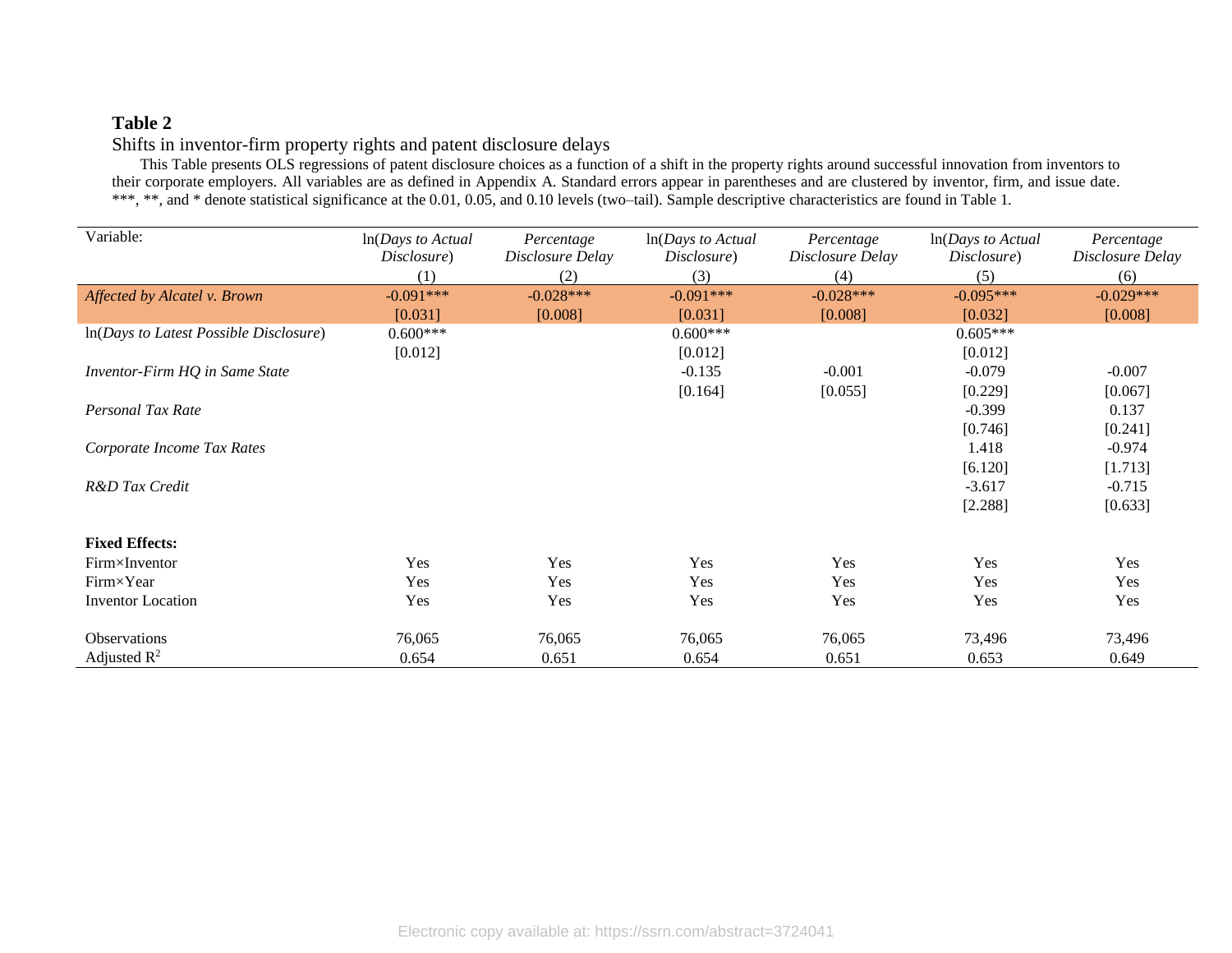Inventor-firm shifts in property rights and patent disclosure delays, parallel trends

This Table presents OLS regressions of patent disclosure choices as a function of a shift in the property rights around successful innovation from inventors to their corporate employers, and the shift in each of the next five years. *Affected by Alcatel v. Browni,t-2* is dropped due to collinearity. All variables are as defined in Appendix A. Standard errors appear in parentheses and are clustered by inventor, firm, and issue date. \*\*\*, \*\*, and \* denote statistical significance at the 0.01, 0.05, and 0.10 levels (two–tail). Sample descriptive characteristics are found in Table 1.

| Variable:                                     | $ln(Days \ to \ Actual \ Disclosure)$ | Percentage Disclosure Delay |  |  |
|-----------------------------------------------|---------------------------------------|-----------------------------|--|--|
|                                               | (1)                                   | (2)                         |  |  |
| Affected by Alcatel v. Brown <sub>i.t</sub>   | $-0.066**$                            | $-0.022***$                 |  |  |
|                                               | [0.027]                               | [0.008]                     |  |  |
| Affected by Alcatel v. Brown <sub>i,t-1</sub> | $-0.007$                              | $-0.006$                    |  |  |
|                                               | [0.023]                               | [0.007]                     |  |  |
| Affected by Alcatel v. Brown <sub>i.t-3</sub> | $-0.025$                              | $-0.003$                    |  |  |
|                                               | [0.025]                               | [0.008]                     |  |  |
| Affected by Alcatel v. Brown <sub>i.t-4</sub> | 0.010                                 | 0.007                       |  |  |
|                                               | [0.027]                               | [0.008]                     |  |  |
| Affected by Alcatel v. Brown <sub>i.t-5</sub> | $-0.015$                              | $-0.012*$                   |  |  |
|                                               | [0.022]                               | [0.007]                     |  |  |
| In(Days to Latest Possible Disclosure)        | $0.770***$                            |                             |  |  |
|                                               | [0.007]                               |                             |  |  |
| Inventor-Firm HQ in Same State                | 0.003                                 | 0.003                       |  |  |
|                                               | [0.030]                               | [0.009]                     |  |  |
| Personal Tax Rate                             | 0.936                                 | $0.372*$                    |  |  |
|                                               | [0.611]                               | [0.219]                     |  |  |
| Corporate Income Tax Rates                    | $-3.925$                              | $-1.983*$                   |  |  |
|                                               | [2.986]                               | [1.016]                     |  |  |
| R&D Tax Credit                                | $-2.288***$                           | $-0.694***$                 |  |  |
|                                               | [0.831]                               | [0.221]                     |  |  |
| <b>Fixed Effects:</b>                         |                                       |                             |  |  |
| Firm×Inventor                                 | Yes                                   | Yes                         |  |  |
| Firm×Year                                     | Yes                                   | Yes                         |  |  |
| <b>Inventor</b> Location                      | Yes                                   | Yes                         |  |  |
| Observations                                  | 268,058                               | 268,058                     |  |  |
| Adjusted $R^2$                                | 0.732                                 | 0.792                       |  |  |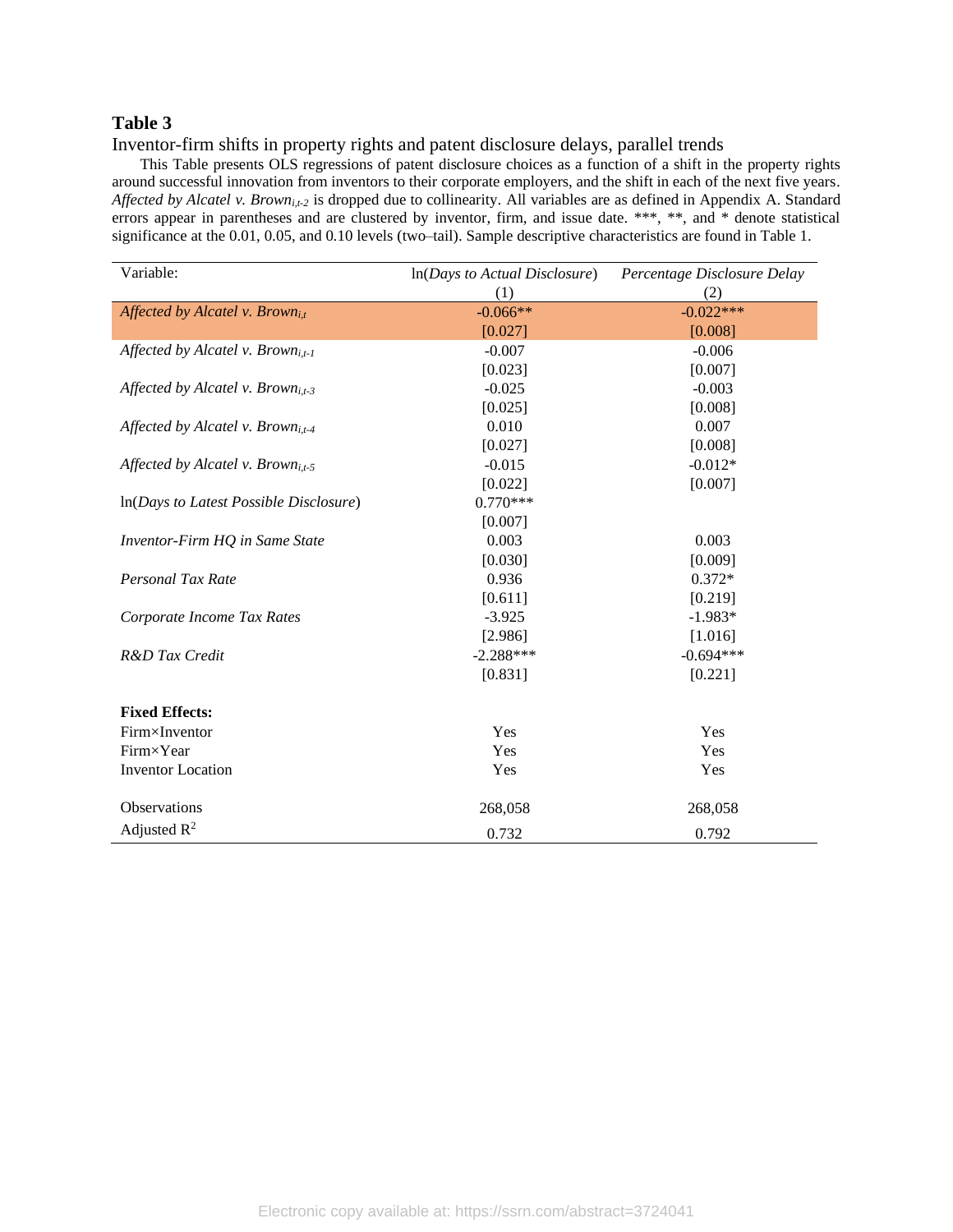Shifts in inventor-firm property rights and patent disclosure delays, superstar inventors

This Table presents OLS regressions of patent disclosure choices as a function of a shift in the property rights around successful innovation from inventors to their corporate employers, interacted with an indicator if the inventor is a superstar (i.e., in the top 10% of patent filings in the prior ten years). All variables are as defined in Appendix A. Standard errors appear in parentheses and are clustered by inventor, firm, and issue date. \*\*\*, \*\*, and \* denote statistical significance at the 0.01, 0.05, and 0.10 levels (two–tail). Sample descriptive characteristics are found in Table 1.

| Variable:                              | $ln(Days \ to \ Actual \ Disclosure)$ | Percentage Disclosure Delay |  |  |
|----------------------------------------|---------------------------------------|-----------------------------|--|--|
|                                        | (1)                                   | (2)                         |  |  |
| Affected by Alcatel v. Brown           | $-0.127***$                           | $-0.037***$                 |  |  |
|                                        | [0.033]                               | [0.009]                     |  |  |
| Affected by Alcatel v. Brown×Superstar | $0.076**$                             | $0.018**$                   |  |  |
|                                        | [0.034]                               | [0.009]                     |  |  |
| Superstar                              | 0.019                                 | $-0.003$                    |  |  |
|                                        | [0.030]                               | [0.009]                     |  |  |
| In(Days to Latest Possible Disclosure) | $0.605***$                            |                             |  |  |
|                                        | [0.012]                               |                             |  |  |
| Inventor-Firm HQ in Same State         | $-0.084$                              | $-0.008$                    |  |  |
|                                        | [0.230]                               | [0.068]                     |  |  |
| Personal Tax Rate                      | $-0.384$                              | 0.141                       |  |  |
|                                        | [0.745]                               | [0.241]                     |  |  |
| Corporate Income Tax Rates             | 1.515                                 | $-0.963$                    |  |  |
|                                        | [6.138]                               | [1.715]                     |  |  |
| R&D Tax Credit                         | $-3.649$                              | $-0.721$                    |  |  |
|                                        | [2.293]                               | [0.634]                     |  |  |
| <b>Fixed Effects:</b>                  |                                       |                             |  |  |
| Firm×Inventor                          | Yes                                   | Yes                         |  |  |
| Firm×Year                              | Yes                                   | Yes                         |  |  |
| <b>Inventor</b> Location               | Yes                                   | Yes                         |  |  |
| Inventor-Firm<br>Same State            | Yes                                   | Yes                         |  |  |
| <b>State Controls</b>                  | Yes                                   | Yes                         |  |  |
| Observations                           | 73,496                                | 73,496                      |  |  |
| Adjusted $R^2$                         | 0.653                                 | 0.649                       |  |  |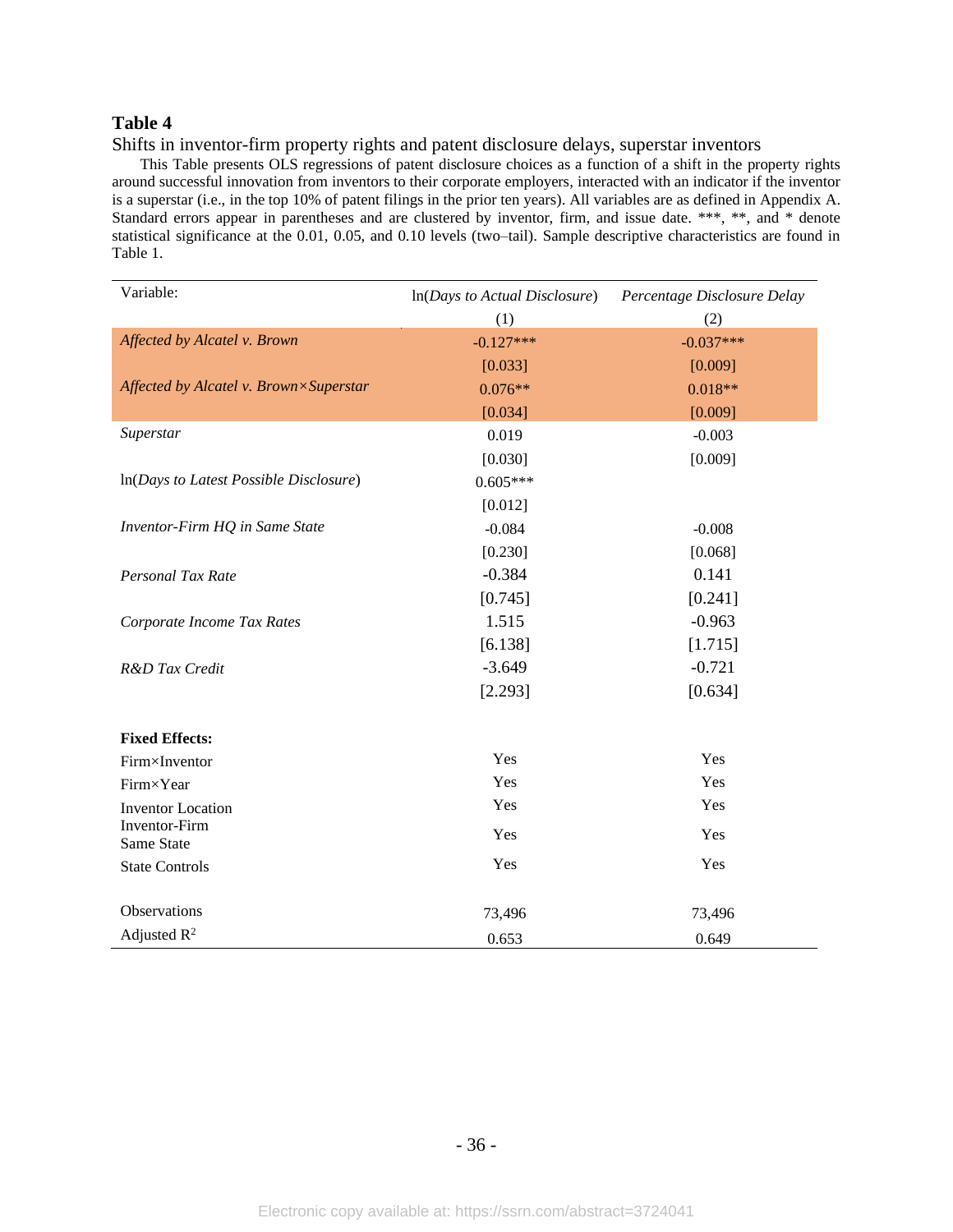Shifts in inventor-firm property rights and patent disclosure delays, inventor tenure

This Table presents OLS regressions of patent disclosure choices as a function of a shift in the property rights around successful innovation from inventors to their corporate employers, interacted with inventor tenure with the firm. All variables are as defined in Appendix A. Standard errors appear in parentheses and are clustered by inventor, firm, and issue date. \*\*\*, \*\*, and \* denote statistical significance at the 0.01, 0.05, and 0.10 levels (two–tail). Sample descriptive characteristics are found in Table 1.

| Variable:                              | In(Days to Actual Disclosure) | Percentage Disclosure Delay |
|----------------------------------------|-------------------------------|-----------------------------|
|                                        | (1)                           | (2)                         |
| Affected by Alcatel v. Brown           | $-0.242***$                   | $-0.065***$                 |
|                                        | [0.048]                       | [0.012]                     |
| Affected by Alcatel v. Brown×Tenure    | $0.022***$                    | $0.005***$                  |
|                                        | [0.005]                       | [0.001]                     |
| In(Days to Latest Possible Disclosure) | $0.604***$                    |                             |
|                                        | [0.012]                       |                             |
| Inventor-Firm HQ in Same State         | $-0.049$                      | 0.000                       |
|                                        | [0.231]                       | [0.067]                     |
| Personal Tax Rate                      | $-0.365$                      | 0.146                       |
|                                        | [0.743]                       | [0.241]                     |
| Corporate Income Tax Rates             | 1.338                         | $-0.995$                    |
|                                        | [6.104]                       | [1.704]                     |
| R&D Tax Credit                         | $-3.740$                      | $-0.745$                    |
|                                        | [2.292]                       | [0.635]                     |
|                                        |                               |                             |
| <b>Fixed Effects:</b>                  |                               |                             |
| Firm×Inventor                          | Yes                           | Yes                         |
| Firm×Year                              | Yes                           | Yes                         |
| <b>Inventor Location</b>               | Yes                           | Yes                         |
| Inventor-Firm<br>Same State            | Yes                           | Yes                         |
| <b>State Controls</b>                  | Yes                           | Yes                         |
| Observations                           | 73,496                        | 73,496                      |
| Adjusted $R^2$                         | 0.653                         | 0.650                       |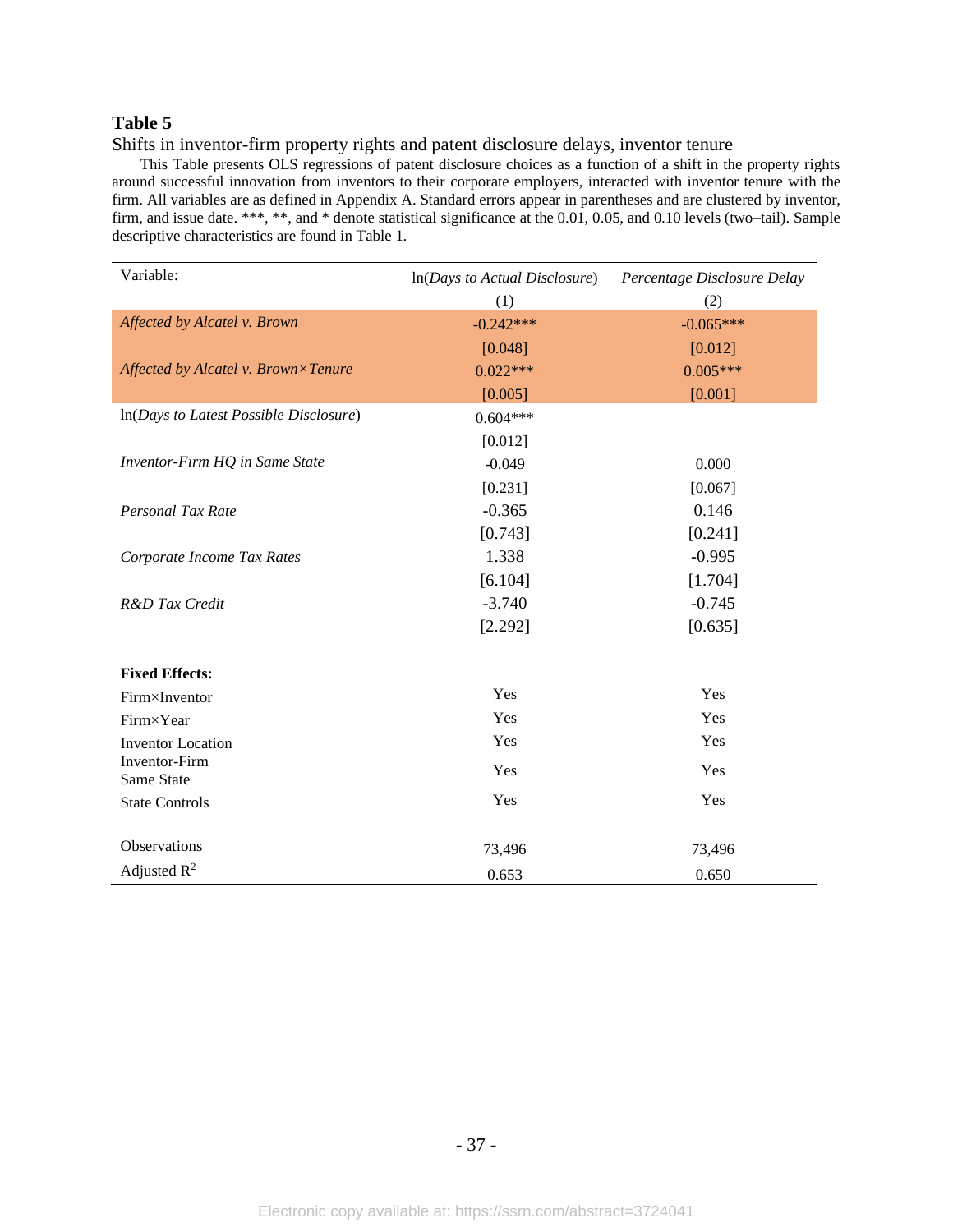Shifts in inventor-firm property rights, patent disclosure delays, and inventor mobility

This Table presents OLS regressions of future inventor mobility as a function of a shift in the property rights around successful innovation from inventors to their corporate employers and patent disclosure decisions. All variables are as defined in Appendix A. Standard errors appear in parentheses and are clustered by inventor, firm, and issue date. \*\*\*, \*\*, and \* denote statistical significance at the 0.01, 0.05, and 0.10 levels (two–tail). Sample descriptive characteristics are found in Table 1.

| Variable:                              | <b>Inventor Changes</b> | <b>Inventor Changes</b> | <b>Inventor Changes</b> |
|----------------------------------------|-------------------------|-------------------------|-------------------------|
|                                        | Employers               | Employers               | Employers               |
|                                        | (1)                     | (2)                     | (3)                     |
| Affected by Alcatel v. Brown           | $-0.018**$              | $-0.019**$              | $-0.019**$              |
|                                        | [0.008]                 | [0.008]                 | [0.008]                 |
| In(Days to Actual Disclosure)          |                         | $-0.001$                |                         |
|                                        |                         | [0.001]                 |                         |
| Percentage Disclosure Delay            |                         |                         | $-0.005*$               |
|                                        |                         |                         | [0.003]                 |
| In(Days to Latest Possible Disclosure) |                         | $0.003**$               |                         |
|                                        |                         | [0.001]                 |                         |
| Inventor-Firm HQ in Same State         | $-0.042*$               | $-0.042*$               | $-0.043*$               |
|                                        | [0.025]                 | [0.025]                 | [0.025]                 |
| Personal Tax Rate                      | $-0.021$                | $-0.019$                | $-0.020$                |
|                                        | [0.131]                 | [0.131]                 | [0.131]                 |
| Corporate Income Tax Rates             | $-1.045$                | $-1.039$                | $-1.049$                |
|                                        | [1.762]                 | [1.760]                 | [1.762]                 |
| R&D Tax Credit                         | 0.140                   | 0.137                   | 0.137                   |
|                                        | [0.119]                 | [0.119]                 | [0.119]                 |
| <b>Fixed Effects:</b>                  |                         |                         |                         |
| Firm×Inventor                          | Yes                     | Yes                     | Yes                     |
| Firm×Year                              | Yes                     | Yes                     | Yes                     |
| <b>Inventor</b> Location               | Yes                     | Yes                     | Yes                     |
| <b>Inventor-Firm Same State</b>        | Yes                     | Yes                     | Yes                     |
| <b>State Controls</b>                  | Yes                     | Yes                     | Yes                     |
| <b>Observations</b>                    | 79,401                  | 73,496                  | 73,496                  |
| Adjusted $R^2$                         | 0.854                   | 0.653                   | 0.649                   |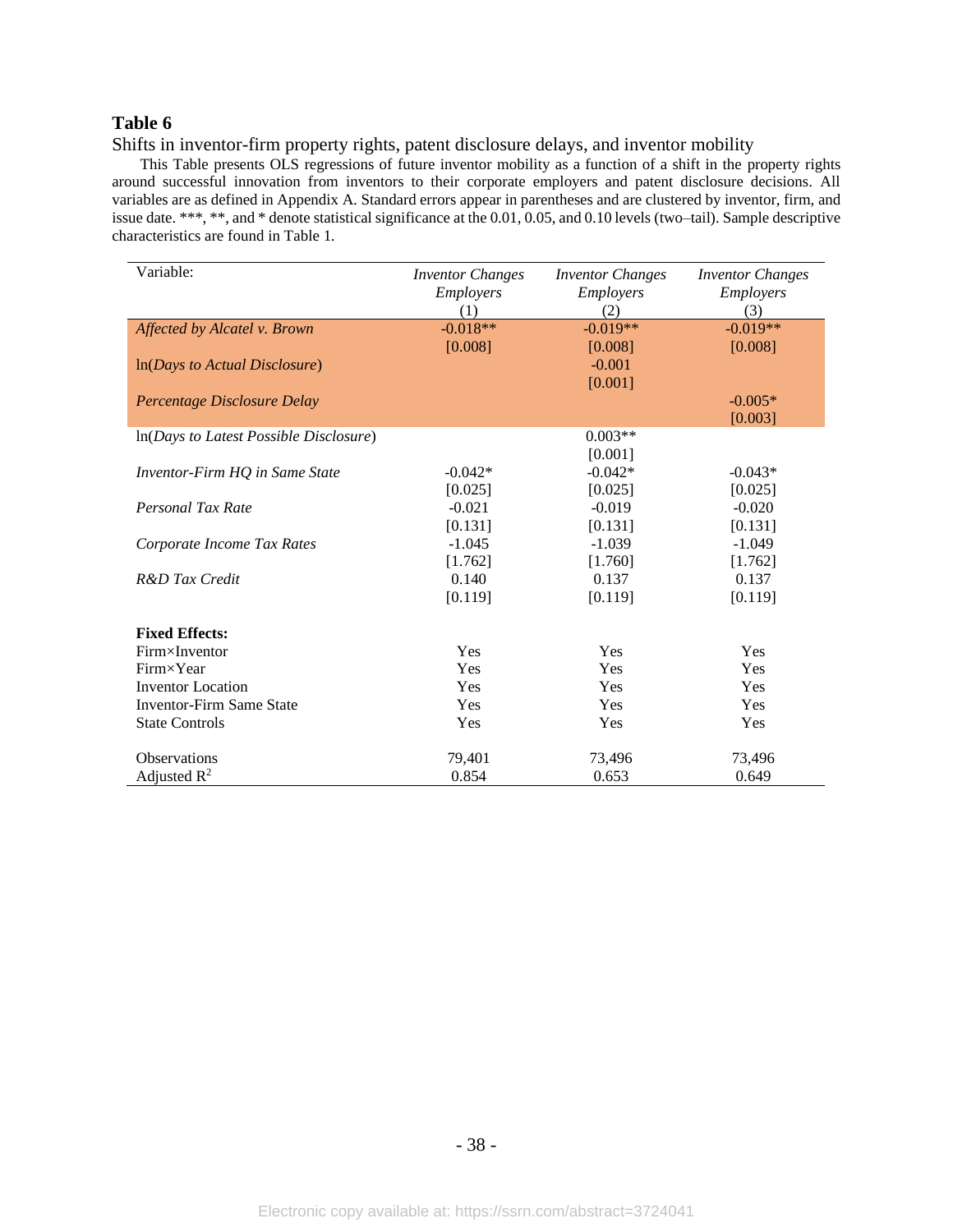# Shifts in inventor-firm property rights and patent disclosure delays, including inventors located in Texas

This Table presents OLS regressions of patent disclosure choices as a function of a shift in the property rights around successful innovation from inventors to their corporate employers, including those inventors located in Texas. All variables are as defined in Appendix A. Standard errors appear in parentheses and are clustered by inventor, firm, and issue date. \*\*\*, \*\*, and \* denote statistical significance at the 0.01, 0.05, and 0.10 levels (two–tail). Sample descriptive characteristics are found in Table 1.

| Variable:                                | $ln(Days\ to\ Actual$ | Percentage       | In(Days to Actual | Percentage       | $ln(Days\ to\ Actual$ | Percentage       |
|------------------------------------------|-----------------------|------------------|-------------------|------------------|-----------------------|------------------|
|                                          | Disclosure)           | Disclosure Delay | Disclosure)       | Disclosure Delay | Disclosure)           | Disclosure Delay |
|                                          | (1)                   | (2)              | (3)               | (4)              | (5)                   | (6)              |
| Affected by Alcatel v. Brown             | $-0.072**$            | $-0.023***$      | $-0.072**$        | $-0.023***$      | $-0.075**$            | $-0.025***$      |
|                                          | [0.030]               | [0.008]          | [0.030]           | [0.008]          | [0.030]               | [0.008]          |
| $ln(Days to Latest Possible Disclosure)$ | $0.599***$            |                  | $0.599***$        |                  | $0.603***$            |                  |
|                                          | [0.012]               |                  | [0.012]           |                  | [0.012]               |                  |
| Inventor-Firm HQ in Same State           |                       |                  | $-0.182$          | $-0.016$         | $-0.108$              | $-0.016$         |
|                                          |                       |                  | [0.154]           | [0.052]          | [0.203]               | [0.062]          |
| Personal Tax Rate                        |                       |                  |                   |                  | $-0.395$              | 0.125            |
|                                          |                       |                  |                   |                  | [0.721]               | [0.234]          |
| Corporate Income Tax Rates               |                       |                  |                   |                  | 1.353                 | $-0.966$         |
|                                          |                       |                  |                   |                  | [6.142]               | [1.722]          |
| R&D Tax Credit                           |                       |                  |                   |                  | $-3.590$              | $-0.708$         |
|                                          |                       |                  |                   |                  | [2.284]               | [0.632]          |
|                                          |                       |                  |                   |                  |                       |                  |
| <b>Fixed Effects:</b>                    |                       |                  |                   |                  |                       |                  |
| Firm×Inventor                            | Yes                   | Yes              | Yes               | Yes              | Yes                   | Yes              |
| Firm×Year                                | Yes                   | Yes              | Yes               | Yes              | Yes                   | Yes              |
| Inventor Location                        | Yes                   | Yes              | Yes               | Yes              | Yes                   | Yes              |
|                                          |                       |                  |                   |                  |                       |                  |
| <b>Observations</b>                      | 83,108                | 83,108           | 83,108            | 83,108           | 80,512                | 80,512           |
| Adjusted $\mathbb{R}^2$                  | 0.651                 | 0.645            | 0.651             | 0.645            | 0.650                 | 0.644            |